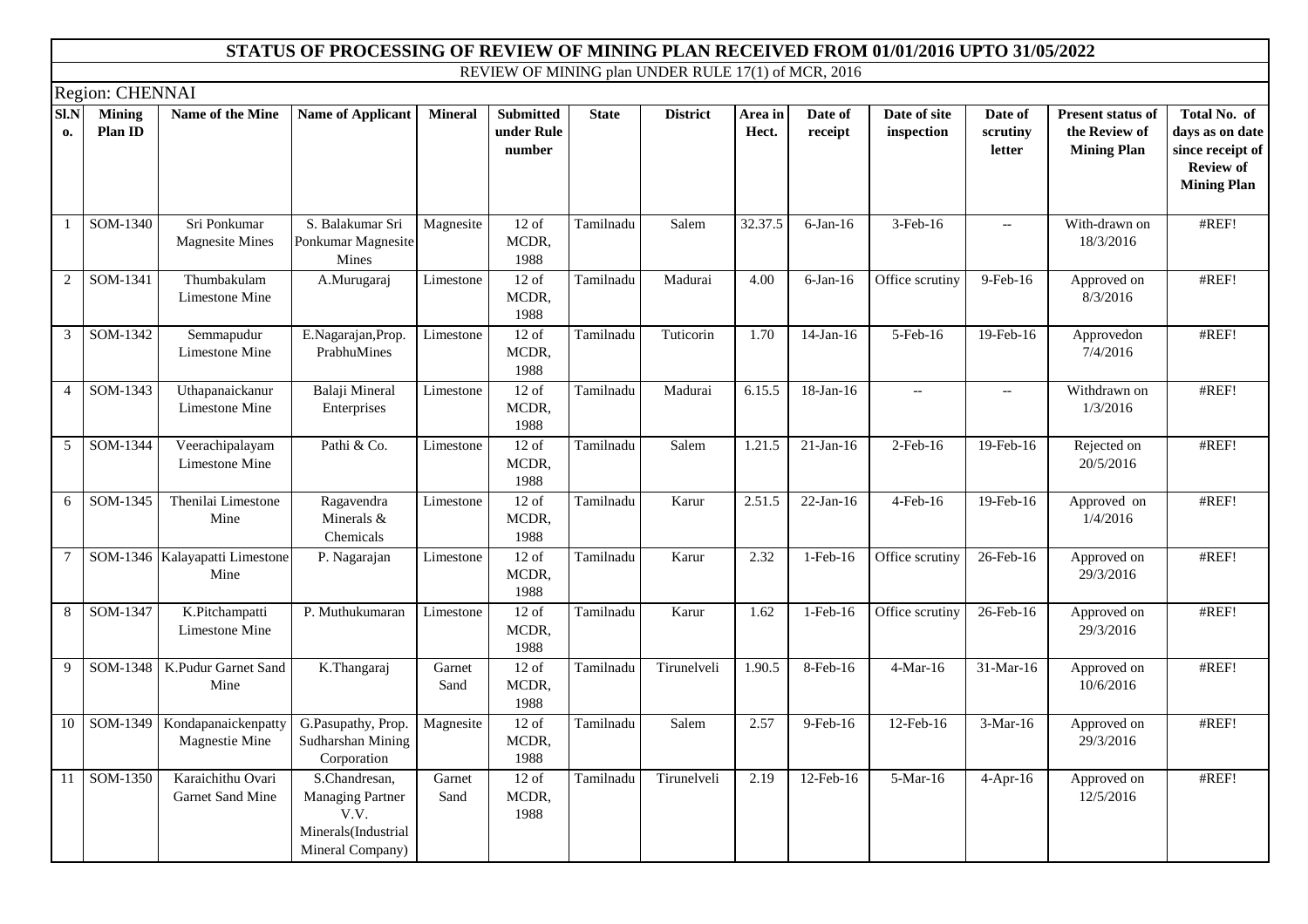|            |                          |                                             | STATUS OF PROCESSING OF REVIEW OF MINING PLAN RECEIVED FROM 01/01/2016 UPTO 31/05/2022      |                       |                                          |              |                                                     |                  |                    |                            |                               |                                                                 |                                                                                               |
|------------|--------------------------|---------------------------------------------|---------------------------------------------------------------------------------------------|-----------------------|------------------------------------------|--------------|-----------------------------------------------------|------------------|--------------------|----------------------------|-------------------------------|-----------------------------------------------------------------|-----------------------------------------------------------------------------------------------|
|            |                          |                                             |                                                                                             |                       |                                          |              | REVIEW OF MINING plan UNDER RULE 17(1) of MCR, 2016 |                  |                    |                            |                               |                                                                 |                                                                                               |
|            | Region: CHENNAI          |                                             |                                                                                             |                       |                                          |              |                                                     |                  |                    |                            |                               |                                                                 |                                                                                               |
| SI.N<br>0. | <b>Mining</b><br>Plan ID | Name of the Mine                            | <b>Name of Applicant</b>                                                                    | <b>Mineral</b>        | <b>Submitted</b><br>under Rule<br>number | <b>State</b> | <b>District</b>                                     | Area in<br>Hect. | Date of<br>receipt | Date of site<br>inspection | Date of<br>scrutiny<br>letter | <b>Present status of</b><br>the Review of<br><b>Mining Plan</b> | Total No. of<br>days as on date<br>since receipt of<br><b>Review of</b><br><b>Mining Plan</b> |
| 12         | SOM-1351                 | Vijayapathi Garnet<br>Sand Mine             | S.Chandresan,<br><b>Managing Partner</b><br>V.V.<br>Minerals(Industrial<br>Mineral Company) | Garnet<br>Sand        | $12$ of<br>MCDR,<br>1988                 | Tamilnadu    | Tirunelveli                                         | 4.98             | 12-Feb-16          | 5-Mar-16                   | $4$ -Apr-16                   | Approved on<br>12/5/2016                                        | #REF!                                                                                         |
| 13         | SOM-1352                 | Vickramasingapuram<br>Limestone Mine        | B. Sundram                                                                                  | Limestone             | $12$ of<br>MCDR,<br>1988                 | Tamilnadu    | Tirunelveli                                         | 4.86             | 23-Feb-16          | Office scrutiny            | 17-Mar-16                     | Approved on<br>12/5/2016                                        | #REF!                                                                                         |
| 14         | SOM-1353                 | A.Reddiapatti<br>Limestone Mine             | K.Gowri                                                                                     | Limestone             | $12$ of<br>MCDR,<br>1988                 | Tamilnadu    | Virudhunagar                                        | 2.3              | 24-Feb-16          | 6-Mar-16                   | 17-Mar-16                     | Approved on<br>26/4/2016                                        | #REF!                                                                                         |
| 15         | SOM-1354                 | Kallakudi Limestone<br>Mine                 | Dalmia<br>Cement(Bharat) Ltd.                                                               | Limestone             | $12$ of<br>MCDR,<br>1988                 | Tamilnadu    | Trichy                                              | 1.13.5           | 26-Feb-16          | $6$ -Mar-16                | $1-Apr-16$                    | Approved on<br>20/5/2016                                        | #REF!                                                                                         |
| 16         | SOM-1355                 | Varavanai Limestone<br>Mine                 | N. Krishnamoorthy                                                                           | Limestone             | $12$ of<br>MCDR,<br>1988                 | Tamilnadu    | Karur                                               | 4.15.8           | 29-Feb-16          | Office scrutiny            | $1-Apr-16$                    | Approved on<br>10/5/2016                                        | #REF!                                                                                         |
| 17         | SOM-1356                 | K.Pudur Garnet Sand<br>Mine                 | V.V.Mineral                                                                                 | Garnet<br>Sand        | $12$ of<br>MCDR,<br>1988                 | Tamilnadu    | Tirunelveli                                         | 2.49             | 17-Mar-16          | 31-Mar-16                  | 25-May-16                     | Withdrawn on<br>22/9/2016                                       | 189                                                                                           |
| 18         | SOM-1357                 | Keelmidalam Garnet<br>Sand Mine             | V.V.Mineral                                                                                 | Garnet<br>Sand        | $12$ of<br>MCDR,<br>1988                 | Tamilnadu    | Kanya-kumari                                        | 2.42             | 17-Mar-16          | $1-Apr-16$                 | 25-May-16                     | Withdrawn on<br>22/9/2016                                       | 189                                                                                           |
| 19         | SOM-1358                 | Pakkanadu Magnesite<br>& Dunite Mine        | S.Balakumar                                                                                 | Magnesite<br>& Dunite | $12$ of<br>MCDR,<br>1988                 | Tamilnadu    | Salem                                               | 32.37.5          | 29-Mar-16          | Office scrutiny            | $4$ -May-16                   | Rejected on<br>26/7/2016                                        | #REF!                                                                                         |
| 20         | SOM-1359                 | Alathur Limestone<br>Mine                   | Max Mining<br>Syndicate                                                                     | Limestone             | $12$ of<br>MCDR,<br>1988                 | Tamilnadu    | Salem                                               | 2.24             | 30-Mar-16          | $3-Apr-16$                 | 3-May-16                      | Approved on<br>8/6/2016                                         | #REF!                                                                                         |
| 21         | SOM-1360                 | Chinnagoundanur<br>Limestone Mine           | S. Jayakumar, Prop.<br>Ponkumar Limestone<br>Mines                                          | Limestone             | $12$ of<br>MCDR,<br>1988                 | Tamilnadu    | Salem                                               | 69.22            | $7-Apr-16$         | Office scrutiny            | $25-Apr-16$                   | Approved on<br>16/6/2016                                        | #REF!                                                                                         |
| 22         | SOM-1361                 | Chettichavadi<br>Magnesite & Dunite<br>Mine | Dalmia Bharat Sugar<br>& Industries Ltd.                                                    | Magnesite<br>& Dunite | $12$ of<br>MCDR,<br>1988                 | Tamilnadu    | Salem                                               | 449.36           | $11-Apr-16$        | 20-Apr-16                  | $11-May-16$                   | Approved on<br>28/7/2016                                        | #REF!                                                                                         |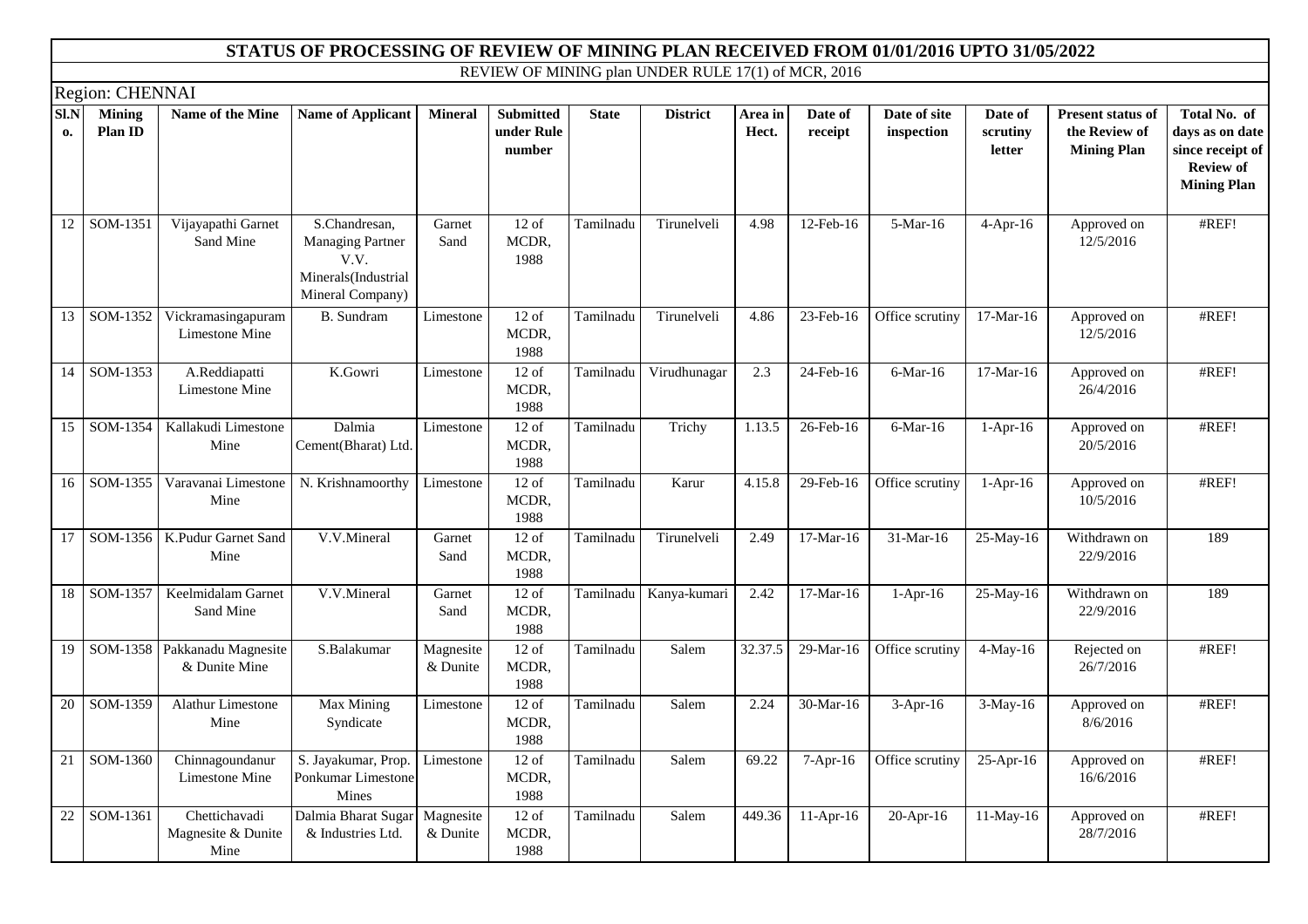|                 |                          |                                                  | STATUS OF PROCESSING OF REVIEW OF MINING PLAN RECEIVED FROM 01/01/2016 UPTO 31/05/2022      |                       |                                          |              |                                                     |                  |                    |                            |                               |                                                          |                                                                                               |
|-----------------|--------------------------|--------------------------------------------------|---------------------------------------------------------------------------------------------|-----------------------|------------------------------------------|--------------|-----------------------------------------------------|------------------|--------------------|----------------------------|-------------------------------|----------------------------------------------------------|-----------------------------------------------------------------------------------------------|
|                 |                          |                                                  |                                                                                             |                       |                                          |              | REVIEW OF MINING plan UNDER RULE 17(1) of MCR, 2016 |                  |                    |                            |                               |                                                          |                                                                                               |
|                 | Region: CHENNAI          |                                                  |                                                                                             |                       |                                          |              |                                                     |                  |                    |                            |                               |                                                          |                                                                                               |
| Sl.N<br>0.      | <b>Mining</b><br>Plan ID | Name of the Mine                                 | <b>Name of Applicant</b>                                                                    | <b>Mineral</b>        | <b>Submitted</b><br>under Rule<br>number | <b>State</b> | <b>District</b>                                     | Area in<br>Hect. | Date of<br>receipt | Date of site<br>inspection | Date of<br>scrutiny<br>letter | Present status of<br>the Review of<br><b>Mining Plan</b> | Total No. of<br>days as on date<br>since receipt of<br><b>Review of</b><br><b>Mining Plan</b> |
| 23              | SOM-1362                 | Panniyamalai<br>Limestone Mine                   | M.Deepa Alankar                                                                             | Limestone             | $12$ of<br>MCDR,<br>1988                 | Tamilnadu    | Dindigul                                            | 2.54             | $12-Apr-16$        | $19-Apr-16$                | $12$ -May-16                  | Approved on<br>10/6/2016                                 | #REF!                                                                                         |
| 24              | SOM-1363                 | Pudur Limestone<br>Mine                          | South India Mines & Limestone<br>Mineral<br>Industries(P) Ltd.                              |                       | $12$ of<br>MCDR,<br>1988                 | Tamilnadu    | Tirunelveli                                         | 4.73             | $21-Apr-16$        | Office scrutiny            | 13-May-16                     | Approved on<br>5/8/2016                                  | 107                                                                                           |
| 25              |                          | SOM-1364 Levingipuram Garnet<br>Sand Mine        | V.V.Mineral                                                                                 | Garnet<br>Sand        | $12$ of<br>MCDR,<br>1988                 | Tamilnadu    | Tirunelveli                                         | 3.78.5           | 5-May-16           | $7-Jul-16$                 | 28-Jul-16                     | Withdrawn by party<br>on 22/9/2016                       | 130                                                                                           |
| 26              | SOM-1365                 | Tenkulam Limestone                               | South India Mines &<br>Mineral<br>Industries(P) Ltd.                                        | Limestone             | $12$ of<br>MCDR,<br>1988                 | Tamilnadu    | Tirunelveli                                         | 5.76.9           | 10-May-16          | 06-Jul-16                  | $26$ -Jul-16                  | Approved on<br>29/8/2016                                 | 112                                                                                           |
| 27              | SOM-1366                 | Thathaiyangarpatti<br>Magnesite & Dunite<br>Mine | Sail Refratory<br>Company Ltd.(Burn<br>Standard Co. Ltd.)                                   | Magnesite<br>& Dunite | $12$ of<br>MCDR,<br>1988                 | Tamilnadu    | Salem                                               | 622.69           | $19-May-16$        | $02$ -Jun-16               | $10-Jun-16$                   | Approved on<br>29/8/2016                                 | 103                                                                                           |
| $\overline{28}$ | SOM-1367                 | Karaichuthupudur<br>Garnet Sand Mine             | S.Chandresan,<br><b>Managing Partner</b><br>V.V.<br>Minerals(Industrial<br>Mineral Company) | Garnet<br>Sand        | $12$ of<br>MCDR,<br>1988                 | Tamilnadu    | Tirunelveli                                         | 7.86.5           | 30-May-16          | $7-Jul-16$                 | 29-Jul-16                     | Withdrawn by party<br>on 22/9/2016                       | $\overline{113}$                                                                              |
| 29              | SOM-1368                 | Thiruvembalapuram<br>Garnet Sand Mine            | S.Chandresan,<br><b>Managing Partner</b><br>V.V.<br>Minerals(Industrial<br>Mineral Company) | Garnet<br>Sand        | $12$ of<br>MCDR,<br>1988                 | Tamilnadu    | Tirunelveli                                         | 3.47             | 30-May-16          | 30-May-16                  | 28-Jul-16                     | Withdrawn by party<br>on 22/9/2016                       | 113                                                                                           |
| 30              | SOM-1369                 | Punjai Edaiyar<br>Kilmugam Limestone<br>Mine     | Tmt. T. Selvi, Prop.<br>Selvi Mines                                                         | Limestone             | $12$ of<br>MCDR,<br>1988                 | Tamilnadu    | Nama-kkal                                           | 0.81             | 27-May-16          | $5-Jul-16$                 | $25$ -Jul-16                  | Approved on<br>30/8/2016                                 | 94                                                                                            |
| 31              | SOM-1370                 | Thennilai(South)<br>Magnesite & Dunite<br>Mine   | Bhuvaneshwara<br><b>Magnesite Mines</b>                                                     | Magnesite<br>& Dunite | $12$ of<br>MCDR,<br>1988                 | Tamilnadu    | Karur                                               | 1.87             | 23-Mar-16          | $2-Apr-16$                 | 11-May-16                     | Approved on<br>13/6/2016                                 | #REF!                                                                                         |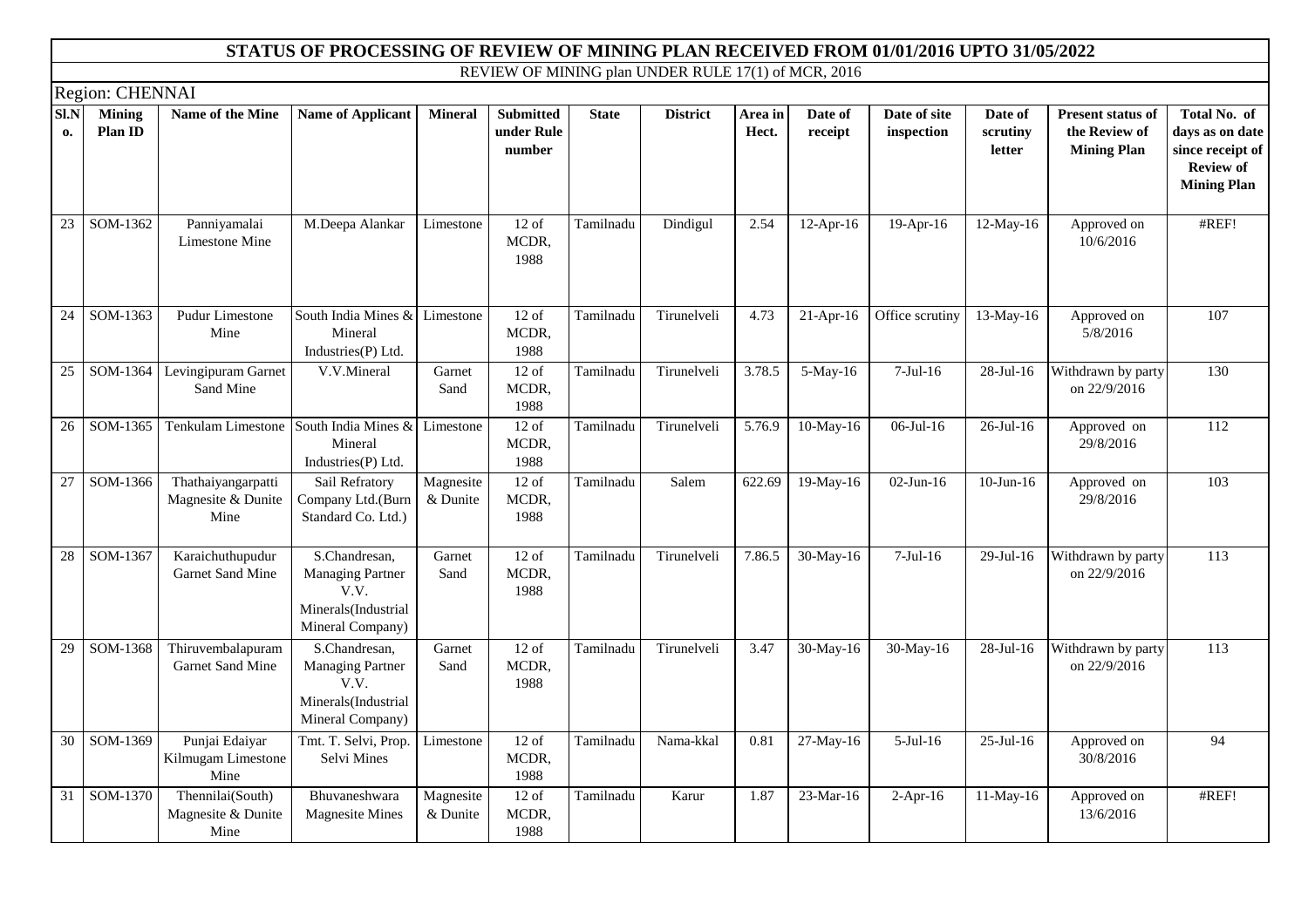|            |                          |                                | STATUS OF PROCESSING OF REVIEW OF MINING PLAN RECEIVED FROM 01/01/2016 UPTO 31/05/2022 |                |                                          |              |                                                     |                      |                    |                            |                               |                                                                 |                                                                                               |
|------------|--------------------------|--------------------------------|----------------------------------------------------------------------------------------|----------------|------------------------------------------|--------------|-----------------------------------------------------|----------------------|--------------------|----------------------------|-------------------------------|-----------------------------------------------------------------|-----------------------------------------------------------------------------------------------|
|            |                          |                                |                                                                                        |                |                                          |              | REVIEW OF MINING plan UNDER RULE 17(1) of MCR, 2016 |                      |                    |                            |                               |                                                                 |                                                                                               |
|            | Region: CHENNAI          |                                |                                                                                        |                |                                          |              |                                                     |                      |                    |                            |                               |                                                                 |                                                                                               |
| SI.N<br>0. | <b>Mining</b><br>Plan ID | Name of the Mine               | <b>Name of Applicant</b>                                                               | <b>Mineral</b> | <b>Submitted</b><br>under Rule<br>number | <b>State</b> | <b>District</b>                                     | Area in<br>Hect.     | Date of<br>receipt | Date of site<br>inspection | Date of<br>scrutiny<br>letter | <b>Present status of</b><br>the Review of<br><b>Mining Plan</b> | Total No. of<br>days as on date<br>since receipt of<br><b>Review of</b><br><b>Mining Plan</b> |
| 32         | $SOM-1371$               | Varavanai Limestone<br>Mine    | S.Sekhar                                                                               | Limestone      | $12$ of<br>MCDR,<br>1988                 | Tamilnadu    | Karur                                               | 1.90.5               | 29-Apr-16          | 6-May-16                   | 24-May-16                     | Approved on<br>13/6/2016                                        | #REF!                                                                                         |
| 33         | SOM-1372                 | Varavanai Limestone<br>Mine    | S.Sekhar                                                                               | Limestone      | $12$ of<br>MCDR,<br>1988                 | Tamilnadu    | Karur                                               | 2.44                 | 29-Apr-16          | 6-May-16                   | 24-May-16                     | Approved on<br>13/6/2016                                        | #REF!                                                                                         |
| 34         | SOM-1373                 | Anndanapatty<br>Limestone Mine | P.S.Venkatachalam,<br>Prop.<br>Bhuvaneshwara<br>Mines                                  | Limestone      | $12$ of<br>MCDR,<br>1988                 | Tamilnadu    | Salem                                               | 1.35.5               | $27$ -Jun-16       | 8-Aug-16                   | 26-Aug-16                     | Approved on<br>28/9/2016                                        | 93                                                                                            |
| 35         | SOM-1374                 | Palayam Limestone<br>Mine      | D.V. Minerals                                                                          | Limestone      | $12$ of<br>MCDR,<br>1988                 | Tamilnadu    | Dindigul                                            | 4.00.5               | $13$ -Jul-16       | 9-Aug-16                   | 26-Aug-16                     | Approved on<br>28/9/2016                                        | 76                                                                                            |
| 36         | SOM-1375                 | Sowdhapuram<br>Limestone Mine  | Shri Malliga Mines<br>& Minerals                                                       | Limestone      | $12$ of<br>MCDR,<br>1988                 | Tamilnadu    | Namakkal                                            | 1.17.0               | 18-Jul-16          | 8-Aug-16                   | 26-Aug-16                     | Approved on<br>28/9/2016                                        | 71                                                                                            |
| 37         | ROMP-<br>1376            | Adanakurichi Lst.<br>Mine      | India Cements Ltd.                                                                     | Limestone      | $17$ of<br>MCR, 2016                     | Tamilnadu    | Ariyalur                                            | 80.26                | 10-Oct-16          | 26-Oct-16                  | 7-Nov-16                      | Approved on<br>23/11/2016                                       | $\underline{44}$                                                                              |
| 38         | ROMP-<br>1377            | Periyakurichi Lst.<br>Mine     | India Cements Ltd.                                                                     | Limestone      | $17$ of<br>MCR, 2016                     | Tamilnadu    | Ariyalur                                            | $\overline{56.55.5}$ | 10-Oct-16          | $\overline{26}$ -Oct-16    | 7-Nov-16                      | Approved on<br>23/11/2016                                       | 44                                                                                            |
| 39         | ROMP-<br>1378            | Varavanai Limestone<br>Mine    | C. Senthilkumar                                                                        | Limestone      | $17$ of<br>MCR, 2016                     | Tamilnadu    | Karur                                               | 3.94                 | 17-Oct-16          | Office scrutiny            | 7-Nov-16                      | Approved on<br>22/11/2016                                       | 37                                                                                            |
| 40         | ROMP-<br>1379            | Varavanai Limestone<br>Mine    | M.Thangaraj                                                                            | Limestone      | $17$ of<br>MCR, 2016                     | Tamilnadu    | Karur                                               | 3.93.5               | $17-Oct-16$        | Office scrutiny            | $7-Nov-16$                    | Approved on<br>22/11/2016                                       | $\overline{37}$                                                                               |
| 41         | ROMP-<br>1380            | Sholapuram Lst.Mine            | Vijesh Chemicals                                                                       | Limestone      | $17$ of<br>MCR, 2016                     | Tamilnadu    | Virudhunagar                                        | 1.06.07              | 25-Oct-16          | $1-Nov-16$                 | 8-Nov-16                      | Approved on<br>01/12/2016                                       | 38                                                                                            |
| 42         | ROMP-<br>1381            | Pallakapalayam<br>Lst.Mine     | India Cements Ltd.                                                                     | Limestone      | $17$ of<br>MCR, 2016                     | Tamilnadu    | Namakkal                                            | 1.60.5               | 31-Oct-16          | $9-Nov-16$                 | 11-Nov-16                     | Approved on<br>09/12/2016                                       | 40                                                                                            |
| 43         | ROMP-<br>1382            | Sirugudi Lst. Mine             | Sree Sirumalai<br>Minerals                                                             | Limestone      | $17(1)$ of<br>MCR, 2016                  | Tamilnadu    | Dindigul                                            | 0.82.5               | $4-Nov-16$         | $11-Nov-16$                | $17-Nov-16$                   | Approved on<br>16/12/2016                                       | 27                                                                                            |
| 44         | ROMP-<br>1384            | Venkatachalapuram<br>Lst. Mine | Vel Industries                                                                         | Limestone      | $17(1)$ of<br>MCR, 2016                  | Tamilnadu    | Trichy                                              | 3.25.3               | 24-Nov-16          | Office scrutiny            | 30-Nov-16                     | Approved on<br>30.12.2016                                       | 37                                                                                            |
| 45         | ROMP-<br>1385            | Shanamangalam Lst.<br>Mine     | S.Sathammai                                                                            | Limestone      | $17(1)$ of<br>MCR, 2016                  | Tamilnadu    | Trichy                                              | 3.11.5               | 24-Nov-16          | Office scrutiny            | 30-Nov-16                     | Approved on<br>30.12.2016                                       | 37                                                                                            |
| 46         | ROMP-<br>1386            | Paravai (E) Lst. Mine          | Arun Chemicals                                                                         | Limestone      | $17(1)$ of<br>MCR, 2016                  | Tamilnadu    | Perambalur                                          | 1.59.5               | 29-Nov-16          | 30-Nov-16                  | 15-Dec-16                     | Not approved on<br>12.1.2017                                    | 45                                                                                            |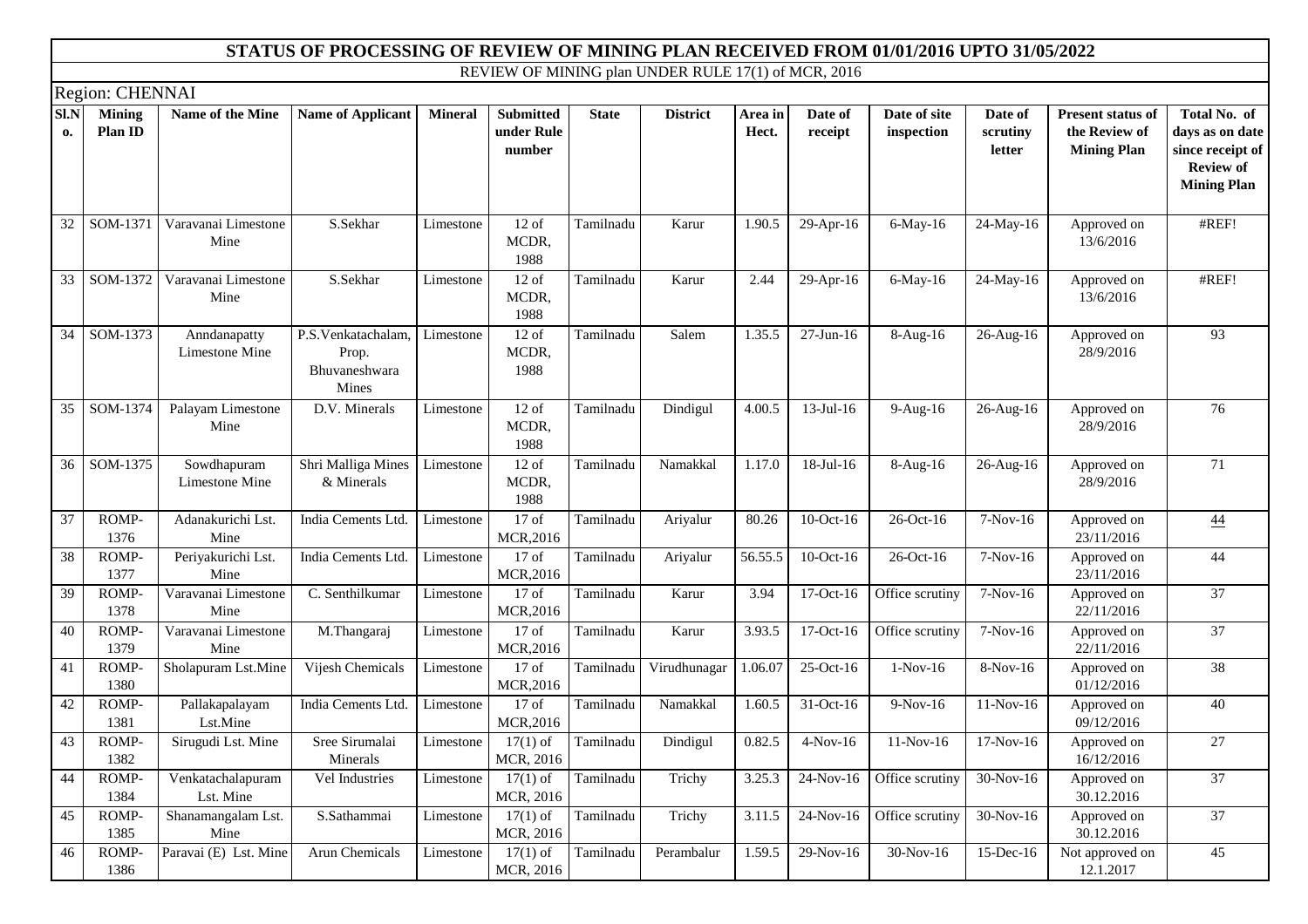|            | Region: CHENNAI          |                                           |                                            |                |                                          |              |                 |                  |                         |                            |                               |                                                                 |                                                                                               |
|------------|--------------------------|-------------------------------------------|--------------------------------------------|----------------|------------------------------------------|--------------|-----------------|------------------|-------------------------|----------------------------|-------------------------------|-----------------------------------------------------------------|-----------------------------------------------------------------------------------------------|
| SI.N<br>0. | <b>Mining</b><br>Plan ID | Name of the Mine                          | <b>Name of Applicant</b>                   | <b>Mineral</b> | <b>Submitted</b><br>under Rule<br>number | <b>State</b> | <b>District</b> | Area in<br>Hect. | Date of<br>receipt      | Date of site<br>inspection | Date of<br>scrutiny<br>letter | <b>Present status of</b><br>the Review of<br><b>Mining Plan</b> | Total No. of<br>days as on date<br>since receipt of<br><b>Review of</b><br><b>Mining Plan</b> |
| 47         | ROMP-<br>1387            | Kurunthamadam Lst.<br>Mine                | Calox Chemicals                            | Limestone      | $17(1)$ of<br>MCR, 2016                  | Tamilnadu    | Virudhunagar    | 4.32.5           | 29-Nov-16               | 3-Dec-16                   | 15-Dec-16                     | Approved on<br>12.1.2017                                        | 45                                                                                            |
| 48         | ROMP-<br>1388            | Palayam Limestone<br>Mine                 | D.V.Minerals                               | Limestone      | $17(1)$ of<br>MCR, 2016                  | Tamilnadu    | Dindigul        | 4.01             | 30-Nov-16               | 4-Dec-16                   | $15$ -Dec-16                  | Approved on<br>11.1.2017                                        | $\overline{43}$                                                                               |
| 49         | ROMP-<br>1389            | Reddipalayam ML 1A<br>Mine                | Ultra Tech Ltd.                            | Limestone      | $17(1)$ of<br>MCR, 2016                  | Tamilnadu    | Ariyalur        | 49.77            | 15-Dec-16               | Office scrutiny            | $27-Dec-16$                   | Approved on<br>20.1.2017                                        | $\overline{37}$                                                                               |
| 50         | ROMP-<br>1390            | Alanthuraiyar kattalai<br>ML7 Mine        | Ultra Tech Ltd.                            | Limestone      | $17(1)$ of<br>MCR, 2016                  | Tamilnadu    | Ariyalur        | 8.14             | 15-Dec-16               | Office scrutiny            | 27-Dec-16                     | Approved on<br>20.1.2017                                        | $\overline{37}$                                                                               |
| 51         | ROMP-<br>1391            | Sirugudi Lst. Mine                        | <b>Sivam Mines</b>                         | Limestone      | $17(1)$ of<br>MCR, 2016                  | Tamilnadu    | Dindigul        | 0.94             | $19$ -Dec-16            | Office scrutiny            | 30-Dec-16                     | Not approved on<br>27.1.2017                                    | 39                                                                                            |
| 52         | ROMP-<br>1392            | T.Kokkulam Mine                           | S. Meena                                   | Limestone      | $17(1)$ of<br>MCR, 2016                  | Tamilnadu    | Madurai         | 4.02             | $\overline{27}$ -Dec-16 | Office scrutiny            | 30-Dec-16                     | Approved on<br>3.2.2017                                         | $\overline{39}$                                                                               |
| 53         | ROMP-<br>1393            | Unjanai &<br>Pudupuliampatti Lst.<br>Mine | Sivasakthi<br>Enterprises                  | Limestone      | $\overline{17(1)}$ of<br>MCR, 2016       | Tamilnadu    | Namakkal        | 2.56             | $3-Jan-17$              | $\overline{6}$ -Jan-17     | 13-Jan-17                     | Approved on<br>13.2.2017                                        | 39                                                                                            |
| 54         | ROMP-<br>1394            | Unjanai &<br>Pudupuliampatti Lst.<br>Mine | Sivasakthi<br>Enterprises                  | Limestone      | $17(1)$ of<br>MCR, 2016                  | Tamilnadu    | Namakkal        | 4.95             | $3-Jan-17$              | Office scrutiny            | 18-Jan-17                     | Approved on<br>14.2.2017                                        | 40                                                                                            |
| 55         | ROMP-<br>1395            | Gudalur Lst. Mine                         | Mahamuni Mining<br>Co.                     | Limestone      | $17(1)$ of<br>MCR, 2016                  | Tamilnadu    | Karur           | 3.36             | $23-Jan-17$             | 3-Feb-17                   | 14-Feb-17                     | Approved on<br>03.3.2017                                        | 40                                                                                            |
| 56         | ROMP-<br>1396            | Pallakapalayam<br>Lst.Mine                | India Cements Ltd.                         | Limestone      | $17(1)$ of<br>MCR, 2016                  | Tamilnadu    | Namakkal        | 18.65            | 25-Jan-17               | Office scrutiny            | 10-Feb-17                     | Approved on<br>23.2.2017                                        | $\overline{30}$                                                                               |
| 57         | ROMP-<br>1397            | S.Valavandhi Lst.<br>Mine                 | Sri Balaji Mining<br>Co.                   | Limestone      | $17(1)$ of<br>MCR, 2016                  | Tamilnadu    | Namakkal        | 3.01             | 30-Jan-17               | Office scrutiny            | 14-Feb-17                     | Approved on<br>13.3.2017                                        | 43                                                                                            |
| 58         | ROMP-<br>1398            | K.Pitchampatti<br>Limestone Mine          | Ambal Lst. Mines                           | Limestone      | $17(1)$ of<br>MCR, 2016                  | Tamilnadu    | Karur           | 4.56             | $31-Jan-17$             | $2$ -Feb-17                | 10-Feb-17                     | Approved on<br>3.3.2017                                         | 32                                                                                            |
| 59         | ROMP-<br>1399            | Mallapuram Lst. Mine                      | Global Mines $&$<br><b>Mineral Traders</b> | Limestone      | $17(1)$ of<br>MCR, 2016                  | Tamilnadu    | Dindigul        | 1.90.5           | 31-Jan-17               | Office scrutiny            | 10-Feb-17                     | Apprved on<br>3.3.2017                                          | 32                                                                                            |
| 60         | ROMP-<br>1400            | Kallakudi Limestone<br>Mine               | Dalmia<br>Cement(Bharat) Ltd.              | Limestone      | $17(1)$ of<br>MCR, 2016                  | Tamilnadu    | Trichy          | 0.28.5           | $2$ -Feb-17             | Office scrutiny            | 20-Feb-17                     | Rejected on<br>17.3.2017                                        | 44                                                                                            |
| 61         | ROMP-<br>1401            | Uthapanaickanur<br>Limestone Mine         | K.R. Karuppasamy                           | Limestone      | $17(1)$ of<br>MCR, 2016                  | Tamilnadu    | Madurai         | 5.05             | 3-Feb-17                | Office scrutiny            | 21-Feb-17                     | Approved on<br>17.3.2017                                        | 43                                                                                            |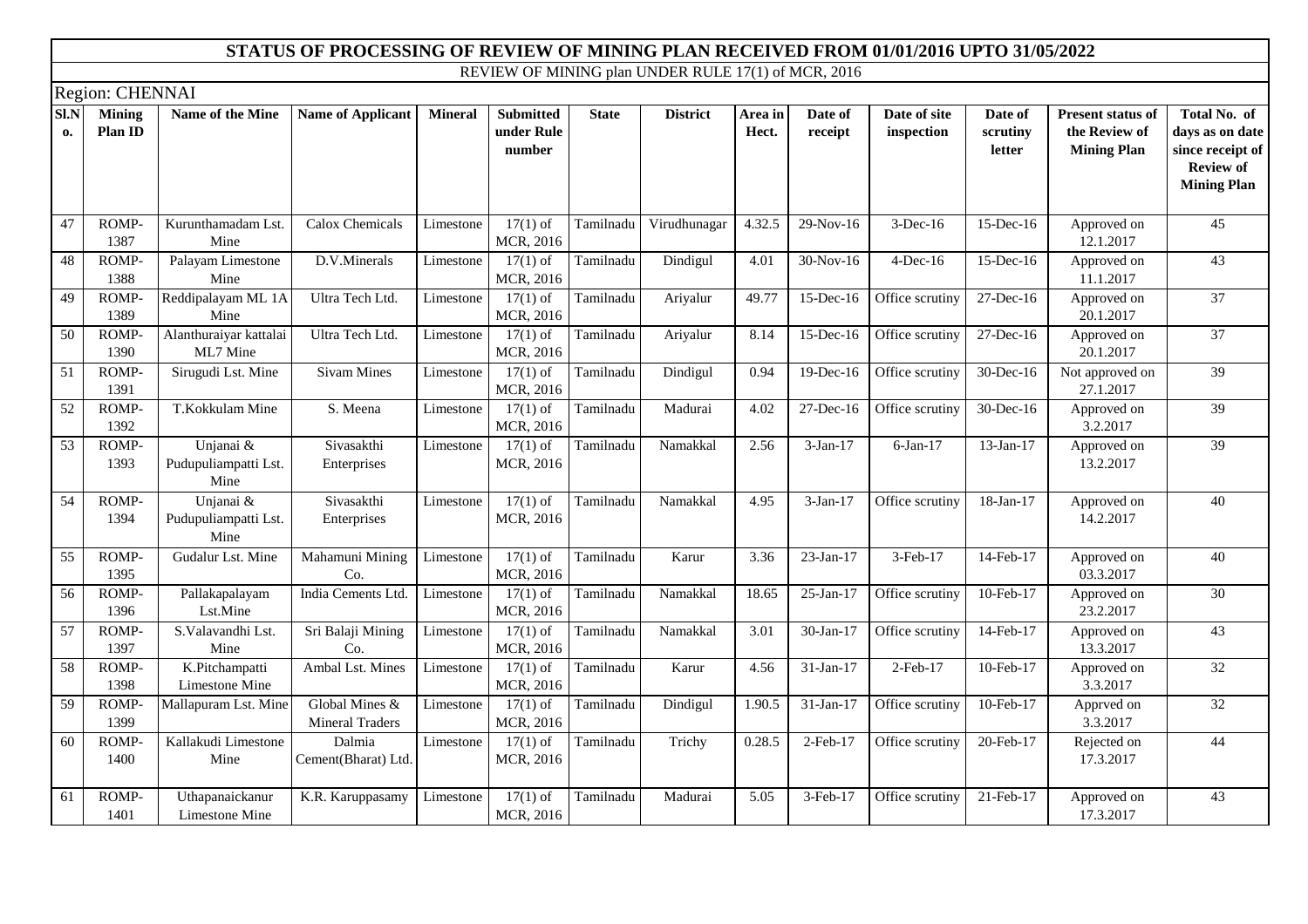|            |                          |                                     | STATUS OF PROCESSING OF REVIEW OF MINING PLAN RECEIVED FROM 01/01/2016 UPTO 31/05/2022 |                |                                          |              |                                                     |                  |                    |                            |                                                     |                                                                 |                                                                                               |
|------------|--------------------------|-------------------------------------|----------------------------------------------------------------------------------------|----------------|------------------------------------------|--------------|-----------------------------------------------------|------------------|--------------------|----------------------------|-----------------------------------------------------|-----------------------------------------------------------------|-----------------------------------------------------------------------------------------------|
|            |                          |                                     |                                                                                        |                |                                          |              | REVIEW OF MINING plan UNDER RULE 17(1) of MCR, 2016 |                  |                    |                            |                                                     |                                                                 |                                                                                               |
|            | Region: CHENNAI          |                                     |                                                                                        |                |                                          |              |                                                     |                  |                    |                            |                                                     |                                                                 |                                                                                               |
| SI.N<br>0. | <b>Mining</b><br>Plan ID | Name of the Mine                    | <b>Name of Applicant</b>                                                               | <b>Mineral</b> | <b>Submitted</b><br>under Rule<br>number | <b>State</b> | <b>District</b>                                     | Area in<br>Hect. | Date of<br>receipt | Date of site<br>inspection | Date of<br>scrutiny<br>letter                       | <b>Present status of</b><br>the Review of<br><b>Mining Plan</b> | Total No. of<br>days as on date<br>since receipt of<br><b>Review of</b><br><b>Mining Plan</b> |
| 62         | ROMP-<br>1402            | Jagir Ammapalayam<br>Magnesite Mine | Sail Refratory<br>Company Ltd.(Burn<br>Standard Co. Ltd.)                              | Magnesite      | $17(1)$ of<br>MCR, 2016                  | Tamilnadu    | Salem                                               | 101.35           | 3-Feb-17           | Office scrutiny            | 13-Feb-17                                           | Apprved on<br>6.3.2017                                          | 32                                                                                            |
| 63         | ROMP-<br>1403            | Jagir Ammapalayam<br>Magnesite Mine | Sail Refratory<br>Company Ltd.(Burn<br>Standard Co. Ltd.)                              | Magnesite      | $17(1)$ of<br>MCR, 2016                  | Tamilnadu    | Salem                                               | 37.82            | 3-Feb-17           | Office scrutiny            | 14-Feb-17                                           | Apprved on<br>6.3.2017                                          | 32                                                                                            |
| 64         | ROMP-<br>1404            | Usilamkulam Mine                    | M.S. Nagoor Ammal Limestone                                                            |                | $17(1)$ of<br>MCR, 2016                  | Tamilnadu    | Thoothukudi                                         | 1.02.5           | 6-Feb-17           | Office scrutiny            | 22-Feb-17                                           | Approved on<br>16.3.2017                                        | 39                                                                                            |
| 65         | ROMP-<br>1405            | Abhisekapatty Mine                  | N. Ganesa Raja, M/s<br><b>Ganapathy Mines</b>                                          | Limestone      | $17(1)$ of<br>MCR, 2016                  | Tamilnadu    | Tirunelveli                                         | 4.08.5           | 9-Feb-17           | Office scrutiny            | 22-Feb-17                                           | Approved on<br>16.3.2017                                        | $\overline{36}$                                                                               |
| 66         | ROMP-<br>1406            | Paravai (E) Lst. Mine               | Arun Chemicals                                                                         | Limestone      | $17(1)$ of<br>MCR, 2016                  | Tamilnadu    | Perambalur                                          | 1.59.5           | 13-Feb-17          | Office scrutiny            | 28-Feb-17                                           | Approved on<br>21.3.2017                                        | $\overline{37}$                                                                               |
| 67         | ROMP-<br>1407            | Sirugudi Lst. Mine                  | Sivam Mines                                                                            | Limestone      | $17(1)$ of<br>MCR, 2016                  | Tamilnadu    | Dindigul                                            | 0.94             | 13-Feb-17          | Office scrutiny            | 27-Feb-17                                           | Approved on<br>17.3.2017                                        | 33                                                                                            |
| 68         | ROMP-<br>1408            | Pallakapalayam<br>Lst.Mine          | India Cements Ltd.                                                                     | Limestone      | $17(1)$ of<br>MCR, 2016                  | Tamilnadu    | Namakkal                                            | 11.85            | 22-Feb-17          | 8-Mar-17                   | 15-Mar-17                                           | Approved on<br>31.3.2017                                        | 38                                                                                            |
| 69         | ROMP-<br>1409            | Alathuraiyarkattalai<br>Lst. Mine   | C.R. Balakrishnan                                                                      | Limestone      | $17(1)$ of<br>MCR, 2016                  | Tamilnadu    | Ariyalur                                            | 4.7655           | $2-Mar-17$         | Office scrutiny            | 23-Mar-17                                           | Approved on<br>13.4.2017                                        | $\overline{43}$                                                                               |
| 70         | ROMP-<br>1410            | Keeripatti Magnesite<br>Mine        | Prabha Enterprises                                                                     | Magnesite      | $17(1)$ of<br>MCR, 2016                  | Tamilnadu    | Salem                                               | 6.29             | 8-Mar-17           | 13-Mar-17                  | 30-Mar-17                                           | Rejected on<br>20.4.2017                                        | 44                                                                                            |
| 71         | ROMP-<br>1411            | Sethurayanpudur<br>Limestone Mine   | Jupiter Mines                                                                          | Limestone      | $17(1)$ of<br>MCR, 2016                  | Tamilnadu    | Tirunelveli                                         | 0.8              | 16-Mar-17          | Office scrutiny            | $\hspace{0.05cm} -\hspace{0.05cm} -\hspace{0.05cm}$ | Rejected on<br>4.4.2017                                         | 20                                                                                            |
| 72         | ROMP-<br>1412            | Pallakapalayam<br>Lst.Mine          | Karthik Mines &<br>Minerals                                                            | Limestone      | $17(1)$ of<br>MCR, 2016                  | Tamilnadu    | Namakkal                                            | 1.59             | 17-Mar-17          | Office scrutiny            | 30-Mar-17                                           | Approved on<br>28.4.2017                                        | 43                                                                                            |
| 73         | ROMP-<br>1413            | Uthappanaickanur Lst.<br>Mine       | Balaji Mineral<br>Enterprises                                                          | Limestone      | $17(1)$ of<br>MCR, 2016                  | Tamilnadu    | Madurai                                             | 6.155            | $4-Apr-17$         | Office scrutiny            | $\overline{30}$ -Mar-17                             | Rejected on<br>20.4.2017                                        | $\overline{25}$                                                                               |
| 74         | ROMP-<br>1414            | Sivalarapatti Lst.<br>Mine          | Lovely Chemicals                                                                       | Limestone      | $17(1)$ of<br>MCR, 2016                  | Tamilnadu    | Tuticorin                                           | 7.665            | $4-Apr-17$         | $11-Apr-17$                | 24-Apr-17                                           | Approved on<br>8.5.2017                                         | 35                                                                                            |
| 75         | ROMP-<br>1415            | Pudur Lst. Mine                     | S.P. Rama-<br>subramaniyaraja                                                          | Limestone      | $17(1)$ of<br>MCR, 2016                  | Tamilnadu    | Tirunelveli                                         | 3.67             | 13-Apr-17          | Office scrutiny            | 28-Apr-17                                           | Approved on<br>29.5.17                                          | 47                                                                                            |
| 76         | ROMP-<br>1416            | Kondappanaickenpatti<br>Mine        | G. Rajkumar,<br><b>Universal Mining</b><br>Corpn.                                      | Magnesite      | $17(1)$ of<br>MCR, 2016                  | Tamilnadu    | Salem                                               | 2.269            | 19-Apr-17          | Office scrutiny            | $2-May-17$                                          | Approved on<br>15.5.17                                          | 27                                                                                            |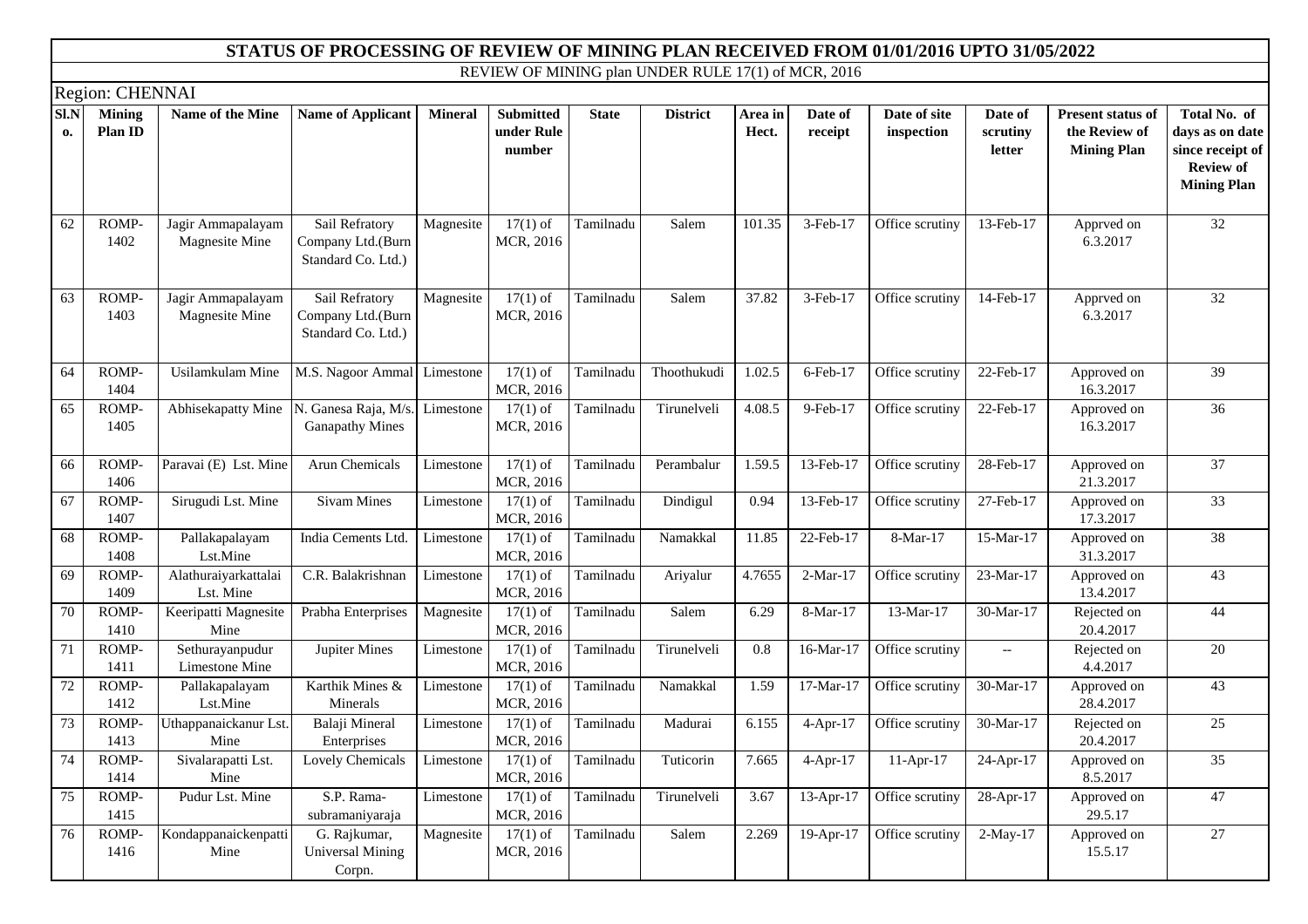|            | Region: CHENNAI          |                                    |                                         |                |                                          |              |                 |                  |                         |                            |                                                     |                                                                 |                                                                                               |
|------------|--------------------------|------------------------------------|-----------------------------------------|----------------|------------------------------------------|--------------|-----------------|------------------|-------------------------|----------------------------|-----------------------------------------------------|-----------------------------------------------------------------|-----------------------------------------------------------------------------------------------|
| SI.N<br>0. | <b>Mining</b><br>Plan ID | Name of the Mine                   | <b>Name of Applicant</b>                | <b>Mineral</b> | <b>Submitted</b><br>under Rule<br>number | <b>State</b> | <b>District</b> | Area in<br>Hect. | Date of<br>receipt      | Date of site<br>inspection | Date of<br>scrutiny<br>letter                       | <b>Present status of</b><br>the Review of<br><b>Mining Plan</b> | Total No. of<br>days as on date<br>since receipt of<br><b>Review of</b><br><b>Mining Plan</b> |
| 77         | ROMP-<br>1417            | Kalppaipatti Lst. Mine             | M. Thanapal                             | Limestone      | $17(1)$ of<br>MCR, 2016                  | Tamilnadu    | Tuticorin       | 4.7              | $19$ -Apr-17            | Office scrutiny            | $4-May-17$                                          | Approved on<br>31.5.17                                          | 43                                                                                            |
| 78         | ROMP-<br>1418            | Nanjankulam<br>Regrouped Lst. Mine | India Cements Ltd.                      | Limestone      | $17(1)$ of<br>MCR, 2016                  | Tamilnadu    | Tirunelveli     | 28.43            | $21-Apr-17$             | $1-May-17$                 | $4-May-17$                                          | Approved on<br>29.5.17                                          | 39                                                                                            |
| 79         | ROMP-<br>1419            | Nanjankulam<br>Regrouped Lst. Mine | India Cements Ltd.                      | Limestone      | $17(1)$ of<br>MCR, 2016                  | Tamilnadu    | Tirunelveli     | 7.33             | 21-Apr-17               | $2-May-17$                 | $4-May-17$                                          | Approved on<br>29.5.17                                          | 39                                                                                            |
| 80         | ROMP-<br>1420            | Kallakudi Lst. Mine                | Dalmia Cement (B)<br>Ltd.               | Limestone      | $17(1)$ of<br>MCR, 2016                  | Tamilnadu    | Trichy          | 0.28.5           | $\overline{24}$ -Apr-17 | Office scrutiny            | 5-May-17                                            | Approved on<br>31.5.17                                          | 38                                                                                            |
| 81         | ROMP-<br>1421            | Keeranur Graphite<br>Mine          | Mithun Suriya                           | Graphite       | $17(1)$ of<br>MCR, 2016                  | Tamilnadu    | Madurai         | 5.025            | 24-Apr-17               | Office scrutiny            | 2-May-17                                            | Approved on 5.6.17                                              | 43                                                                                            |
| 82         | ROMP-<br>1422            | Nadumandalam Lst.<br>Mine          | K. Dhanapal                             | Limestone      | $17(1)$ of<br>MCR, 2016                  | Tamilnadu    | Dindigul        | 1.74.5           | 25-Apr-17               | 11-May-17                  |                                                     | 15-May-17 Approved on 5.6.17                                    | 42                                                                                            |
| 83         | ROMP-<br>1423            | Selianallur Lst. Mine              | Tirunelveli Lime<br>Products            | Limestone      | $17(1)$ of<br>MCR, 2016                  | Tamilnadu    | Tirunelveli     | 12.834           | 22-May-17               | Office scrutiny            | $\overline{\phantom{a}}$                            | Not approved on<br>1.6.17                                       | 11                                                                                            |
| 84         | ROMP-<br>1424            | Marandai Lst. Mine                 | K. Murugesa-<br>pandian                 | Limestone      | $17(1)$ of<br>MCR, 2016                  | Tamilnadu    | Tirunelveli     | 1.21.5           | $14$ -Jun- $17$         | Office scrutiny            | $3-Jul-17$                                          | Approved on<br>26.7.17                                          | 43                                                                                            |
| 85         | ROMP-<br>1425            | Morur Lst. Mine                    | Indiana Mienrals &<br>Allied Industries | Limestone      | $17(1)$ of<br>MCR, 2016                  | Tamilnadu    | Salem           | 7.11.5           | 20-Jun-17               | Office scrutiny            | $\hspace{0.05cm} -\hspace{0.05cm} -\hspace{0.05cm}$ | Not approved on<br>30.06.17                                     | $\overline{11}$                                                                               |
| 86         | ROMP-<br>1426            | Perali Lst. Mine                   | S. Sathammai                            | Limestone      | $17(1)$ of<br>MCR, 2016                  | Tamilnadu    | Perambalur      | 1.92             | 27-Jun-17               | $14$ -Jul-17               | $17$ -Jul- $17$                                     | Approved on<br>9.8.17                                           | 44                                                                                            |
| 87         | ROMP-<br>1427            | Panangoor Lst. Mine                | Jeppiaar Cements P<br>Ltd.              | Limestone      | $17(1)$ of<br>MCR, 2016                  | Tamilnadu    | Ariyalur        | 4.49             | 27-Jun-17               | $4-Jul-17$                 | $11-Jul-17$                                         | Approved on 7.8.17                                              | 42                                                                                            |
| 88         | ROMP-<br>1428            | Perumalpatti Lst Mine              | Vijesh Chemicals                        | Limestone      | $17(1)$ of<br>MCR, 2016                  | Tamilnadu    | Tirunelveli     | 0.88             | 28-Jun-17               | Office scrutiny            | 18-Jul-17                                           | Not approved on<br>9.8.17                                       | 43                                                                                            |
| 89         | ROM-1429                 | Sivalarapatti Lst.<br>Mine         | Southern Basic<br>Chemicals             | Limestone      | $17(1)$ of<br>MCR, 2016                  | Tamilnadu    | Tirunelveli     | 0.93.5           | $12-Jul-17$             | Office scrutiny            | $\overline{\phantom{a}}$                            | Not approved on<br>26.7.17                                      | $\overline{15}$                                                                               |
| 90         | ROMP-<br>1430            | Ariyur Lst. Mine                   | Sri Lakshmi Mines<br>& Minerals         | Limestone      | $17(1)$ of<br>MCR, 2016                  | Tamilnadu    | Namakkal        | 0.80             | $12$ -Jul- $17$         | Office scrutiny            | $\hspace{0.05cm} -\hspace{0.05cm} -\hspace{0.05cm}$ | Not approved on<br>26.7.17                                      | 15                                                                                            |
| 91         | ROMP-<br>1431            | Keeripatti Magnesite<br>Mine       | Prabha Enterprises                      | Limestone      | $17(1)$ of<br>MCR, 2016                  | Tamilnadu    | Salem           | 6.29             | $31-Jul-17$             | Office scrutiny            | $11-Aug-17$                                         | Approved on 7.9.17                                              | 39                                                                                            |
| 92         | ROMP-<br>1432            | <b>Tenkulam Limestone</b><br>Mine  | India Cements Ltd.                      | Limestone      | $17(1)$ of<br>MCR, 2016                  | Tamilnadu    | Tirunelveli     | 14.39.5          | 22-Aug-17               | 23-Aug-17                  | 6-Sep-17                                            | Approved on<br>3.10.2017                                        | $\overline{43}$                                                                               |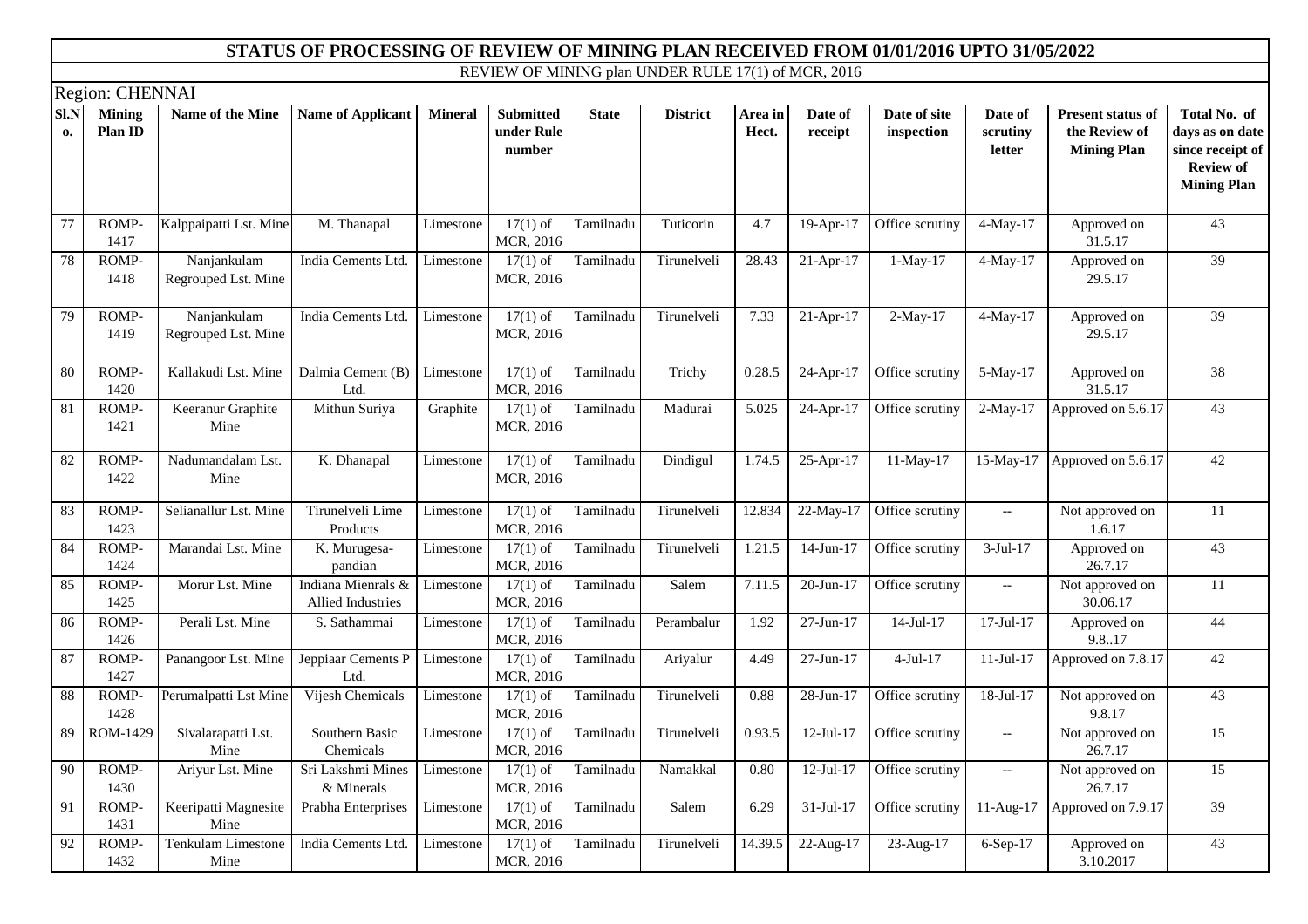|            | Region: CHENNAI          |                                         |                          |                |                                          |              |                 |                  |                         |                            |                                                     |                                                                 |                                                                                               |
|------------|--------------------------|-----------------------------------------|--------------------------|----------------|------------------------------------------|--------------|-----------------|------------------|-------------------------|----------------------------|-----------------------------------------------------|-----------------------------------------------------------------|-----------------------------------------------------------------------------------------------|
| S1.N<br>0. | <b>Mining</b><br>Plan ID | Name of the Mine                        | <b>Name of Applicant</b> | <b>Mineral</b> | <b>Submitted</b><br>under Rule<br>number | <b>State</b> | <b>District</b> | Area in<br>Hect. | Date of<br>receipt      | Date of site<br>inspection | Date of<br>scrutiny<br>letter                       | <b>Present status of</b><br>the Review of<br><b>Mining Plan</b> | Total No. of<br>days as on date<br>since receipt of<br><b>Review of</b><br><b>Mining Plan</b> |
| 93         | ROMP-<br>1433            | Perumalpatti Lst Mine                   | Vijesh Chemicals         | Limestone      | $17(1)$ of<br>MCR, 2016                  | Tamilnadu    | Tirunelveli     | 0.88.1           | 8-Sep-17                | Office scrutiny            | 22-Sep-17                                           | Approved on<br>16.10.2017                                       | 39                                                                                            |
| 94         | ROMP-<br>1434            | Padaiveedu Lst. Mine                    | <b>National Mines</b>    | Limestone      | $17(1)$ of<br>MCR, 2016                  | Tamilnadu    | Namakkal        | 1.62             | 8-Sep-17                | 13-Sep-17                  | 25-Sep-17                                           | Not approved on<br>17.10.2017                                   | $\overline{40}$                                                                               |
| 95         | ROMP-<br>1435            | Periyanagalur Lst.<br>Mine              | Ramco Cements Ltd.       | Limestone      | $17(1)$ of<br>MCR, 2016                  | Tamilnadu    | Ariyalur        | 36.29.5          | 18-Sep-17               | Office scrutiny            | 25-Sep-17                                           | Approved on<br>25.10.2017                                       | 38                                                                                            |
| 96         | ROMP-<br>1436            | Karikali Lst. Mine                      | D.R. Sakthivel Durai     | Limestone      | $17(1)$ of<br>MCR, 2016                  | Tamilnadu    | Dindigul        | 1.75.9           | 18-Sep-17               | 26-Sep-17                  | $\hspace{0.05cm} -\hspace{0.05cm} -\hspace{0.05cm}$ | Not approved on<br>05.10.2017                                   | $\overline{18}$                                                                               |
| 97         | ROMP-<br>1437            | Tular Lst. Mine                         | Ramco Cements Ltd.       | Limestone      | $17(1)$ of<br>MCR, 2016                  | Tamilnadu    | Ariyalur        | 136.1            | 25-Sep-17               | Office scrutiny            | 3-Oct-17                                            | Approved on<br>6.11.2017                                        | $\overline{43}$                                                                               |
| 98         | ROMP-<br>1438            | Kurundhamadam Lst.<br>Mine              | Calox Chemicals          | Limestone      | $17(1)$ of<br>MCR, 2016                  | Tamilnadu    | Virudhunagar    | 4.325            | $\overline{25}$ -Sep-17 | $4$ -Oct-17                | $\overline{\phantom{a}}$                            | Not approved on<br>11.10.2017                                   | $\overline{17}$                                                                               |
| 99         | ROMP-<br>1439            | South of South Lst.<br>Mine             | Ramco Cements Ltd.       | Limestone      | $17(1)$ of<br>MCR, 2016                  | Tamilnadu    | Ariyalur        | 44.8             | 27-Sep-17               | Office scrutiny            | 11-Oct-17                                           | Approved on<br>6.11.2017                                        | $\overline{41}$                                                                               |
| 100        | ROMP-<br>1440            | Krishna Lst. Mine                       | Krishna Mines            | Limestone      | $17(1)$ of<br>MCR, 2016                  | Tamilnadu    | Tirunelveli     | 31.092           | 29-Sep-17               | 14-Oct-17                  | 25-Oct-17                                           | Approved on<br>7.11.2017                                        | 40                                                                                            |
| 101        | ROMP-<br>1441            | Krishna Lst. Mine                       | Krishna Mines            | Limestone      | $17(1)$ of<br>MCR, 2016                  | Tamilnadu    | Tirunelveli     | 12.12            | 29-Sep-17               | 13-Oct-17                  | 25-Oct-17                                           | Approved on<br>7.11.2017                                        | 40                                                                                            |
| 102        | ROMP-<br>1442            | Varagupadi Lst. Mine Ramco Cements Ltd. |                          | Limestone      | $17(1)$ of<br>MCR, 2016                  | Tamilnadu    | Perambalur      | 4.68             | 29-Sep-17               | $6$ -Oct-17                | $11-Oct-17$                                         | Apprved on<br>8.11.2017                                         | $\overline{41}$                                                                               |
| 103        | ROMP-<br>1443            | Kallakudi Lst. Mine                     | Dalmia Cemennts          | Limestone      | $17(1)$ of<br>MCR, 2016                  | Tamilnadu    | Trichy          | 10.545           | 29-Sep-17               | 14-Oct-17                  | 25-Oct-17                                           | Approved on<br>10.11.2017                                       | 43                                                                                            |
| 104        | ROMP-<br>1444            | Aminabad &<br>Kairulabad Lst. Mine      | Dalmia Cements           | Limestone      | $17(1)$ of<br>MCR, 2016                  | Tamilnadu    | Ariyalur        | 93.345           | 29-Sep-17               | 14-Oct-17                  | 25-Oct-17                                           | Approved on<br>10.11.2017                                       | 43                                                                                            |
| 105        | ROMP-<br>1445            | Sivalarapatti Lst.<br>Mine              | Lovely Chemicals         | Limestone      | $17(1)$ of<br>MCR, 2016                  | Tamilnadu    | Thoothukudi     | 7.34             | 29-Sep-17               | 12-Oct-17                  | 25-Oct-17                                           | Approved on<br>7.11.2017                                        | 40                                                                                            |
| 106        | ROMP-<br>1446            | Gudalur Lst. Mine                       | Mahamuni Mining<br>Co.   | Limestone      | $17(1)$ of<br>MCR, 2016                  | Tamilnadu    | Karur           | 3.36             | 3-Oct-17                | Office scrutiny            | 25-Oct-17                                           | Approved on<br>3.11.2017                                        | 32                                                                                            |
| 107        | ROMP-<br>1447            | Sethurayanpudur<br>Limestone Mine       | India Cements Ltd.       | Limestone      | $17(1)$ of<br>MCR, 2016                  | Tamilnadu    | Tirunelveli     | 29.895           | $3-Oct-17$              | 15-Oct-17                  | 25-Oct-17                                           | Aprpoved on<br>14.11.2017                                       | 43                                                                                            |
| 108        | ROMP-<br>1448            | Devannagoundanur<br>Lst. Mine           | India Cements Ltd.       | Limestone      | $17(1)$ of<br>MCR, 2016                  | Tamilnadu    | Salem           | 11.97            | 3-Oct-17                | 16-Oct-17                  | 25-Oct-17                                           | Approved on<br>16.11.2017                                       | 45                                                                                            |
| 109        | ROMP-<br>1449            | Mothaiyanur Lst.<br>Mine                | India Cements LTd.       | Limestone      | $17(1)$ of<br>MCR, 2016                  | Tamilnadu    | Salem           | 4.86.5           | $3-Oct-17$              | 17-Oct-17                  | $25-Oct-17$                                         | Approved on<br>16.11.2017                                       | 45                                                                                            |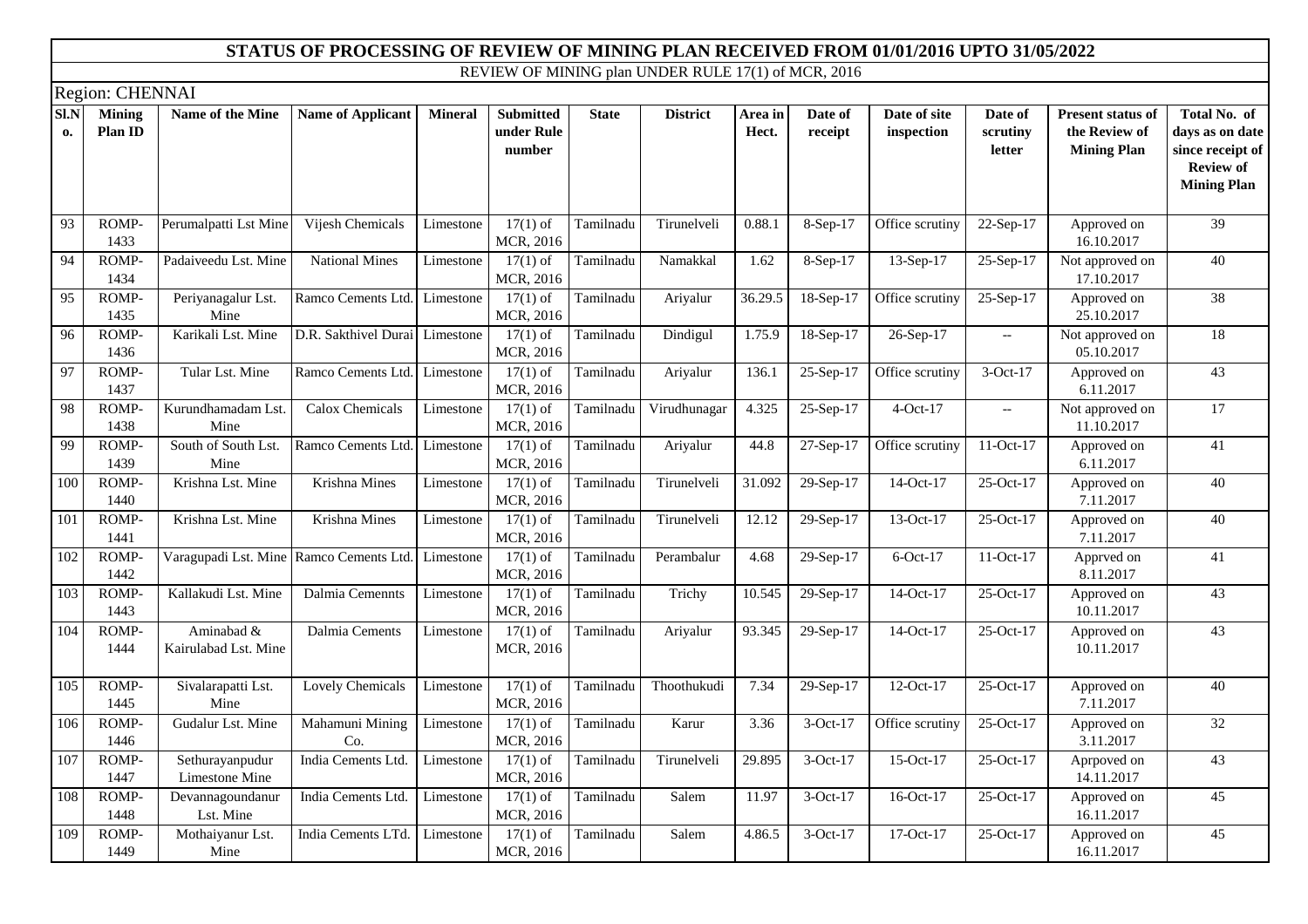|                  | Region: CHENNAI   |                                                   |                                          |                       |                                          |              |                 |                  |                    |                            |                                                     |                                                                 |                                                                                               |
|------------------|-------------------|---------------------------------------------------|------------------------------------------|-----------------------|------------------------------------------|--------------|-----------------|------------------|--------------------|----------------------------|-----------------------------------------------------|-----------------------------------------------------------------|-----------------------------------------------------------------------------------------------|
| SI.N<br>0.       | Mining<br>Plan ID | Name of the Mine                                  | <b>Name of Applicant</b>                 | <b>Mineral</b>        | <b>Submitted</b><br>under Rule<br>number | <b>State</b> | <b>District</b> | Area in<br>Hect. | Date of<br>receipt | Date of site<br>inspection | Date of<br>scrutiny<br>letter                       | <b>Present status of</b><br>the Review of<br><b>Mining Plan</b> | Total No. of<br>days as on date<br>since receipt of<br><b>Review of</b><br><b>Mining Plan</b> |
| 110              | ROMP-<br>1450     | Melvenkatesapuram<br>Lst. Mine                    | Ramco Cements Ltd.                       | Limestone             | $17(1)$ of<br>MCR, 2016                  | Tamilnadu    | Thoothukudi     | 98.62            | 4-Oct-17           | Office scrutiny            | 16-Oct-17                                           | Approved on<br>3.11.2017                                        | $\overline{31}$                                                                               |
| 111              | ROMP-<br>1451     | Pandalgudi Lst. Mine Ramco Cements Ltd. Limestone |                                          |                       | $17(1)$ of<br>MCR, 2016                  | Tamilnadu    | Virudhunagar    | 9.46             | $4-Oct-17$         | Office scrutiny            | 12-Oct-17                                           | Approved on<br>2.11.2017                                        | $\overline{30}$                                                                               |
| 112              | ROMP-<br>1452     | Mallapuram Lst. Mine                              | Global Mines &<br><b>Mineral Traders</b> | Limestone             | $17(1)$ of<br>MCR, 2016                  | Tamilnadu    | Dindigul        | 1.90.5           | $4-Oct-17$         | Office scrutiny            | 17-Oct-17                                           | Approved on<br>6.11.2017                                        | 34                                                                                            |
| 113              | ROMP-<br>1453     | Madukkarai Lst. Mine                              | ACC Ltd.                                 | Limestone             | $17(1)$ of<br>MCR, 2016                  | Tamilnadu    | Coimbatore      | 2.71             | $9$ -Oct-17        | Office scrutiny            | 24-Oct-17                                           | Approved on<br>17.11.2017                                       | 40                                                                                            |
| $\overline{114}$ | ROMP-<br>1454     | Madukkarai Lst. Mine                              | ACC Ltd.                                 | Limestone             | $17(1)$ of<br>MCR, 2016                  | Tamilnadu    | Coimbatore      | 14.515           | $9-Oct-17$         | Office scrutiny            | 23-Oct-17                                           | Approved on<br>17.11.2017                                       | 40                                                                                            |
| 115              | ROMP-<br>1455     | Sethurayanpudur<br>Limestone Mine                 | Jupiter Mines                            | Limestone             | $17(1)$ of<br>MCR, 2016                  | Tamilnadu    | Tirunelveli     | 0.8              | $11-Oct-17$        | Office scrutiny            | $\hspace{0.05cm} -\hspace{0.05cm} -\hspace{0.05cm}$ | Not approved on<br>24.10.2017                                   | $\overline{21}$                                                                               |
| 116              | ROMP-<br>1456     | K. Pitchampatti Lst.<br>Mine                      | Sri Ambal<br><b>Limestone Mines</b>      | Limestone             | $17(1)$ of<br>MCR, 2016                  | Tamilnadu    | Karur           | 4.56             | 23-Oct-17          | Office scrutiny            | 8-Nov-17                                            | Approved on<br>28.11.2017                                       | 37                                                                                            |
| 117              | ROMP-<br>1457     | Melarasur Lst. Mine                               | P. Parkavan<br>Pachamuthu                | Limestone             | $17(1)$ of<br>MCR, 2016                  | Tamilnadu    | Trichy          | 4.12.5           | 25-Oct-17          | $15-Nov-17$                | $\hspace{0.05cm} -\hspace{0.05cm} -\hspace{0.05cm}$ | Not approved on<br>17.11.2017                                   | $\overline{24}$                                                                               |
| 118              | ROMP-<br>1458     | Azur Lst. Mine                                    | <b>Chettinad Cement</b><br>Corpn.        | Limestone             | $17(1)$ of<br>MCR, 2016                  | Tamilnadu    | Perambalur      | 4.92.5           | $1-Nov-17$         | 7-Nov-17                   | 13-Nov-17                                           | Approved on<br>14.12.2017                                       | 44                                                                                            |
| 119              | ROMP-<br>1459     | Kallankurichi Lst.<br>Mine                        | <b>Chettinad Cement</b><br>Corpn.        | Limestone             | $17(1)$ of<br>MCR, 2016                  | Tamilnadu    | Ariyalur        | 4.92.5           | $1-Nov-17$         | 7-Nov-17                   | 27-Nov-17                                           | Approved on<br>15.12.2017                                       | $\overline{45}$                                                                               |
| 120              | ROMP-<br>1460     | Karuppur Senapathy<br>Lst. Mine                   | <b>Chettinad Cement</b><br>Corpn.        | Limestone             | $17(1)$ of<br>MCR, 2016                  | Tamilnadu    | Ariyalur        | 4.0              | $1-Nov-17$         | $7-Nov-17$                 | 27-Nov-17                                           | Approved on<br>15.12.2017                                       | 45                                                                                            |
| 121              | ROMP-<br>1461     | Nakkambadi Lst.<br>Mine                           | <b>Chettinad Cement</b><br>Corpn.        | Limestone             | $17(1)$ of<br>MCR, 2016                  | Tamilnadu    | Ariyalur        | 4.99.5           | $1-Nov-17$         | $10-Nov-17$                | $16-Nov-17$                                         | Approved on<br>14.12.2017                                       | 44                                                                                            |
| 122              | ROMP-<br>1462     | Pudupalayam,<br>Edayathankudi Lst.<br>Mine        | <b>Chettinad Cement</b><br>Corpn.        | Limestone             | $17(1)$ of<br>MCR, 2016                  | Tamilnadu    | Ariyalur        | 4.99.5           | $1-Nov-17$         | $10-Nov-17$                | $16-Nov-17$                                         | Approved on<br>14.12.2017                                       | 44                                                                                            |
| 123              | ROMP-<br>1463     | Aminabad Lst. Mine                                | <b>Chettinad Cement</b><br>Corpn.        | Limestone             | $17(1)$ of<br>MCR, 2016                  | Tamilnadu    | Ariyalur        | 4.94.5           | $1-Nov-17$         | 7-Nov-17                   | 27-Nov-17                                           | Approved on<br>14.12.2017                                       | 44                                                                                            |
| 124              | ROMP-<br>1464     | Sirugudi Lst. Mine                                | <b>Sivam Mines</b>                       | Limestone             | $17(1)$ of<br>MCR, 2016                  | Tamilnadu    | Dindigul        | 2.53             | 13-Nov-17          | 23-Nov-17                  | 30-Nov-17                                           | Approved on<br>18.12.2017                                       | $\overline{36}$                                                                               |
| 125              | ROMP-<br>1465     | Sirugudi Lst. Mine                                | Sree Sirumalai<br>Minerals               | Limestone             | $17(1)$ of<br>MCR, 2016                  | Tamilnadu    | Dindigul        | 0.82.5           | 14-Nov-17          | 23-Nov-17                  | 30-Nov-17                                           | Approved on<br>28.12.2017                                       | 45                                                                                            |
| 126              | ROMP-<br>1466     | Narikkanar Lst. Mine                              | Sun Minerals &<br>Chemicals              | Magnesite<br>& Dunite | $17(1)$ of<br>MCR, 2016                  | Tamilnadu    | Namakkal        | 1.62             | $17-Nov-17$        | Office scrutiny            | 30-Nov-17                                           | Approved on<br>28.12.2017                                       | 42                                                                                            |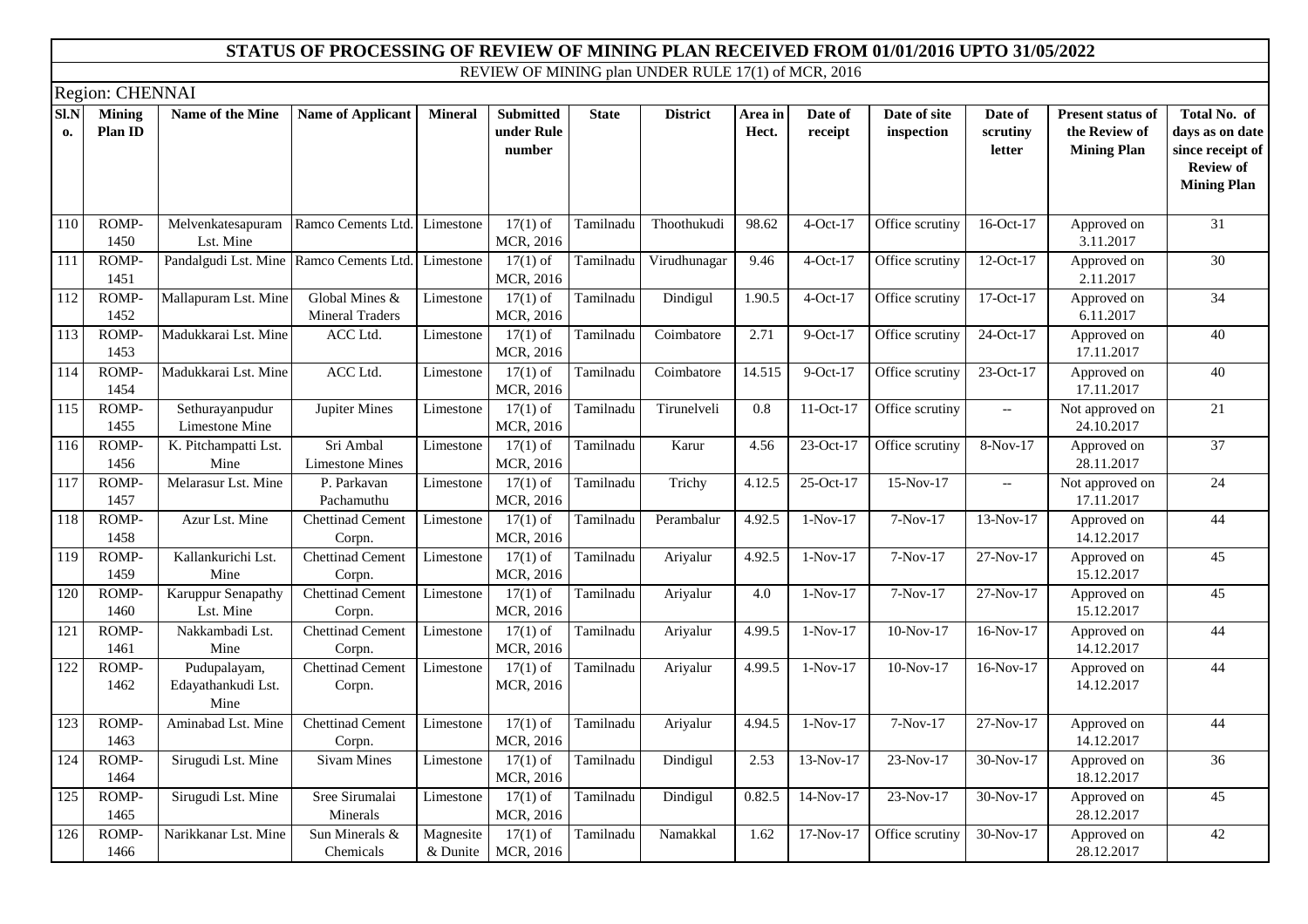|            | Region: CHENNAI          |                                             |                                    |                |                                          |              |                 |                  |                    |                            |                                                     |                                                                 |                                                                                               |
|------------|--------------------------|---------------------------------------------|------------------------------------|----------------|------------------------------------------|--------------|-----------------|------------------|--------------------|----------------------------|-----------------------------------------------------|-----------------------------------------------------------------|-----------------------------------------------------------------------------------------------|
| SI.N<br>0. | <b>Mining</b><br>Plan ID | Name of the Mine                            | <b>Name of Applicant</b>           | <b>Mineral</b> | <b>Submitted</b><br>under Rule<br>number | <b>State</b> | <b>District</b> | Area in<br>Hect. | Date of<br>receipt | Date of site<br>inspection | Date of<br>scrutiny<br>letter                       | <b>Present status of</b><br>the Review of<br><b>Mining Plan</b> | Total No. of<br>days as on date<br>since receipt of<br><b>Review of</b><br><b>Mining Plan</b> |
| 127        | ROMP-<br>1467            | Alambadi Lst. Mine                          | Major Mines $&$<br>Mienrals Corpn  | Limestone      | $17(1)$ of<br>MCR, 2016                  | Tamilnadu    | Dindigul        | 2.34.5           | 12-Dec-17          | 19-Dec-17                  | 26-Dec-17                                           | Approved on<br>17.01.2018                                       | $\overline{37}$                                                                               |
| 128        | ROMP-<br>1468            | Arasu Magnesite<br>Mine                     | M/s. Tamilnadu<br>Magnesite Ltd.   | Magnesite      | $17(1)$ of<br>MCR, 2016                  | Tamilnadu    | Salem           | 96.34            | 12-Dec-17          | Office scrutiny            | 20-Dec-17                                           | Not approved on<br>25.1.2018                                    | $\overline{45}$                                                                               |
| 129        | ROMP-<br>1469            | Chinnagoundanur<br>Limestone Mine           | Thangam Mineral<br>Enterrprises    | Limestone      | $17(1)$ of<br>MCR, 2016                  | Tamilnadu    | Salem           | 0.74.5           | 18-Dec-17          | Office scrutiny            | $3-Jan-18$                                          | Not approved on<br>30.01.2018                                   | 44                                                                                            |
| 130        | ROMP-<br>1470            | Pallikottai Lst. Mine                       | Vishala Invts. &<br>Holdings P Ltd | Limestone      | $17(1)$ of<br>MCR, 2016                  | Tamilnadu    | Tirunelveli     | 2.405            | 26-Dec-17          | $5-Jan-18$                 | $\overline{\phantom{a}}$                            | Not approved on<br>12.01.2018                                   | 18                                                                                            |
| 131        | ROMP-<br>1471            | Alanthuraiyar kattalai<br>Lst. Mine         | Crescent Mines &<br>Minerals       | Limestone      | $17(1)$ of<br>MCR, 2016                  | Tamilnadu    | Ariyalur        | 3.31             | 26-Dec-17          | Office scrutiny            | $4-Jan-18$                                          | Approved on 9.2.18                                              | $\overline{46}$                                                                               |
| 132        | ROMP-<br>1472            | Perali South Lst. Mine                      | Parveen Mines &<br>Minerals        | Limestone      | $17(1)$ of<br>MCR, 2016                  | Tamilnadu    | Perambalur      | 4.92.5           | $10$ -Jan- $18$    | Office scrutiny            | 18-Jan-18                                           | Approved on 9.2.18                                              | 31                                                                                            |
| 133        | ROMP-<br>1473            | Varavanai Limestone<br>Mine                 | <b>Salem Chemicals</b>             | Limestone      | $17(1)$ of<br>MCR, 2016                  | Tamilnadu    | Karur           | 2.345            | 18-Jan-18          | Office scrutiny            | $\hspace{0.05cm} -\hspace{0.05cm} -\hspace{0.05cm}$ | Not approved on<br>30.01.2018                                   | $\overline{14}$                                                                               |
| 134        | ROMP-<br>1474            | Chinnagoundanur<br>Limestone Mine           | Selvamani Minerals                 | Limestone      | $17(1)$ of<br>MCR, 2016                  | Tamilnadu    | Salem           | 1.57.5           | $22-Jan-18$        | Office scrutiny            | 6-Feb-18                                            | Approved on<br>2.3.2018                                         | 40                                                                                            |
| 135        | ROMP-<br>1475            | Karuppur Senapathy<br>Lst. Mine             | Vijay Cements                      | Limestone      | $17(1)$ of<br>MCR, 2016                  | Tamilnadu    | Ariyalur        | 3.88             | $22-Jan-18$        | 30-Jan-18                  | 7-Feb-18                                            | Approved on<br>2.3.2018                                         | 40                                                                                            |
| 136        | ROMP-<br>1476            | Kanjanaickenpatty<br>Lst. Mine              | Sundeep Mineral<br>Corpn.          | Limestone      | $17(1)$ of<br>MCR, 2016                  | Tamilnadu    | Virudhunagar    | 4.99             | $24-Jan-18$        | $29$ -Jan-18               | 8-Feb-18                                            | Approved on<br>2.3.2018                                         | 38                                                                                            |
| 137        | ROMP-<br>1478            | Panamoopanpatti Lst.<br>Mine                | <b>B.</b> Thiraviam                | Limestone      | $17(1)$ of<br>MCR, 2016                  | Tamilnadu    | Madurai         | 3.07             | 19-Feb-18          | 28-Feb-18                  | 14-Mar-18                                           | Rejected on<br>3.4.2018                                         | 44                                                                                            |
| 138        | ROMP-<br>1479            | Kurunthamadam Lst.<br>Mine                  | Calox Chemicals                    | Limestone      | $17(1)$ of<br>MCR, 2016                  | Tamilnadu    | Virudhunagar    | 4.325            | 19-Feb-18          | Office scrutiny            | $2-Mar-18$                                          | Approved on<br>27.3.2018                                        | $\overline{37}$                                                                               |
| 139        | ROMP-<br>1480            | Chinnagoundanur<br>Limestone Mine           | Thangam Mineral<br>Enterrprises    | Limestone      | $17(1)$ of<br>MCR, 2016                  | Tamilnadu    | Salem           | 0.745            | 20-Feb-18          | Office scrutiny            | 15-Mar-18                                           | Approved on<br>04.4.2018                                        | 44                                                                                            |
| 140        | ROMP-<br>1481            | Vayalapadi Limestone<br>Mine                | S. Subramaniam                     | Limestone      | $17(1)$ of<br>MCR, 2016                  | Tamilnadu    | Perambalur      | 3.57             | 28-Feb-18          | Office scrutiny            | $3-Apr-18$                                          | Approved on<br>13.4.2018                                        | 45                                                                                            |
| 141        | ROMP-<br>1482            | Palayam Limestone<br>Mine                   | Sri Shanmuga Mines<br>& Minerals   | Limestone      | $17(1)$ of<br>MCR, 2016                  | Tamilnadu    | Dindigul        | 2.91.5           | 8-Mar-18           | Office scrutiny            | 23-Mar-18                                           | Approved on<br>20.4.2018                                        | 44                                                                                            |
| 142        | ROMP-<br>1483            | Karumbapatti RF<br>Arasu Magnesite<br>Mines | <b>TANMAG</b>                      | Limestone      | $17(1)$ of<br>MCR, 2016                  | Tamilnadu    | Salem           | 96.34            | 22-Mar-18          | Office scrutiny            | $3-Apr-18$                                          | Approved on<br>04.5.2018                                        | 44                                                                                            |
| 143        | ROMP-<br>1484            | Melarasur Lst. Mine                         | Dr. R. Parkavan<br>Pachamuthu      | Limestone      | $17(1)$ of<br>MCR, 2016                  | Tamilnadu    | Trichy          | 4.12.5           | 22-Mar-18          | Office scrutiny            | 12-Apr-18                                           | Not approved on<br>04.5.2018                                    | 44                                                                                            |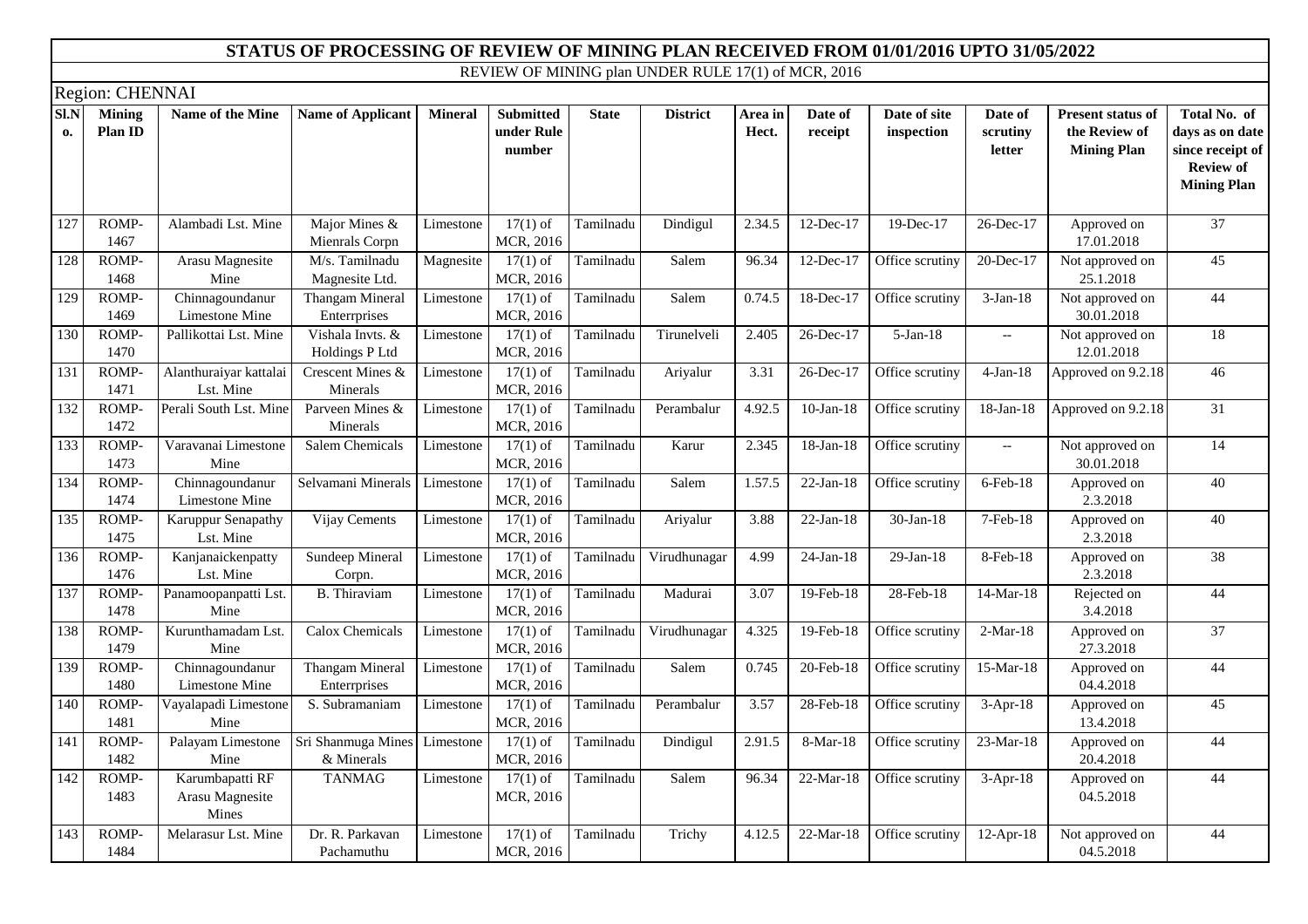|            | Region: CHENNAI          |                                                     |                                                                  |                |                                          |              |                 |                  |                    |                            |                               |                                                          |                                                                                               |
|------------|--------------------------|-----------------------------------------------------|------------------------------------------------------------------|----------------|------------------------------------------|--------------|-----------------|------------------|--------------------|----------------------------|-------------------------------|----------------------------------------------------------|-----------------------------------------------------------------------------------------------|
| Sl.N<br>0. | <b>Mining</b><br>Plan ID | Name of the Mine                                    | <b>Name of Applicant</b>                                         | <b>Mineral</b> | <b>Submitted</b><br>under Rule<br>number | <b>State</b> | <b>District</b> | Area in<br>Hect. | Date of<br>receipt | Date of site<br>inspection | Date of<br>scrutiny<br>letter | Present status of<br>the Review of<br><b>Mining Plan</b> | Total No. of<br>days as on date<br>since receipt of<br><b>Review of</b><br><b>Mining Plan</b> |
| 144        | ROMP-<br>1485            | Thenmalai Lst. Mine                                 | V. Meena, Legal<br>Heir of M/s Radha<br>Chemicals                | Limestone      | $17(1)$ of<br>MCR, 2016                  | Tamilnadu    | Karur           | 3.045            | 22-Mar-18          | 05-Apr-18                  | $---$                         | Not approved on<br>9.4.2018                              | 19                                                                                            |
| 145        | ROMP-<br>1486            | Thenmalai Lst. Mine                                 | $M/s.$ Rajvignesh<br>Mines & Minerals                            | Limestone      | $17(1)$ of<br>MCR, 2016                  | Tamilnadu    | Karur           | 2.37             | 22-Mar-18          | 04-Apr-18                  | $6-Apr-18$                    | Not approved on<br>4.5.2018                              | 44                                                                                            |
| 146        | ROMP-<br>1487            | Thenmalai &<br>Keeranur Lst. Mine                   | V. Meena, Legal<br>Heir of M/s Radha<br>Chemicals                | Limestone      | $17(1)$ of<br>MCR, 2016                  | Tamilnadu    | Karur           | 4.6              | 22-Mar-18          | 04-Apr-18                  | $9-Apr-18$                    | Not approved on<br>9.4.2018                              | 19                                                                                            |
| 147        | ROMP-<br>1488            | Kanjampatty Lst.<br>Mine                            | S.K.P. Murugaen                                                  | Limestone      | $17(1)$ of<br>MCR, 2016                  | Tamilnadu    | Virudhunagar    | 4.23             | 26-Mar-18          | Office scrutiny            | $10-Apr-18$                   | Not approved on<br>8.5.2018                              | 44                                                                                            |
| 148        | ROMP-<br>1489            | Kanjampatty Lst.<br>Mine                            | S.K.P. Murugaen                                                  | Limestone      | $17(1)$ of<br>MCR, 2016                  | Tamilnadu    | Virudhunagar    | 0.41             | $26$ -Mar-18       | Office scrutiny            | 12-Apr-18                     | Not approved on<br>8.5.2018                              | 44                                                                                            |
| 149        | ROMP-<br>1490            | Pannaimoondradaippu<br>Lst.Mine                     | R. Palanisamy                                                    | Limestone      | $17(1)$ of<br>MCR, 2016                  | Tamilnadu    | Virudhunagar    | 3.31             | 03-Apr-18          | Office scrutiny            | 17-Apr-18                     | Not approved on<br>16.5.2018                             | 44                                                                                            |
| 150        | ROMP-<br>1491            | Morur Lst. Mine                                     | R. Palanisamy,<br>M/s.Indiana<br>Minerals & Allied<br>Industries | Limestone      | $17(1)$ of<br>MCR, 2016                  | Tamilnadu    | Salem           | 7.11.5           | 03-Apr-18          | Office scrutiny            | 13-Apr-18                     | Not approved on<br>16.5.2018                             | 44                                                                                            |
| 151        | ROMP-<br>1492            | Alanthuraiyarkattalai<br>Lst. Mine                  | C.R.S.<br>Ramachandran                                           | Limestone      | $17(1)$ of<br>MCR, 2016                  | Tamilnadu    | Ariyalur        | 4.88             | 03-Apr-18          | $12-Apr-18$                | 23-Apr-18                     | Not approved on<br>16.5.2018                             | 44                                                                                            |
| 152        | ROMP-<br>1493            | Alanthuraiyarkattalai<br>Lst. Mine                  | C.R. Shanmukhum                                                  | Limestone      | $17(1)$ of<br>MCR, 2016                  | Tamilnadu    | Ariyalur        | 4.45             | 03-Apr-18          | $12-Apr-18$                | 23-Apr-18                     | Not approved on<br>16.5.2018                             | 44                                                                                            |
| 153        | ROMP-<br>1494            | Olaipadi West Lst.<br>Mine                          | $\overline{C.R}$ . Shanmukhum                                    | Limestone      | $17(1)$ of<br>MCR, 2016                  | Tamilnadu    | Perambalur      | 1.21             | 03-Apr-18          | Office scrutiny            | $-$                           | Not approved on<br>18.4.2018                             | 16                                                                                            |
| 153        | ROMP-<br>1495            | Devannagoundanur<br>Lst. Mine                       | Super Mines &<br>Minerals                                        | Limestone      | $17(1)$ of<br>MCR, 2016                  | Tamilnadu    | Salem           | 21.66.5          | $16$ -Apr- $18$    | Office scrutiny            | 10-May-18                     | Approved on<br>24.5.2018                                 | 39                                                                                            |
| 154        | ROMP-<br>1496            | Perianagalur Lst.<br>Mine (2.80 Ha.)<br><b>ROMP</b> | <b>TAMIN</b>                                                     | Limestone      | $17(1)$ of<br>MCR, 2016                  | Tamilnadu    | Ariyalur        | 2.80             | $16$ -Apr- $18$    | 04-May-18                  | 10-May-18                     | Approved on<br>30.5.2018                                 | 45                                                                                            |
| 155        | ROMP-<br>1497            | Thennilai Lst Mine                                  | Ragavendra<br>Minerals &<br>Chemicals                            | Limestone      | $17(1)$ of<br>MCR, 2016                  | Tamilnadu    | Karur           | 2.51             | 16-Apr-18          | Office scrutiny            | $23-Apr-18$                   | Approved on<br>23.5.2018                                 | 38                                                                                            |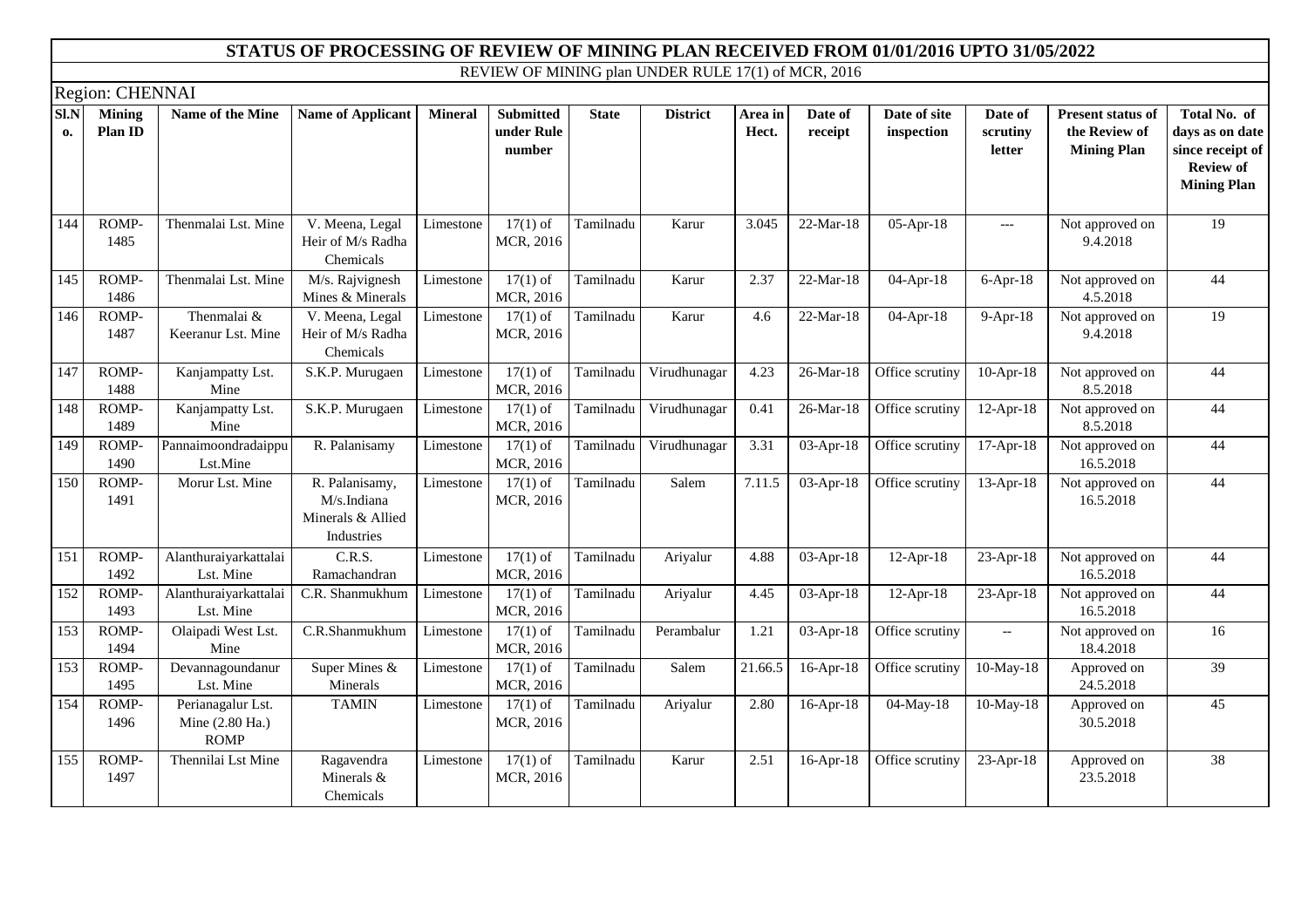|            |                          |                                          | STATUS OF PROCESSING OF REVIEW OF MINING PLAN RECEIVED FROM 01/01/2016 UPTO 31/05/2022 |                                      |                                          |              |                                                     |                  |                         |                            |                               |                                                                 |                                                                                               |
|------------|--------------------------|------------------------------------------|----------------------------------------------------------------------------------------|--------------------------------------|------------------------------------------|--------------|-----------------------------------------------------|------------------|-------------------------|----------------------------|-------------------------------|-----------------------------------------------------------------|-----------------------------------------------------------------------------------------------|
|            |                          |                                          |                                                                                        |                                      |                                          |              | REVIEW OF MINING plan UNDER RULE 17(1) of MCR, 2016 |                  |                         |                            |                               |                                                                 |                                                                                               |
|            | Region: CHENNAI          |                                          |                                                                                        |                                      |                                          |              |                                                     |                  |                         |                            |                               |                                                                 |                                                                                               |
| SI.N<br>0. | <b>Mining</b><br>Plan ID | Name of the Mine                         | <b>Name of Applicant</b>                                                               | <b>Mineral</b>                       | <b>Submitted</b><br>under Rule<br>number | <b>State</b> | <b>District</b>                                     | Area in<br>Hect. | Date of<br>receipt      | Date of site<br>inspection | Date of<br>scrutiny<br>letter | <b>Present status of</b><br>the Review of<br><b>Mining Plan</b> | Total No. of<br>days as on date<br>since receipt of<br><b>Review of</b><br><b>Mining Plan</b> |
| 156        | ROMP-<br>1498            | Vayalapadi Lst Mine                      | Govindarajapattinam<br>Human Power &<br>Social Development<br>Society                  | Limestone                            | $17(1)$ of<br>MCR, 2016                  | Tamilnadu    | Perambalur                                          | 1.01.5           | 18-Apr-18               | Office scrutiny            | $10-May-18$                   | Approved on<br>31.5.2018                                        | 44                                                                                            |
| 157        | ROMP-<br>1499            | Palayam Lst. Mine                        | J. Sheik Abdullah                                                                      | Limestone                            | $17(1)$ of<br>MCR, 2016                  | Tamilnadu    | Dindigul                                            | 3.21             | 18-Apr-18               | Office scrutiny            | $10-May-18$                   | Not approved on<br>31.5.2018                                    | 44                                                                                            |
| 158        | ROMP-<br>1500            | Neiveli Lst. Mine                        | Smt M Nagalakshmi                                                                      | Limestone                            | $17(1)$ of<br>MCR, 2016                  | Tamilnadu    | Trichy                                              | 3.22             | 19-Apr-18               | Office scrutiny            | $10$ -May-18                  | Not approved on<br>31.5.2018                                    | 43                                                                                            |
| 159        | ROMP-<br>1501            | Periyasoragai<br>Magnesite Mine          | Premier Gem<br>Enterprises                                                             | Magnesite                            | $17(1)$ of<br>MCR, 2016                  | Tamilnadu    | Salem                                               | 4.05             | 03-May-18               | Office scrutiny            | $10$ -May-18                  | Not approved on<br>15.6.2018                                    | 44                                                                                            |
| 160        | ROMP-<br>1502            | Varavanai Limestone<br>Mine              | Salem Chemicals                                                                        | Limestone                            | $17(1)$ of<br>MCR, 2016                  | Tamilnadu    | Karur                                               | 2.34.5           | 29-May-18               | $07$ -Jun-18               | $14$ -Jun- $18$               | Not approved on<br>10.7.2018                                    | 43                                                                                            |
| 161        | ROMP-<br>1503            | Alathur Limestone<br>Mine                | Max Mining<br>Syndicate                                                                | Limestone                            | $17(1)$ of<br>MCR, 2016                  | Tamilnadu    | $\overline{\text{Salem}}$                           | 2.24             | $\overline{31}$ -May-18 | $06$ -Jun-18               | $14$ -Jun- $18$               | Approved on<br>13.7.2018                                        | 44                                                                                            |
| 162        | ROMP-<br>1504            | Neiveli Lst. Mine                        | Tmt. M.<br>Nagalakshmi                                                                 | Limestone                            | $17(1)$ of<br>MCR, 2016                  | Tamilnadu    | Trichy                                              | 3.225            | $\overline{11}$ -Jun-18 | Office scrutiny            | $22-Jun-18$                   | Approved on<br>17.7.2018                                        | $\overline{37}$                                                                               |
| 163        | ROMP-<br>1505            | Kanjampatty Lst.<br>Mine                 | S.K.P. Murugaen                                                                        | Limestone                            | $17(1)$ of<br>MCR, 2016                  | Tamilnadu    | Virudhunagar                                        | 0.41             | 18-Jun-18               | Office scrutiny            | 29-Jun-18                     | Approved on<br>24.7.2018                                        | $\overline{37}$                                                                               |
| 164        | ROMP-<br>1506            | Kanjampatty Lst.<br>Mine                 | S.K.P. Murugaen                                                                        | Limestone                            | $17(1)$ of<br>MCR, 2016                  | Tamilnadu    | Virudhunagar                                        | 4.23             | 18-Jun-18               | Office scrutiny            | 29-Jun-18                     | Approved on<br>27.7.2018                                        | 40                                                                                            |
| 165        | ROMP-<br>1507            | Levinjipuram Beach<br>Sand Minerals Mine | V.V.Mineral                                                                            | Ilmenite,<br>Garnet,<br>Rutile, etc. | $17(1)$ of<br>MCR, 2016                  | Tamilnadu    | Tirunelveli                                         | 3.785            | $21-Jun-18$             | $\overline{\phantom{0}}$   | $- -$                         | Not approved on<br>19.9.2018                                    | 90                                                                                            |
| 166        | ROMP-<br>1508            | K. Pudur Beach Sand<br>Minerals Mine     | V.V.Mineral                                                                            | Ilmenite,<br>Garnet,<br>Rutile, etc. | $17(1)$ of<br>MCR, 2016                  | Tamilnadu    | Tirunelveli                                         | 2.49             | $21$ -Jun-18            | $\overline{\phantom{a}}$   | $- -$                         | Not approved on<br>19.9.2018                                    | $\overline{90}$                                                                               |
| 167        | ROMP-<br>1509            | Pannaimoondradaippu<br>Lst.Mine          | R. Palanisamy                                                                          | Limestone                            | $17(1)$ of<br>MCR, 2016                  | Tamilnadu    | Virudhunagar                                        | 3.31             | 28-Jun-18               | $05$ -Jul-18               | $11-Jul-18$                   | Not approved on<br>10.8.2018                                    | 44                                                                                            |
| 168        | ROMP-<br>1510            | Palayam Limestone<br>Mine                | J. Sheik Abdullah                                                                      | Limestone                            | $17(1)$ of<br>MCR, 2016                  | Tamilnadu    | Dindigul                                            | 3.215            | 28-Jun-18               | 6.7.2018                   | $12$ -Jul- $18$               | Approved on<br>10.8.2018                                        | 44                                                                                            |
| 169        | ROMP-<br>1511            | Kalayapatti Limestone<br>Mine            | P. Nagarajan                                                                           | Limestone                            | $17(1)$ of<br>MCR, 2016                  | Tamilnadu    | Karur                                               | 2.32             | 03-Jul-18               | 6.7.2018                   | $18-Jul-18$                   | Approved on<br>10.8.2018                                        | 39                                                                                            |
| 170        | ROMP-<br>1512            | Panamoopanpatti Lst.<br>Mine             | Smt B. Thiraviam                                                                       | Limestone                            | $17(1)$ of<br>MCR, 2016                  | Tamilnadu    | Madurai                                             | 3.07             | 03-Jul-18               | Office scrutiny            | $27$ -Jul- $18$               | Approved on<br>14.8.2018                                        | 43                                                                                            |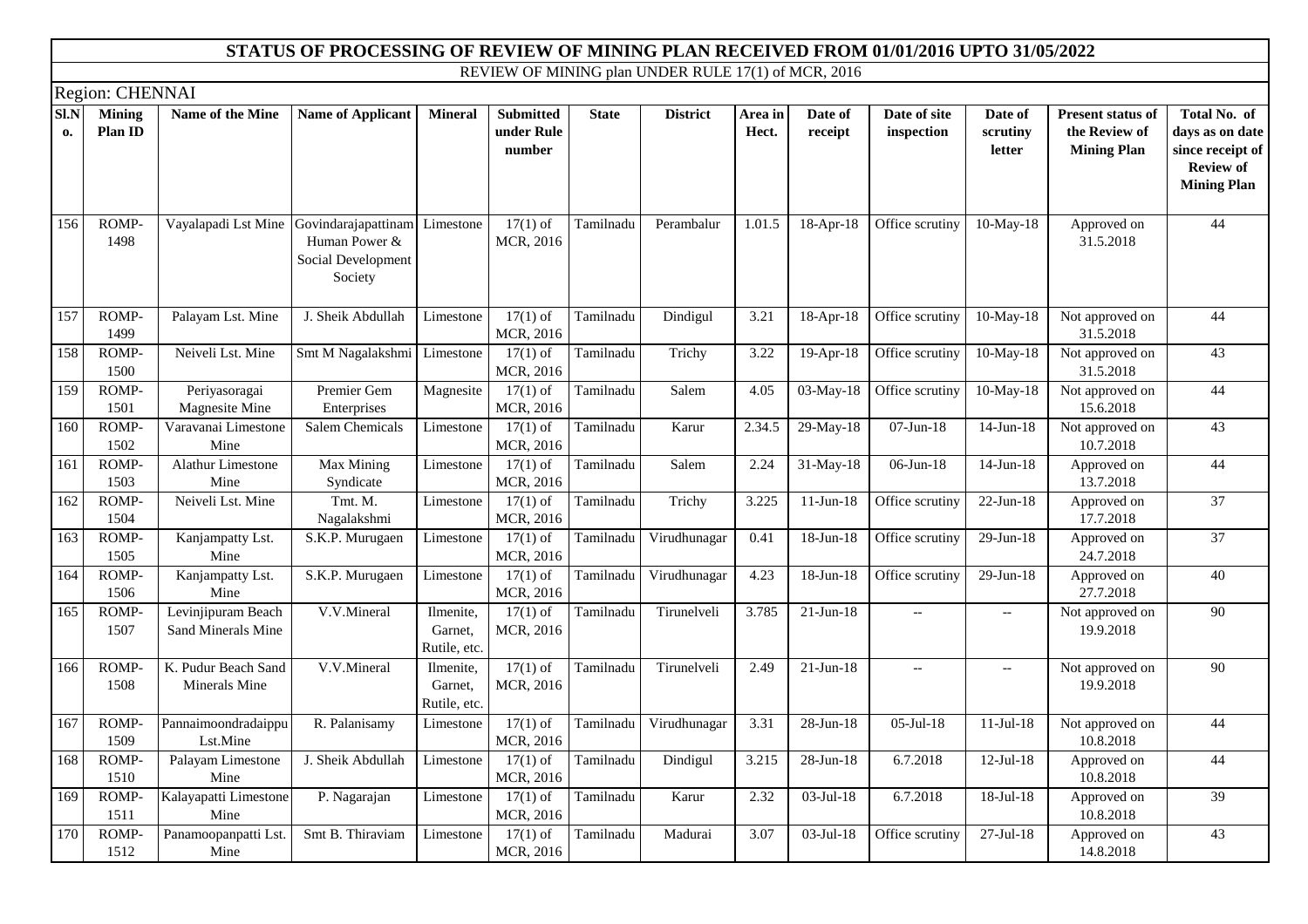|                  | Region: CHENNAI          |                                     |                                       |                |                                          |              |                 |                  |                    |                            |                                                     |                                                                 |                                                                                               |
|------------------|--------------------------|-------------------------------------|---------------------------------------|----------------|------------------------------------------|--------------|-----------------|------------------|--------------------|----------------------------|-----------------------------------------------------|-----------------------------------------------------------------|-----------------------------------------------------------------------------------------------|
| SI.N<br>0.       | <b>Mining</b><br>Plan ID | Name of the Mine                    | <b>Name of Applicant</b>              | <b>Mineral</b> | <b>Submitted</b><br>under Rule<br>number | <b>State</b> | <b>District</b> | Area in<br>Hect. | Date of<br>receipt | Date of site<br>inspection | Date of<br>scrutiny<br>letter                       | <b>Present status of</b><br>the Review of<br><b>Mining Plan</b> | Total No. of<br>days as on date<br>since receipt of<br><b>Review of</b><br><b>Mining Plan</b> |
| 171              | ROMP-<br>1513            | Periasoragai<br>Magnesite Mine      | Premier Gem<br>Enterprises            | Magnesite      | $17(1)$ of<br>MCR, 2016                  | Tamilnadu    | Salem           | 4.05             | $10-Jul-18$        | Office scrutiny            | $27-Jul-18$                                         | Not approved on<br>23.8.2018                                    | 45                                                                                            |
| 172              | ROMP-<br>1514            | Nadumandalam Lst.<br>Mine           | K. Dhanapal                           | Limestone      | $17(1)$ of<br>MCR, 2016                  | Tamilnadu    | Dindigul        | 2.065            | $24$ -Jul-18       | 30-07-2018                 | 13-Aug-18                                           | Approved on<br>24.8.2018                                        | $\overline{32}$                                                                               |
| 173              | ROMP-<br>1515            | Pandapuli Lst. Mine                 | S.A. Murali                           | Limestone      | $17(1)$ of<br>MCR, 2016                  | Tamilnadu    | Tirunelveli     | 4.095            | $24$ -Jul-18       | 31-07-2018                 | 09-Aug-18                                           | Approved on<br>27.8.2018                                        | $\overline{35}$                                                                               |
| 174              | ROMP-<br>1516            | Seerapalli Magnesite<br>Mine        | Evergreen<br>Enterprisese             | Magnesite      | $17(1)$ of<br>MCR, 2016                  | Tamilnadu    | Namakkal        | 1.45             | $24-Jul-18$        | 01-08-2018                 | $\hspace{0.05cm} -\hspace{0.05cm} -\hspace{0.05cm}$ | Not approved on<br>09.08.2018                                   | $\overline{17}$                                                                               |
| 175              | ROMP-<br>1517            | Pandapuli Lst. Mine                 | K.R. Desingu Raja                     | Limestone      | $17(1)$ of<br>MCR, 2016                  | Tamilnadu    | Tirunelveli     | 0.55             | 14-Aug-18          | Office scrutiny            | $\overline{\phantom{a}}$                            | Not approved on<br>4.9.2018                                     | $\overline{22}$                                                                               |
| 176              | ROMP-<br>1518            | Karikali Lst. Mine                  | J. Abbas                              | Limestone      | $17(1)$ of<br>MCR, 2016                  | Tamilnadu    | Dindigul        | 3.69             | $11-Sep-18$        | 25-09.2018                 | 28-09.2018                                          | Approved on<br>17.10.2018                                       | $\overline{37}$                                                                               |
| 177              | ROMP-<br>1519            | Alanthuraiyarkattalai<br>Lst. Mine  | Ultra Tech Ltd.                       | Limestone      | $17(1)$ of<br>MCR, 2016                  | Tamilnadu    | Ariyalur        | 35.22            | $01-Oct-18$        | Office scrutiny            | 10-Oct-18                                           | Approved on<br>12.11.2018                                       | $\overline{43}$                                                                               |
| 178              | ROMP-<br>1520            | Sivaganga Graphite<br>Mine          | <b>TAMIN</b>                          | Graphite       | $17(1)$ of<br>MCR, 2016                  | Tamilnadu    | Sivagangai      | 236.86           | 01-Oct-18          | 17/10/2018                 | 29/10/2018                                          | Not approved on<br>14.11.2018                                   | 45                                                                                            |
| $\overline{179}$ | ROMP-<br>1521            | Mothaiyanur Lst.<br>Mine            | India Cements Ltd.                    | Limestone      | $17(1)$ of<br>MCR, 2016                  | Tamilnadu    | Salem           | 50.84            | 01-Oct-18          | Office scrutiny            | 11-Oct-18                                           | Approved on<br>30.10.2018                                       | 30                                                                                            |
| 180              | ROMP-<br>1522            | Walayar Lst. Mine                   | ACC Ltd.                              | Limestone      | $17(1)$ of<br>MCR, 2016                  | Tamilnadu    | Coimbatore      | 65.18            | 01-Oct-18          | 10-03-2018                 | 09-Oct-18                                           | Approved on<br>12.11.2018                                       | $\overline{43}$                                                                               |
| 181              | ROMP-<br>1523            | Kairulabad Lst. Mine                | Dalmia Cement (B)<br>Ltd.             | Limestone      | $17(1)$ of<br>MCR, 2016                  | Tamilnadu    | Ariyalur        | 2.25             | 01-Oct-18          | 10-08-2018                 | 23/10/2018                                          | Approved on<br>12.11.2018                                       | 43                                                                                            |
| 182              | ROMP-<br>1524            | Seethainagar Lst.<br>Mine           | Chettinad Cement<br>Corpn.            | Limestone      | $17(1)$ of<br>MCR, 2016                  | Tamilnadu    | Dindigul        | 2.415            | 03-Oct-18          | 15/10/2018                 | 23/10/2018                                          | Aproved on<br>14.11.2018                                        | $\overline{43}$                                                                               |
| 183              | ROMP-<br>1525            | Dholipatti Lst.Mine                 | <b>Chettinad Cement</b><br>Corpn.     | Limestone      | $17(1)$ of<br>MCR, 2016                  | Tamilnadu    | Dindigul        | 138.785          | 03-Oct-18          | 16/10/2018                 | 29/10/2018                                          | Approved on<br>14.11.2018                                       | 43                                                                                            |
| 184              | ROMP-<br>1526            | Pudupalayam Lst.<br>Mine            | Indai Cements Ltd                     | Limestone      | $17(1)$ of<br>MCR, 2016                  | Tamilnadu    | Ariyalur        | 29.295           | 03-Oct-18          | Office scrutiny            | $10$ -Oct- $18$                                     | Approved on<br>30.10.2018                                       | 28                                                                                            |
| 185              | ROMP-<br>1527            | Devarmalai Lst. Mine                | <b>Chettinad Cement</b><br>Corpn.     | Limestone      | $17(1)$ of<br>MCR, 2016                  | Tamilnadu    | Karur           | 166.535          | $03-Oct-18$        | 15/10/2018                 | $\overline{\phantom{a}}$                            | Withdrawn by party<br>on 30.10.2018                             | 28                                                                                            |
| 186              | ROMP-<br>1528            | Vayalapadi Lst. Mine                | S. Saravanan                          | Limestone      | $17(1)$ of<br>MCR, 2016                  | Tamilnadu    | Perambalur      | 4.75             | 03-Oct-18          | 10-09-2018                 | 11-Oct-18                                           | Approved on<br>5.11.2018                                        | $\overline{34}$                                                                               |
| 187              | ROMP-<br>1529            | Jagir Ammapalayam<br>Magnesite Mine | Sri Ponguru<br><b>Magnesite Mines</b> | Magnesite      | $17(1)$ of<br>MCR, 2016                  | Tamilnadu    | Salem           | 77.5             | $04-Oct-18$        | 18/10/2018                 | 26/10/2018                                          | Approved on<br>13.11.2018                                       | $\overline{41}$                                                                               |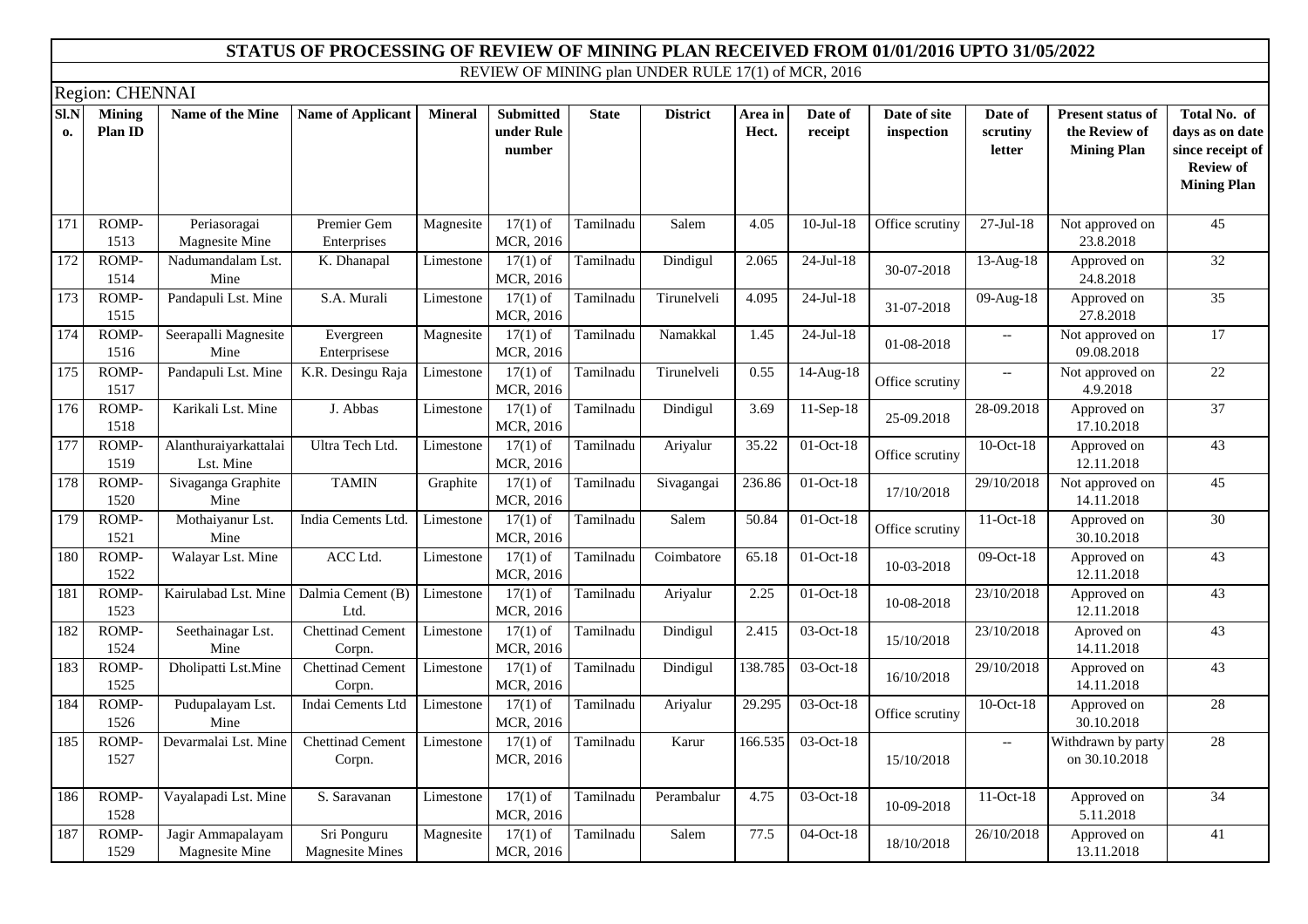|                      | Region: CHENNAI          |                                                        |                                   |                       |                                          |              |                 |                  |                         |                            |                               |                                                                 |                                                                                               |
|----------------------|--------------------------|--------------------------------------------------------|-----------------------------------|-----------------------|------------------------------------------|--------------|-----------------|------------------|-------------------------|----------------------------|-------------------------------|-----------------------------------------------------------------|-----------------------------------------------------------------------------------------------|
| SI.N<br>$\mathbf{0}$ | <b>Mining</b><br>Plan ID | Name of the Mine                                       | <b>Name of Applicant</b>          | <b>Mineral</b>        | <b>Submitted</b><br>under Rule<br>number | <b>State</b> | <b>District</b> | Area in<br>Hect. | Date of<br>receipt      | Date of site<br>inspection | Date of<br>scrutiny<br>letter | <b>Present status of</b><br>the Review of<br><b>Mining Plan</b> | Total No. of<br>days as on date<br>since receipt of<br><b>Review of</b><br><b>Mining Plan</b> |
| 188                  | ROMP-<br>1530            | Seethainagar Lst.<br>Mine                              | <b>Chettinad Cement</b><br>Corpn. | Limestone             | $17(1)$ of<br>MCR, 2016                  | Tamilnadu    | Dindigul        | 125.485          | $08-Oct-18$             | 16/10/2018                 | 29/10/2018                    | Approved on<br>14.11.2018                                       | $\overline{38}$                                                                               |
| 189                  | ROMP-<br>1531            | Pudupalayam North<br>Lst. Mine                         | Ramco Cements Ltd.                | Limestone             | $17(1)$ of<br>MCR, 2016                  | Tamilnadu    | Ariyalur        | 26.075           | 08-Oct-18               | Office scrutiny            | $10$ -Oct- $18$               | Approved on<br>30.10.2018                                       | 23                                                                                            |
| 190                  | ROMP-<br>1532            | Veerachipalayam<br>Limestone Mine                      | India Cements Ltd.                | Limestone             | $17(1)$ of<br>MCR, 2016                  | Tamilnadu    | Salem           | 7.92             | $22-Oct-18$             | Office scrutiny            | 29/10/2018                    | Approved on<br>20.11.2018                                       | 30                                                                                            |
| 191                  | ROMP-<br>1533            | Selianallur Lst. Mine                                  | India Cements Ltd.                | Limestone             | $17(1)$ of<br>MCR, 2016                  | Tamilnadu    | Tirunelveli     | 5.71             | 23-Oct-18               | 26/10/2018                 | 05-Nov-18                     | Approved on<br>27.11.2018                                       | $\overline{36}$                                                                               |
| 192                  | ROMP-<br>1534            | Madhavankurichi Lst.<br>Mine                           | India Cements Ltd.                | Limestone             | $17(1)$ of<br>MCR, 2016                  | Tamilnadu    | Tirunelveli     | 16.185           | 23-Oct-18               | 27/10/2018                 | 05-Nov-18                     | Approved on<br>03.12.2018                                       | 42                                                                                            |
| 193                  | ROMP-<br>1535            | Selianallur Lst. Mine                                  | India Cements Ltd.                | Limestone             | $17(1)$ of<br>MCR, 2016                  | Tamilnadu    | Tirunelveli     | 4.06             | 23-Oct-18               | 26/10/2018                 | 05-Nov-18                     | Approved on<br>28.11.2018                                       | 37                                                                                            |
| 194                  | ROMP-<br>1536            | Alathiyur Lst. Mine<br>(Adanakurichi &<br>Manakudayan) | Ramco Cements Ltd.                | Limestone             | $17(1)$ of<br>MCR, 2016                  | Tamilnadu    | Ariyalur        | 27.31            | $05-Nov-18$             | Office scrutiny            | $13-Nov-18$                   | Approved on<br>04.12.2018                                       | 30                                                                                            |
| 195                  | ROMP-<br>1537            | Alathiyur Lst. Mine<br>(Manakudayan)                   | Ramco Cements Ltd.                | Limestone             | $17(1)$ of<br>MCR, 2016                  | Tamilnadu    | Ariyalur        | 14.685           | $05-Nov-18$             | Office scrutiny            | $12-Nov-18$                   | Approved on<br>05.12.2018                                       | 31                                                                                            |
| 196                  | ROMP-<br>1538            | Alathiyur Lst. Mine<br>(Adanakurichi &<br>Manakudayan) | Ramco Cements Ltd.                | Limestone             | $17(1)$ of<br>MCR, 2016                  | Tamilnadu    | Ariyalur        | 89.875           | $05-Nov-18$             | Office scrutiny            | $13-Nov-18$                   | Approved on<br>05.12.2018                                       | 31                                                                                            |
| 197                  | ROMP-<br>1539            | Kallakudi &<br>Kovandakurichi Mine                     | Dalmia Cement (B)<br>Ltd.         | Limestone             | $17(1)$ of<br>MCR, 2016                  | Tamilnadu    | Trichy          | 166.005          | $05-Nov-18$             | 15/11/2018                 | 26-Nov-18                     | Approved on<br>18.12.2018                                       | 44                                                                                            |
| 198                  | ROMP-<br>1540            | Samudirapatti Mine                                     | S. Kathiresan                     | Limestone             | $17(1)$ of<br>MCR, 2016                  | Tamilnadu    | Dindigul        | 1.15             | $\overline{22}$ -Nov-18 | 12-04-2018                 | 17-Dec-18                     | Not Approved on<br>4.1.2019                                     | 44                                                                                            |
| 199                  | ROMP-<br>1541            | Punganthurai<br>Magnesite & Dunite<br>Mine             | Er.A.S. Shankar<br>Ganesh         | Magnesite<br>& Dunite | $17(1)$ of<br>MCR, 2016                  | Tamilnadu    | Tiruppur        | 3.635            | 17-Dec-18               | Office scrutiny            | $\overline{\phantom{a}}$      | Not Approved on<br>11.1.2019                                    | $\overline{26}$                                                                               |
| 200                  | ROMP-<br>1542            | Punganthurai<br>Magnesite & Dunite<br>Mine             | P. Bala Devi                      | Magnesite<br>& Dunite | $17(1)$ of<br>MCR, 2016                  | Tamilnadu    | Tiruppur        | 3.635            | 24-Jan-19               | 29-Jan-19                  | 11-Feb-19                     | Not approved on<br>01.3.2019                                    | $\overline{37}$                                                                               |
| 201                  | ROMP-<br>1543            | Devanna goundanur<br>Limestone Mine                    | J. Mohan Kumar                    | Limestone             | $17(1)$ of<br>MCR, 2016                  | Tamilnadu    | Salem           | 3.455            | $\overline{24}$ -Jan-19 | 29-Jan-19                  | 13-Feb-19                     | Approved on<br>1.3.2019                                         | 37                                                                                            |
| 202                  | ROMP-<br>1544            | Sivaganga Graphite<br>Mine                             | <b>TAMIN</b>                      | Graphite              | $17(1)$ of<br>MCR, 2016                  | Tamilnadu    | Sivagangai      | 236.85           | 12-Feb-19               | Office scrutiny            | 26-Feb-19                     | Approved on<br>22.3.2019                                        | $\overline{39}$                                                                               |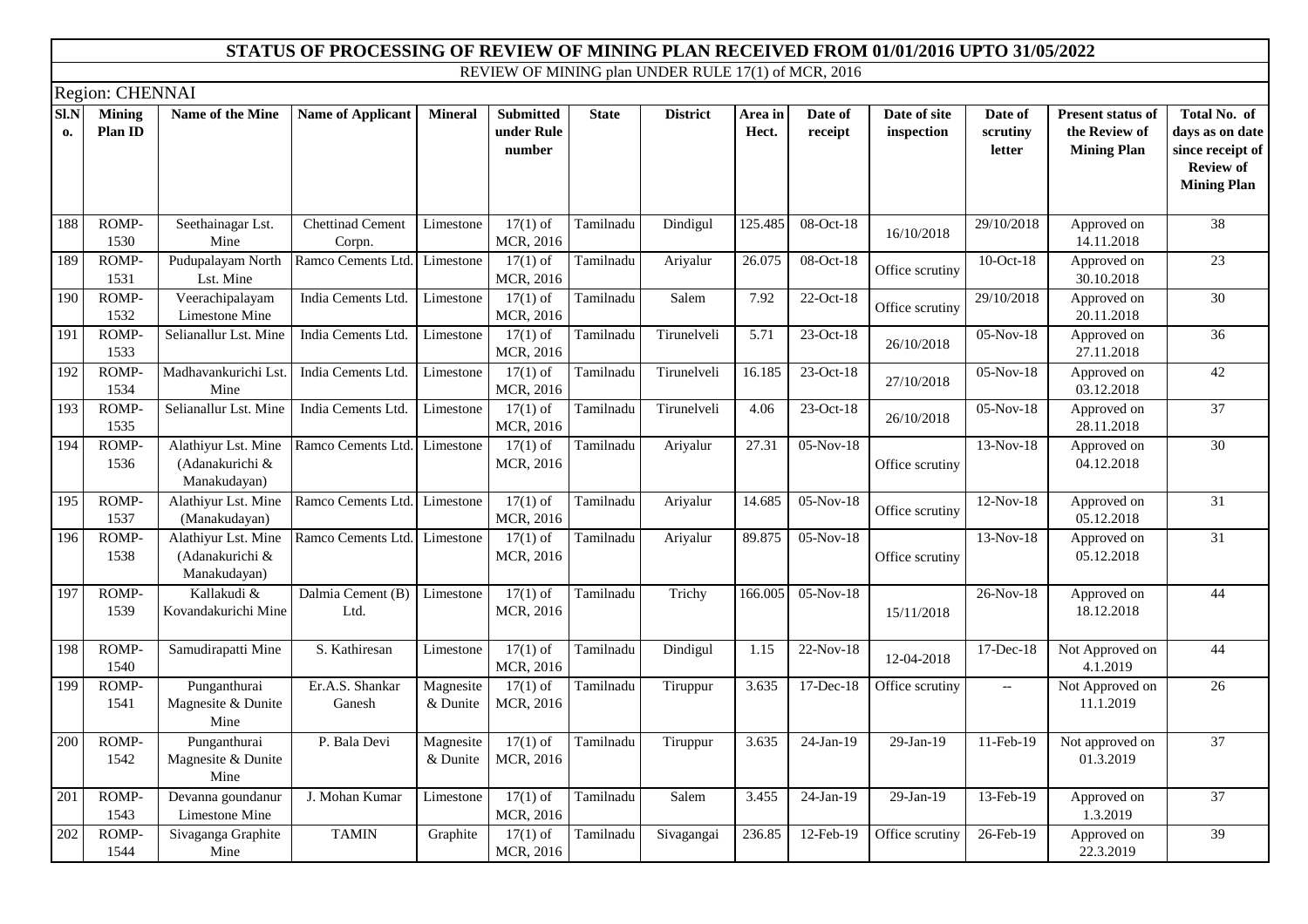|            | Region: CHENNAI          |                                    |                                   |                         |                                          |              |                 |                  |                         |                            |                               |                                                                 |                                                                                               |
|------------|--------------------------|------------------------------------|-----------------------------------|-------------------------|------------------------------------------|--------------|-----------------|------------------|-------------------------|----------------------------|-------------------------------|-----------------------------------------------------------------|-----------------------------------------------------------------------------------------------|
| SI.N<br>0. | <b>Mining</b><br>Plan ID | Name of the Mine                   | <b>Name of Applicant</b>          | <b>Mineral</b>          | <b>Submitted</b><br>under Rule<br>number | <b>State</b> | <b>District</b> | Area in<br>Hect. | Date of<br>receipt      | Date of site<br>inspection | Date of<br>scrutiny<br>letter | <b>Present status of</b><br>the Review of<br><b>Mining Plan</b> | Total No. of<br>days as on date<br>since receipt of<br><b>Review of</b><br><b>Mining Plan</b> |
| 203        | ROMP-<br>1545            | Alanthuraiyarkattalai<br>Lst. Mine | $\overline{K}$ . Ganeshan         | Limestone               | $17(1)$ of<br>MCR, 2016                  | Tamilnadu    | Ariyalur        | 4.49             | 12-Feb-19               | 21-Feb-19                  | 05-Mar-19                     | Approved on<br>27.3.2019                                        | 44                                                                                            |
| 204        | ROMP-<br>1546            | Varavanai Limestone<br>Mine        | <b>Salem Chemicals</b>            | Limestone               | $17(1)$ of<br>MCR, 2016                  | Tamilnadu    | Karur           | 2.345            | 14-Feb-19               | 22-Feb-19                  | 05-Mar-19                     | Approved on<br>26.3.2019                                        | $\overline{41}$                                                                               |
| 205        | ROMP-<br>1547            | Chinnagoundanur<br>Limestone Mine  | Kalaimaghal Mineral<br>Corpn      | Limestone               | $17(1)$ of<br>MCR, 2016                  | Tamilnadu    | Salem           | 0.943            | 18-Feb-19               | 23-Feb-19                  | 01-Mar-19                     | Not Approved on<br>01.4.2019                                    | $\overline{43}$                                                                               |
| 206        | ROMP-<br>1548            | Pudupalayam Lst.<br>Mine           | <b>CCCL</b>                       | Limestone               | $17(1)$ of<br>MCR, 2016                  | Tamilnadu    | Ariyalur        | $\overline{37}$  | 27-Feb-19               | Office scrutiny            | 19-Mar-19                     | Approved on<br>9.4.2019                                         | 42                                                                                            |
| 207        | ROMP-<br>1549            | Chinnagoundanur<br>Limestone Mine  | Mahalakshmi Mines<br>& Pulveriser | Limestone               | $17(1)$ of<br>MCR, 2016                  | Tamilnadu    | Salem           | 4.715            | 06-Mar-19               | 9-Mar-19                   | 20-Mar-19                     | Approved on<br>8.4.2019                                         | $\overline{34}$                                                                               |
| 208        | ROMP-<br>1550            | Devarmalai Lst. Mine               | <b>CCCL</b>                       | Limestone               | $17(1)$ of<br>MCR, 2016                  | Tamilnadu    | Karur           | 166.535          | 20-Mar-19               | Office scrutiny            | 08-Apr-19                     | Approved on<br>24.4.2019                                        | $\overline{36}$                                                                               |
| 209        | ROMP-<br>1551            | Samuthirapatti Lst.<br>Mine        | S. Kathiresan                     | Limestone               | $17(1)$ of<br>MCR, 2016                  | Tamilnadu    | Dindigul        | 1.15             | 26-Mar-19               | Office scrutiny            | 04-Apr-19                     | Approved on<br>22.4.2019                                        | 28                                                                                            |
| 210        | ROMP-<br>1552            | Pullambadi Lst. Mine               | S. Saravanan                      | Limestone               | $17(1)$ of<br>MCR, 2016                  | Tamilnadu    | Trichy          | 1.87             | 27-May-19               | 30-May-19                  | $11-Jun-19$                   | Approved on<br>04.07.2019                                       | 39                                                                                            |
| 211        | ROMP-<br>1553            | Pandapuli Lst. Mine                | S.A. Murali                       | Limestone               | $17(1)$ of<br>MCR, 2016                  | Tamilnadu    | Tirunelveli     | 2.37.25          | $12-Jun-19$             | $\overline{28}$ -Jun-19    | $11-Jul-19$                   | Approved on<br>25.07.2019                                       | 44                                                                                            |
| 212        | ROMP-<br>1554            | Pandapuli Lst. Mine                | <b>TANCEM</b>                     | Limestone               | $17(1)$ of<br>MCR, 2016                  | Tamilnadu    | Tirunelveli     | 24.325           | $12-Jun-19$             | 27-Jun-19                  | $11-Jul-19$                   | Not Approved on<br>25.07.2019                                   | 44                                                                                            |
| 213        | ROMP-<br>1555            | Pandapuli&Thenmalai<br>Lst. Mine   | <b>TANCEM</b>                     | Limestone               | $17(1)$ of<br>MCR, 2016                  | Tamilnadu    | Tirunelveli     | 7.555            | $12-Jun-19$             | 26-Jun-19                  | 08-Jul-19                     | Not Approved on<br>25.07.2019                                   | 44                                                                                            |
| 214        | ROMP-<br>1556            | Arungal Lst. Mine                  | CCCL                              | Limestone               | $17(1)$ of<br>MCR, 2016                  | Tamilnadu    | Ariyalur        | 67.73            | $\overline{21}$ -Jun-19 | 29-Jun-19                  | 04-Jul-19                     | Approved on<br>22.07.2019                                       | $\overline{32}$                                                                               |
| 215        | ROMP-<br>1557            | Moongilpadi Mg.<br>Mine            | Sri Venkateswara<br>Mg. Mine      | Magnesite               | $17(1)$ of<br>MCR, 2016                  | Tamilnadu    | Salem           | 3.237            | 27-Jun-19               | 30-Jun-19                  | 15-Jul-19                     | Approved on<br>08.08.2019                                       | 43                                                                                            |
| 216        | ROMP-<br>1558            | Alangulam Lst. Mine                | <b>TANCEM</b>                     | Limestone               | $17(1)$ of<br>MCR, 2016                  | Tamilnadu    | Virudhunagar    | 420.25           | 18-Jul-19               | 26-Jul-19                  | 05-Aug-19                     | Approved on<br>28.08.2019                                       | 42                                                                                            |
| 217        | ROMP-<br>1559            | Alangulam Lst. Mine                | <b>TANCEM</b>                     | Limestone               | $17(1)$ of<br>MCR, 2016                  | Tamilnadu    | Virudhunagar    | 180.84           | 18-Jul-19               | 24-Jul-19                  | 05-Aug-19                     | Not approved on<br>28.08.2019                                   | 42                                                                                            |
| 218        | ROMP-<br>1560            | Alangulam Lst. Mine                | <b>TANCEM</b>                     | Limestone               | $17(1)$ of<br>MCR, 2016                  | Tamilnadu    | Virudhunagar    | 268.8            | 18-Jul-19               | 25-Jul-19                  | $\overline{05}$ -Aug-19       | Not approved on<br>28.08.2019                                   | 42                                                                                            |
| 219        | ROMP-<br>1561            | Punganthurai Mg. &<br>Dunite Mine  | A.S. Sankar<br>Ganeshan           | Magnesite<br>$&$ Dunite | $17(1)$ of<br>MCR, 2016                  | Tamilnadu    | Tiruppur        | 3.635            | $18-Jul-19$             | 27-Jul-19                  | 01-Aug-19                     | Approved on<br>23.08.2019                                       | 37                                                                                            |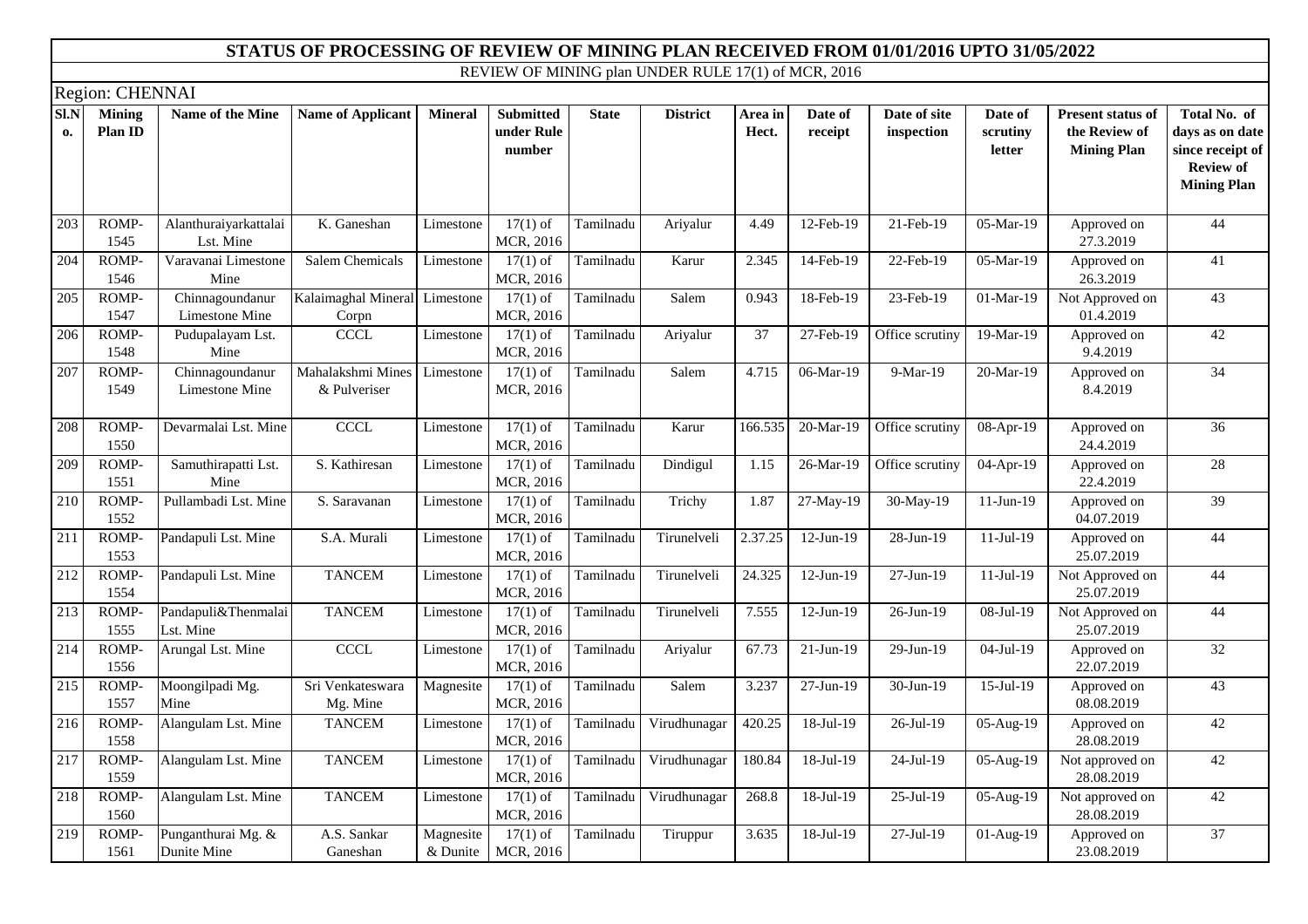|                          | Region: CHENNAI                 |                                             |                                      |                |                                          |                      |                 |                  |                    |                            |                               |                                                                 |                                                                                               |
|--------------------------|---------------------------------|---------------------------------------------|--------------------------------------|----------------|------------------------------------------|----------------------|-----------------|------------------|--------------------|----------------------------|-------------------------------|-----------------------------------------------------------------|-----------------------------------------------------------------------------------------------|
| $\overline{SI}$ .N<br>0. | <b>Mining</b><br><b>Plan ID</b> | Name of the Mine                            | <b>Name of Applicant</b>             | <b>Mineral</b> | <b>Submitted</b><br>under Rule<br>number | <b>State</b>         | <b>District</b> | Area in<br>Hect. | Date of<br>receipt | Date of site<br>inspection | Date of<br>scrutiny<br>letter | <b>Present status of</b><br>the Review of<br><b>Mining Plan</b> | Total No. of<br>days as on date<br>since receipt of<br><b>Review of</b><br><b>Mining Plan</b> |
| 220                      | ROMP-<br>1562                   | Vickramasingapuram<br><b>Limestone Mine</b> | <b>B.Sundaram</b>                    | Limestone      | $17(1)$ of<br>MCR, 2016                  | Tamilnadu            | Tirunelveli     | 4.86             | 22-Aug-19          | 25-Aug-19                  | 09-Sep-19                     | Approved on<br>27.09.2019                                       | $\overline{37}$                                                                               |
| 221                      | ROMP-<br>1563                   | Venkatachalapuram<br>Lst. Mine              | M/s.Vel Industries                   | Limestone      | $17(1)$ of<br>MCR, 2016                  | Tamilnadu            | Trichy          | 2.235            | 22-Aug-19          | 29-Aug-19                  | 09-Sep-19                     | Approved on<br>30.09.2019                                       | 40                                                                                            |
| 222                      | ROMP-<br>1564                   | Melapaguthy Lst.<br>Mine                    | Sri Sakthi Mineral &<br>Chemical Co. | Limestone      | $17(1)$ of<br>MCR, 2016                  | Tamilnadu            | Karur           | 4.72             | 28-Aug-19          | 08-Sep-19                  | 13-Sep-19                     | Not approved on<br>10.10.2019                                   | 44                                                                                            |
| 223                      | ROMP-<br>1565                   | Reddipalayam Lst.<br>Mine                   | M/s.RAMCO                            | Limestone      | $17(1)$ of<br>MCR, 2016                  | Tamilnadu            | Ariyalur        | 63.6             | 09-Sep-19          | 17-Sep-19                  | 23-Sep-19                     | Approved on<br>21.10.2019                                       | 43                                                                                            |
|                          | 224 ROMP1566 Mine               | Periyanagalur Lst.                          | M/s.TAMIN                            | Limestone      | $17(1)$ of<br>MCR, 2016                  | Tamilnadu            | Ariyur          | 9.945            | 16-Sep-19          | $\overline{18}$ -Sep-19    | 27.09.2019                    | Approved on<br>30.10.2019                                       | 45                                                                                            |
|                          | 225 ROMP1567                    | Thennilai Lst Mine                          | E. Dhanapal                          | Limestone      | $17(1)$ of<br>MCR, 2016                  | Tamilnadu            | Karur           | 3.15             | 16-Sep-19          | 19-Sep-19                  | 23-Sep-19                     | Approved on<br>21.10.2019                                       | $\overline{36}$                                                                               |
| 226                      | ROMP-<br>1568                   | Thalaiyuthu Lst<br>Mined                    | M/S ICL                              | Limestone      | $17(1)$ OF<br>MCR, 2016                  | Tamilnadu            | Tirunelveli     | 22.305           | 30.09.2019         | 09.10.2019                 | 14.10.2019                    | Approved on<br>1.11.2019                                        | 33                                                                                            |
| 227                      | ROMP-<br>1569                   | Thalaiyuthu Lst<br>Mined                    | M/S ICL                              | Limestone      | $17(1)$ OF<br>MCR, 2016                  | Tamilnadu            | Tirunelveli     | 17.435           | 30.09.2019         | 09.10.2019                 | 14.10.2019                    | Approved on<br>1.11.2019                                        | 33                                                                                            |
| 228                      | ROMP-<br>1570                   | Tenkulam Lst Mine                           | M/S ICL                              | Limestone      | $17(1)$ OF<br>MCR, 2016                  | Tamilnadu            | Tirunelveli     | 9.24             | 30.09.2019         | 11.10.2019                 | 21.10.2019                    | Approved on<br>13.11.2019                                       | 45                                                                                            |
| 229                      | ROMP-<br>1571                   | Nanjankulam<br>Regrouped Lst. Mine          | M/S ICL                              | Limestone      | $17(1)$ OF<br>MCR, 2016                  | Tamilnadu            | Tirunelveli     | 2.185            | 30.09.2019         | 10.10.2019                 | 21.10.2019                    | Approved on<br>11.11.2019                                       | $\overline{43}$                                                                               |
| 230                      | ROMP-<br>1572                   | Selliyanallur LST<br>Mine                   | M/S ICL                              | Limestone      | $17(1)$ OF<br>MCR, 2016                  | Tamilnadu            | Tirunelveli     | 4.265            | 30.09.2019         | 10.10.2019                 | $\overline{21}.10.2019$       | Approved on<br>11.11.2019                                       | $\overline{43}$                                                                               |
| 231                      | ROMP-<br>1573                   | Alathiyur Lst Mine                          | M/S ICL                              | Limestone      | $17(1)$ OF<br><b>MCR. 2016</b>           | Tamilnadu            | Ariyalur        | 17.58            | 30.09.2019         | Office scrutiny            | 14.10.2019                    | Approved on<br>11.11.2019                                       | 43                                                                                            |
| 232                      | ROMP-<br>1574                   | Kattuperingium Lst.<br>Mine                 | M/s.RAMCO                            | Limestone      | $17(1)$ of<br>MCR, 2016                  | Tamilnadu            | Ariyalur        | 44.58            | 21.10.2019         | Office scrutiny            | 30.10.2019                    | Approved on<br>15.11.2019                                       | 26                                                                                            |
| 233                      | ROMP-<br>1575                   | Periyathirukonam Lst.<br>Mine               | M/s.Dalmia Cement<br>$s(B)$ Ltd.     | Limestone      | $17(1)$ OF<br>MCR, 2016                  | Tamilnadu Perambalur |                 | 44.705           | 21.10.2019         | Office scrutiny            | 30.10.2019                    | Approved on<br>29.11.2019                                       | 40                                                                                            |
| 234                      | ROMP-<br>1576                   | Perali(S) Lst. Mine                         | M/s.Parveen Mines<br>& Minerals      | Limestone      | $17(1)$ OF<br>MCR, 2016                  | Tamilnadu Perambalur |                 | 4.59             | 28.10.2019         | 31.10.2019                 | 15.11.2019                    | Approved on<br>10.12.2019                                       | 44                                                                                            |
|                          |                                 | 235 ROMP1577 Perali(S) Lst. Mine            | S. Saravanan                         | Limestone      | $17(1)$ OF<br>MCR, 2016                  | Tamilnadu            | Perambalur      | 3.545            | 28.10.2019         | 31.10.2019                 | 13.11.2019                    | Approved on<br>10.12.2019                                       | 44                                                                                            |
| 236                      | ROMP-<br>1578                   | Kallakudi&Kovandak<br>urichi Lst. Mine      | M/s.Dalmia Cement<br>$s(B)$ Ltd.     | Limestone      | $17(1)$ OF<br>MCR, 2016 Tamilnadu        |                      | Trichy          | 13.295           | 28.10.2019         | 29.10.2019                 | 13.11.2019                    | Approved on<br>11.12.2019                                       | 45                                                                                            |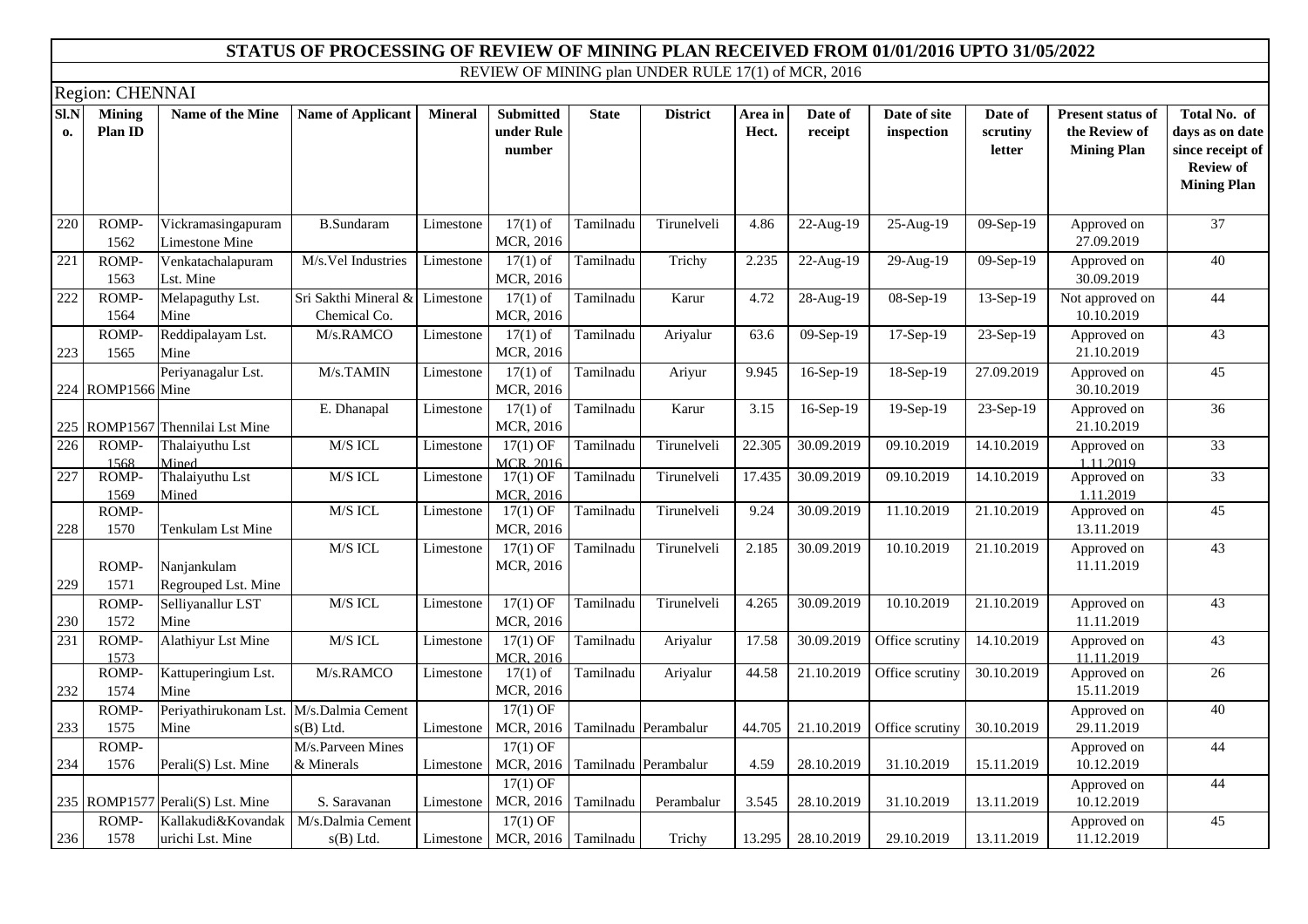|                   | Region: CHENNAI          |                                      |                                                                       |                       |                                          |              |                 |                  |                    |                            |                                                     |                                                                 |                                                                                               |
|-------------------|--------------------------|--------------------------------------|-----------------------------------------------------------------------|-----------------------|------------------------------------------|--------------|-----------------|------------------|--------------------|----------------------------|-----------------------------------------------------|-----------------------------------------------------------------|-----------------------------------------------------------------------------------------------|
| <b>SI.N</b><br>0. | <b>Mining</b><br>Plan ID | Name of the Mine                     | <b>Name of Applicant</b>                                              | <b>Mineral</b>        | <b>Submitted</b><br>under Rule<br>number | <b>State</b> | <b>District</b> | Area in<br>Hect. | Date of<br>receipt | Date of site<br>inspection | Date of<br>scrutiny<br>letter                       | <b>Present status of</b><br>the Review of<br><b>Mining Plan</b> | Total No. of<br>days as on date<br>since receipt of<br><b>Review of</b><br><b>Mining Plan</b> |
|                   |                          | Periyanagalur Lst.                   | M/s.Dalmia Cement                                                     |                       | $17(1)$ OF                               |              |                 |                  |                    |                            |                                                     | Approved on                                                     | $\overline{45}$                                                                               |
|                   | 237 ROMP1579 Mine        |                                      | $s(B)$ Ltd.                                                           | Limestone             | MCR, 2016                                | Tamilnadu    | Ariyalur        | 70.01            | 28.10.2019         | 30.10.2019                 | 19.11.2019                                          | 11.12.2019                                                      |                                                                                               |
| 238               | ROMP-<br>1580            | Sivalarapatti Lst.<br>Mine           | Ramco Cements Ltd.                                                    | Limestone             | $17(1)$ OF<br>MCR, 2016                  | Tamilnadu    | Thoothukudi     | 150.11           | 13.11.2019         | Office scrutiny            | $\overline{\phantom{a}}$                            | Not approved on<br>10.12.2019                                   | 28                                                                                            |
| 239               | ROMP-<br>1581            | Pandapuli Lst. Mine                  | <b>TANCEM</b>                                                         | Limestone             | $17(1)$ of<br>MCR, 2016                  | Tamilnadu    | Tirunelveli     | 24.325           | 13.11.2019         | Office scrutiny            | $\overline{\phantom{a}}$                            | Not approved on<br>29.11.2019                                   | 17                                                                                            |
| 240               | ROMP-<br>1582            | Pandapuli &<br>Thenmalai Lst. Mine   | <b>TANCEM</b>                                                         | Limestone             | $17(1)$ OF<br>MCR, 2016                  | Tamilnadu    | Tirunelveli     | 7.555            | 13.11.2019         | Office scrutiny            | $\hspace{0.05cm} -\hspace{0.05cm} -\hspace{0.05cm}$ | Not approved on<br>29.11.2019                                   | $\overline{17}$                                                                               |
| 241               | ROMP-<br>1583            | Uthappanaickanur Lst<br>Mine         | Suriya Industrial<br>Minerals                                         | Limestone             | $17(1)$ OF<br>MCR, 2016                  | Tamilnadu    | Madurai         | 1.215            | 15.11.2019         | 20.11.2019                 | 28.11.2019                                          | Approved on<br>16.12.2019                                       | $\overline{32}$                                                                               |
| 242               | ROMP-<br>1584            | Sirugudi Lst. Mine                   | <b>Sivam Mines</b>                                                    | Limestone             | $17(1)$ OF<br>MCR, 2016                  | Tamilnadu    | Dindigul        | 1.7              | 29.11.2019         | 5.12.2019                  | 13.12.2019                                          | Approved on<br>10.1.2020                                        | 43                                                                                            |
| 243               | ROMP-<br>1585            | Pannaimoondradaippu<br>Lst.Mine      | <b>Kumaran Mines</b>                                                  | Limestone             | $17(1)$ OF<br>MCR, 2016                  | Tamilnadu    | Virudhunagar    | 1.01             | 29.11.2019         | 6.12.2019                  | 13.12.2019                                          | Not Approved on<br>10.1.2020                                    | $\overline{43}$                                                                               |
| 244               | ROMP-<br>1586            | Sevathur Vermiculite<br>Mine         | <b>TAMIN</b>                                                          | Vermiculit<br>$\rm e$ | $17(1)$ OF<br>MCR, 2016                  | Tamilnadu    | Vellore         | 23.71            | 29.11.2019         | 7.12.2019                  | 23.12.2019                                          | Approved on<br>10.1.2020                                        | 43                                                                                            |
| 245               | ROMP-<br>1587            | Moovirunthali Lst.<br>Mine           | 20 Microns Ltd.                                                       | Limestone             | $17(1)$ OF<br>MCR, 2016                  | Tamilnadu    | Tirunelveli     | 4.423            | 31.12.2019         | 6.1.2020                   | 28.1.2020                                           | Not approved on<br>7.2.2020                                     | 39                                                                                            |
| 246               | ROMP-<br>1588            | Ramayanpatti Lst.<br>Mine            | Krishna Mines                                                         | Limestone             | $17(1)$ of<br>MCR, 2016                  | Tamilnadu    | Tirunelveli     | 31.092           | 6.2.2020           | 8.2.2020                   | 20.2.2020                                           | Approved on<br>16.3.2020                                        | 40                                                                                            |
| 247               | ROMP-<br>1589            | Red Hills Magnesite<br>& Dunite Mine | Sail Refratory<br>Company Ltd.(Burn   Magnesite<br>Standard Co. Ltd.) | & Dunite              | $17(1)$ OF<br>MCR, 2016                  | Tamilnadu    | Salem           | 622.69           | 19.2.2020          | 28.2.2020                  | 9.3.2020                                            | Provisionally<br>Approved on<br>31.3.2020                       | 42                                                                                            |
| 248               | ROMP-<br>1590            | Pannaimoondradaippu<br>Lst.Mine      | <b>Kumaran Mines</b>                                                  | Limestone             | $17(1)$ OF<br>MCR, 2016                  | Tamilnadu    | Virudhunagar    | 1.01             | 25.2.2020          | Office scrutiny            | 10.3.2020                                           | Provisionally<br>Approved on<br>31.3.2020                       | $\overline{36}$                                                                               |
| 249               | ROMP-<br>1591            | Sivalarapatti Lst.<br>Mine           | Ramco Cements Ltd. Limestone                                          |                       | $17(1)$ OF<br>MCR, 2016                  | Tamilnadu    | Thoothukudi     | 150.11           | 25.2.2020          | 26.2.2020                  | 9.3.2020                                            | Provisionally<br>Approved on<br>31.3.2020                       | 36                                                                                            |
| 250               | ROMP-<br>1592            | Pandapuli Lst. Mine                  | <b>TANCEM</b>                                                         | Limestone             | $17(1)$ OF<br>MCR, 2016                  | Tamilnadu    | Thenkasi        | 24.325           | 27.2.2020          | 11.3.2020                  | 16.3.2020                                           | Provisionally<br>Approved on<br>31.3.2020                       | $\overline{34}$                                                                               |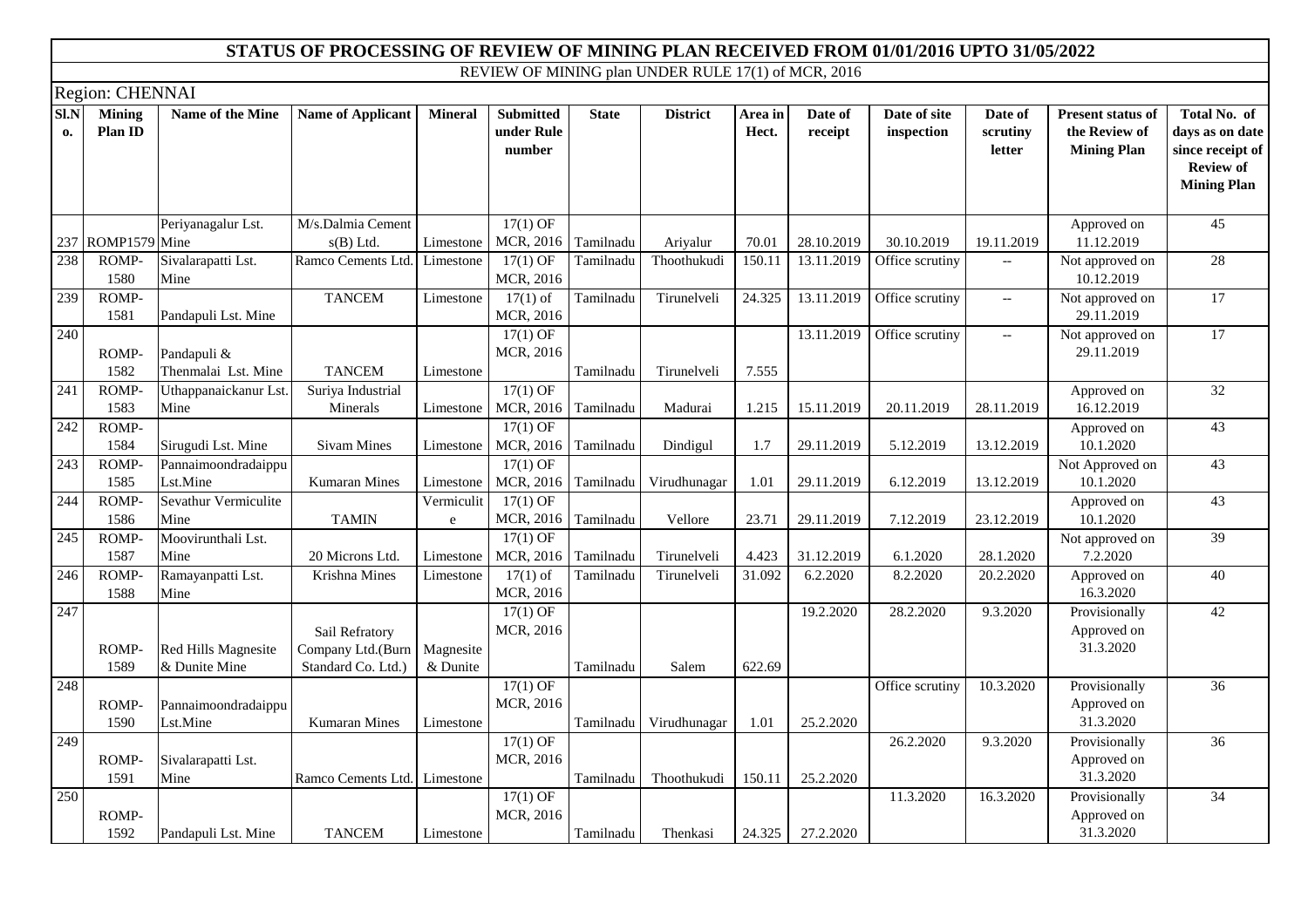|            | Region: CHENNAI                 |                                          |                              |                       |                                          |                    |                       |                  |                    |                            |                               |                                                                 |                                                                                               |
|------------|---------------------------------|------------------------------------------|------------------------------|-----------------------|------------------------------------------|--------------------|-----------------------|------------------|--------------------|----------------------------|-------------------------------|-----------------------------------------------------------------|-----------------------------------------------------------------------------------------------|
| SI.N<br>0. | <b>Mining</b><br><b>Plan ID</b> | <b>Name of the Mine</b>                  | <b>Name of Applicant</b>     | <b>Mineral</b>        | <b>Submitted</b><br>under Rule<br>number | <b>State</b>       | <b>District</b>       | Area in<br>Hect. | Date of<br>receipt | Date of site<br>inspection | Date of<br>scrutiny<br>letter | <b>Present status of</b><br>the Review of<br><b>Mining Plan</b> | Total No. of<br>days as on date<br>since receipt of<br><b>Review of</b><br><b>Mining Plan</b> |
| 251        | ROMP-<br>1593                   | Tenkulam Lst. Mine                       | Tmt. M. Ammani<br>ammal      | Limestone             | $17(1)$ OF<br>MCR, 2016                  | Tamilnadu          | Tirunelveli           | 4.7              | 28.2.2020          | 4.3.2020                   | 10.3.2020                     | Provisionally<br>Approved on<br>31.3.2020                       | 33                                                                                            |
| 252        | ROMP-<br>1594                   | Ramayanpatti Lst.<br>Mine                | Krishna Mines                | Limestone             | $17(1)$ of<br>MCR, 2016                  | Tamilnadu          | Tirunelveli           | 12.12            | 9.7.2020           | Office scrutiny            | 23.7.2020                     | Approved on<br>4.8.2020                                         | 27                                                                                            |
| 253        | ROMP-<br>1595                   | Punganthurai Mine                        | Smt. P. Baladevie            | Magnesite<br>& Dunite | $17(1)$ of<br>MCR, 2016                  | Tamilnadu          | Tiruppur              | 3.635            | 27.7.2020          | Office scrutiny            | 10.8.2020                     | Approved on<br>9.9.2020                                         | 45                                                                                            |
|            | 254 ROM-1596                    | Kallankurichi Lst.<br>Mine               | <b>TANCEM</b>                | Limestone             | $17(1)$ of<br>MCR, 2016                  | Tamilnadu Ariyalur |                       | 194.17           | 3.8.2020           | Office scrutiny            | 18.8.020                      | Approved on<br>15.9.2020                                        | 44                                                                                            |
| 255        | ROMP-<br>1597                   | Kallankurichi Lst.<br>Mine               | <b>TANCEM</b>                | Limestone             | $17(1)$ of<br>MCR, 2016                  | Tamilnadu Ariyalur |                       | 66.11            | 3.8.2020           | Office scrutiny            | 11.8.2020                     | Approved on<br>15.9.2020                                        | 44                                                                                            |
| 256        |                                 | ROMP-198 Redimangudi Lst.<br>Mine        | S.Saravanan                  | Limestone             | $17(1)$ of<br>MCR, 2016                  | Tamilnadu Trichy   |                       | 2.185            | 20.8.2020          | Office scrutiny            | 1.9.2020                      | Approved on<br>17.9.2020                                        | 29                                                                                            |
| 257        | ROMP-<br>1599                   | Karupursenapathy Lst. S.Saravanan<br>Mne |                              | Limestone             | $17(1)$ of<br>MCR, 2016                  | Tamilnadu Ariyalur |                       | 4.67             | 20.8.2020          | Office scrutiny            | 1.9.2020                      | Approved on<br>21.9.2020                                        | 33                                                                                            |
| 258        | ROMP-<br>1600                   | Chinnapattagadu Lst.<br>Mine             | DhandapaniCements Limestone  |                       | $17(1)$ of<br>MCR, 2016                  | Tamilnadu Ariyalur |                       | 4.93             | 20.8.2020          | Office scrutiny            | 1.9.2020                      | Approved on<br>18.9.2020                                        | $\overline{30}$                                                                               |
| 259        | ROMP-<br>1601                   | Varavanai Limestone<br>Mine              | S. Sekhar                    | Limestone             | $17(1)$ of<br>MCR, 2016                  | Tamilnadu Karur    |                       | 2.24             | 17.9.2020          | 23.9.2020                  | $\overline{\phantom{a}}$      | Not approved on<br>08.10.2020                                   | 22                                                                                            |
| 260        | ROMP-<br>1602                   | Olaipadi West Lst.<br>Mine               | M/s. Yessarex                | Limestone             | $17(1)$ of<br>MCR, 2016                  |                    | Tamilnadu Perambalur  | 3.425            | 18.9.2020          | 27.9.2020                  | 8.10.2020                     | Approved on<br>29.10.2020                                       | 42                                                                                            |
| 261        | ROMP-<br>1603                   | Valajanagaram Mine                       | Venkateswara<br>Cements Ltd. | Limestone             | $17(1)$ of<br>MCR, 2016                  | Tamilnadu Ariyalur |                       | 7.1              | 18.9.2020          | $\overline{26.9.2020}$     | 8.10.2020                     | Approved on<br>29.10.2020                                       | 42                                                                                            |
| 262        | ROMP-<br>1604                   | Unjini Mine                              | <b>CCCPL</b>                 | Limestone             | $17(1)$ of<br>MCR, 2016                  | Tamilnadu Ariyalur |                       | 20.965           | 8.10.2020          | Office scrutiny            | 13.10.2020                    | Approved on<br>13.11.2020                                       | $\overline{37}$                                                                               |
| 263        | ROMP-<br>1605                   | Alanthuraiyar kattalai<br>Mine           | <b>CCCPL</b>                 | Limestone             | $17(1)$ of<br>MCR, 2016                  | Tamilnadu Ariyalur |                       | 22.26            | 8.10.2020          | Office scrutiny            | 22.10.2020                    | Apporved on<br>17.11.2020                                       | $\overline{41}$                                                                               |
| 264        | ROMP-<br>1606                   | Adanakurichi Mine                        | ICL                          | Limestone             | $17(1)$ of<br>MCR, 2016                  | Tamilnadu Ariyalur |                       | 47.42            | 8.10.2020          | Office scrutiny            | $\overline{13.10.2020}$       | Approved on<br>10.11.2020                                       | $\overline{34}$                                                                               |
| 265        | ROMP-<br>1607                   | Adanakurichi Mine                        | ICL                          | Limestone             | $17(1)$ of<br>MCR, 2016                  | Tamilnadu Ariyalur |                       | 160.73           | 8.10.2020          | Office scrutiny            | 13.10.2020                    | Approved on<br>11.11.2020                                       | $\overline{35}$                                                                               |
| 266        | ROMP-<br>1608                   | Sivalarpatti Lease II<br>Mine            | Ramco Cements Ltd.           | Limestone             | $17(1)$ of<br>MCR, 2016                  |                    | Tamilnadu Thoothukudi | 129.72           | 9.10.2020          | 14.10.2020                 | 04.11.2020                    | Approved on<br>19.11.2020                                       | 42                                                                                            |
| 267        | ROMP-<br>1609                   | Sattankulam Mine                         | <b>ICL</b>                   | Limestone             | $17(1)$ of<br>MCR, 2016                  |                    | Tamilnadu Thoothukudi | 11.697           | 9.10.2020          | 15.10.2020                 | 29.10.2020                    | Approved on<br>18.11.2020                                       | 41                                                                                            |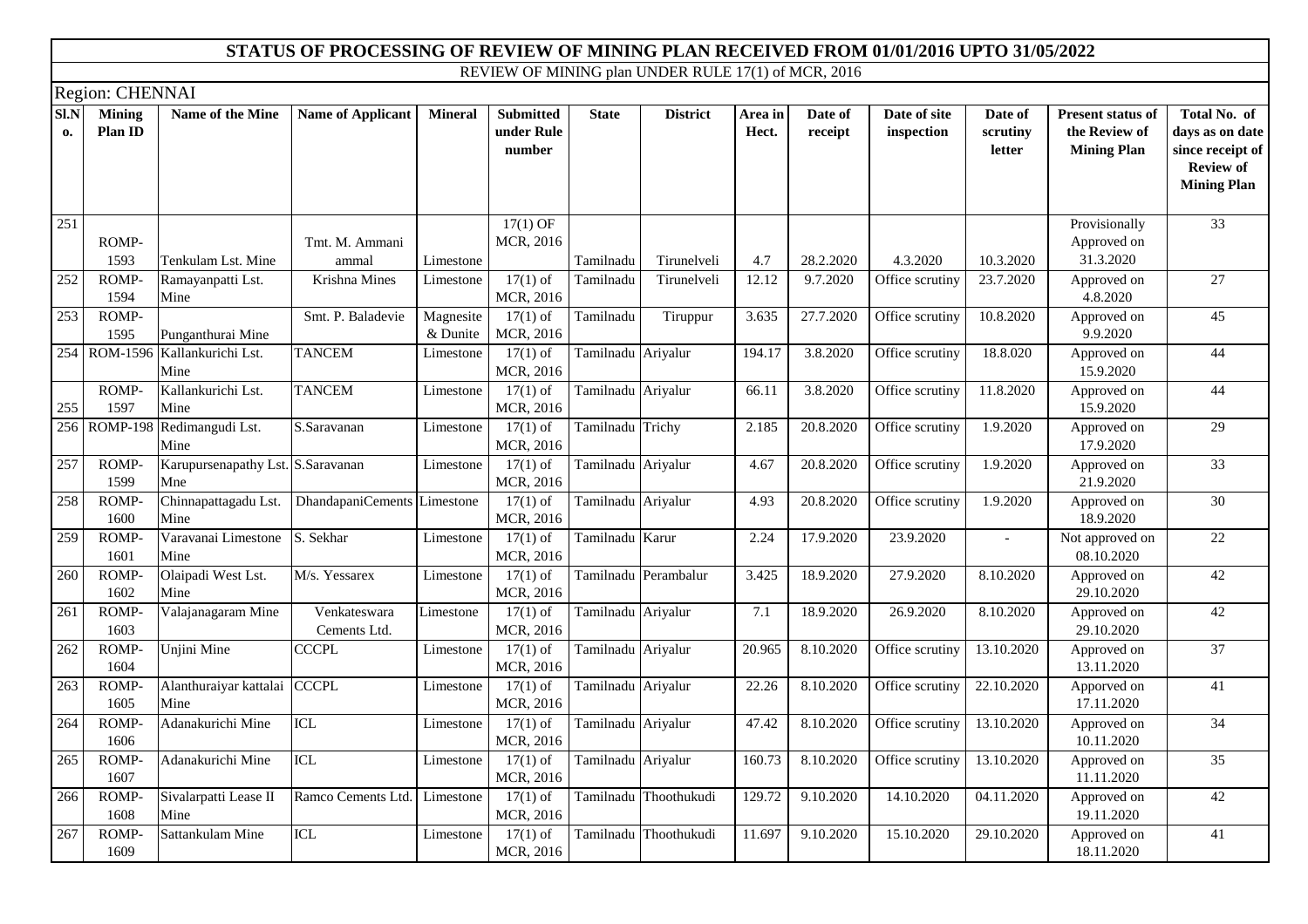|            | Region: CHENNAI          |                                                |                                  |                |                                          |                       |                      |                  |                    |                            |                               |                                                                 |                                                                                               |
|------------|--------------------------|------------------------------------------------|----------------------------------|----------------|------------------------------------------|-----------------------|----------------------|------------------|--------------------|----------------------------|-------------------------------|-----------------------------------------------------------------|-----------------------------------------------------------------------------------------------|
| SI.N<br>0. | <b>Mining</b><br>Plan ID | Name of the Mine                               | <b>Name of Applicant</b>         | <b>Mineral</b> | <b>Submitted</b><br>under Rule<br>number | <b>State</b>          | <b>District</b>      | Area in<br>Hect. | Date of<br>receipt | Date of site<br>inspection | Date of<br>scrutiny<br>letter | <b>Present status of</b><br>the Review of<br><b>Mining Plan</b> | Total No. of<br>days as on date<br>since receipt of<br><b>Review of</b><br><b>Mining Plan</b> |
| 268        | ROMP-<br>1610            | Padaiveedu Lst. Mine                           | <b>National Mines</b>            | Limestone      | $17(1)$ of<br>MCR, 2016                  | Tamilnadu Namakkal    |                      | 1.62             | 9.10.2020          | 13.10.2020                 | 22.10.2020                    | Not approved on<br>19.11.2020                                   | 42                                                                                            |
| 269        | ROMP-<br>1611            | Madukkarai Lst. Mine ACC Ltd.                  |                                  | Limestone      | $17(1)$ of<br>MCR, 2016                  |                       | Tamilnadu Coimbatore | 135.55           | 28.10.2020         | Office scrutiny            | 09.11.2020                    | Approved on<br>08.12.2020                                       | 42                                                                                            |
| 270        | ROMP-<br>1612            | Pudupalayam Lst.<br>Mine                       | <b>ICL</b>                       | Limestone      | $17(1)$ of<br>MCR, 2016                  | Tamilnadu Ariyalur    |                      | 29.295           | 28.10.2020         | Office scrutiny            | 05.11.2020                    |                                                                 | 34<br>(Converted to)<br>MMP-2069)                                                             |
| 271        | ROMP-<br>1613            | Periatirukonam Lst.<br>Mine                    | M/s.Dalmia Cement<br>$s(B)$ Ltd. | Limestone      | $17(1)$ of<br>MCR, 2016                  | Tamilnadu Ariyalur    |                      | 61.365           | 28.10.2020         | Office scrutiny            | 06.11.2020                    | Approved on<br>02.12.2020                                       | 36                                                                                            |
| 272        | ROMP-<br>1614            | Seethainagar Lst.<br>Mine                      | M/s.CCC Pvt. Ltd.                | Limestone      | $17(1)$ of<br>MCR, 2016                  | Tamilnadu Dindigul    |                      | 251.59           | 28.10.2020         | 03.11.2020                 | $\overline{17.11.2020}$       | Approved on<br>10.12.2020                                       | 44                                                                                            |
| 273        | ROMP-<br>1615            | Sendurai Lst. Mine                             | M/s.CCC Pvt. Ltd.                | Limestone      | $17(1)$ of<br>MCR, 2016                  | Tamilnadu Ariyalur    |                      | 21.925           | 04.11.2020         | Office scrutiny            | 13.11.2020                    | Approved on<br>15.12.2020                                       | 42                                                                                            |
| 274        | ROMP-<br>1616            | Periyathirukonam Lst.<br>Mine                  | M/s.CCC Pvt. Ltd.                | Limestone      | $17(1)$ of<br>MCR, 2016                  | Tamilnadu Ariyalur    |                      | 32.295           | 04.11.2020         | Office scrutiny            | 11.11.2020                    | Approved on<br>15.12.2020                                       | $\overline{38}$                                                                               |
|            |                          | 275 ROMP1617 Karuppur, Keelapalur<br>Lst. Mine | M/s.CCC Pvt. Ltd.                | Limestone      | $17(1)$ of<br>MCR, 2016                  | Tamilnadu Ariyalur    |                      | 26.145           | 04.11.2020         | Office scrutiny            | 10.11.2020                    | Approved on<br>10.12.2020                                       | $\overline{37}$                                                                               |
|            | 276 ROMP-<br>1618        | Usenabad Lst. Mine                             | M/s.RAMCO                        | Limestone      | $17(1)$ of<br>MCR, 2016                  | Tamilnadu Ariyalur    |                      | 25.105           | 04.11.2020         | Office scrutiny            | 10.11.2020                    | Approved on<br>10.12.2020                                       | $\overline{37}$                                                                               |
| 277        | ROMP-<br>1619            | Periyathirukonam Lst.<br>Mine                  | M/s.ICL                          | Limestone      | $17(1)$ of<br>MCR, 2016                  | Tamilnadu Ariyalur    |                      | 74.81            | 04.11.2020         | Office scrutiny            | 12.11.2020                    | Approved on<br>08.12.2020                                       | $\overline{35}$                                                                               |
| 278        | ROMP-<br>1620            | Karumapurathanur<br>Lst. Mine                  | M/s.ICL                          | Limestone      | $17(1)$ of<br>MCR, 2016                  | Tamilnadu Salem       |                      | 38.73            | 11.11.2020         | 20.11.2020                 | 02.12.2020                    | Approved on<br>17.12.2020                                       | $\overline{37}$                                                                               |
| 279        | ROMP-<br>1621            | Pudupalayam Lst.<br>Mine                       | M/s.Ramco                        | Limestone      | $17(1)$ of<br>MCR, 2016                  | Tamilnadu Ariyalur    |                      | 49.285           | 11.11.2020         | 17.11.2020                 | 02.12.2020                    | Approved on<br>16.12.2020                                       | $\overline{36}$                                                                               |
| 280        | ROMP-<br>1622            | Kallakudi Lst. Mine                            | M/s.Dalmia Cement<br>$s(B)$ Ltd. | Limestone      | $17(1)$ of<br>MCR, 2016                  | Tamilnadu Trichy      |                      | 1.13.5           | 11.11.2020         | 23.11.2020                 | 01.12.2020                    | Approved on<br>17.12.2020                                       | $\overline{37}$                                                                               |
| 281        | ROMP-<br>1623            | Aminabad Lst. Mine                             | M/s.DCBL                         | Limestone      | $17(1)$ of<br>MCR, 2016                  | Tamilnadu Ariyalur    |                      | 0.845            | 12.11.2020         | 18.11.2020                 | 07.12.2020                    | Approved on<br>22.12.2020                                       | 41                                                                                            |
| 282        | ROMP-<br>1624            | Perianagalur Lst.<br>Mine                      | M/s.DCBL                         | Limestone      | $17(1)$ of<br>MCR, 2016                  | Tamilnadu Ariyalur    |                      | 15.48            | 12.11.2020         | 24.11.2020                 | 02.12.2020                    | Approved on<br>21.12.2020                                       | 40                                                                                            |
| 283        | ROMP-<br>1625            | Aminabad &<br>Khairulabad Lst. Mine            | M/s.DCBL                         | Limestone      | $17(1)$ of<br>MCR, 2016                  | Tamilnadu Ariyalur    |                      | 26.94            | 12.11.2020         | 18.11.2020                 | 02.12.2020                    | Approved on<br>21.12.2020                                       | 40                                                                                            |
| 284        | ROMP-<br>1626            | Thenmalai Lst. Mine                            | M/s. JanathaCem                  | Limestone      | $17(1)$ of<br>MCR, 2016                  | Tamilnadu Tirunelveli |                      | 2.63             | 20.11.2020         | 02.12.2020                 | 10.12.2020                    | Approved on<br>30.12.2020                                       | $\overline{41}$                                                                               |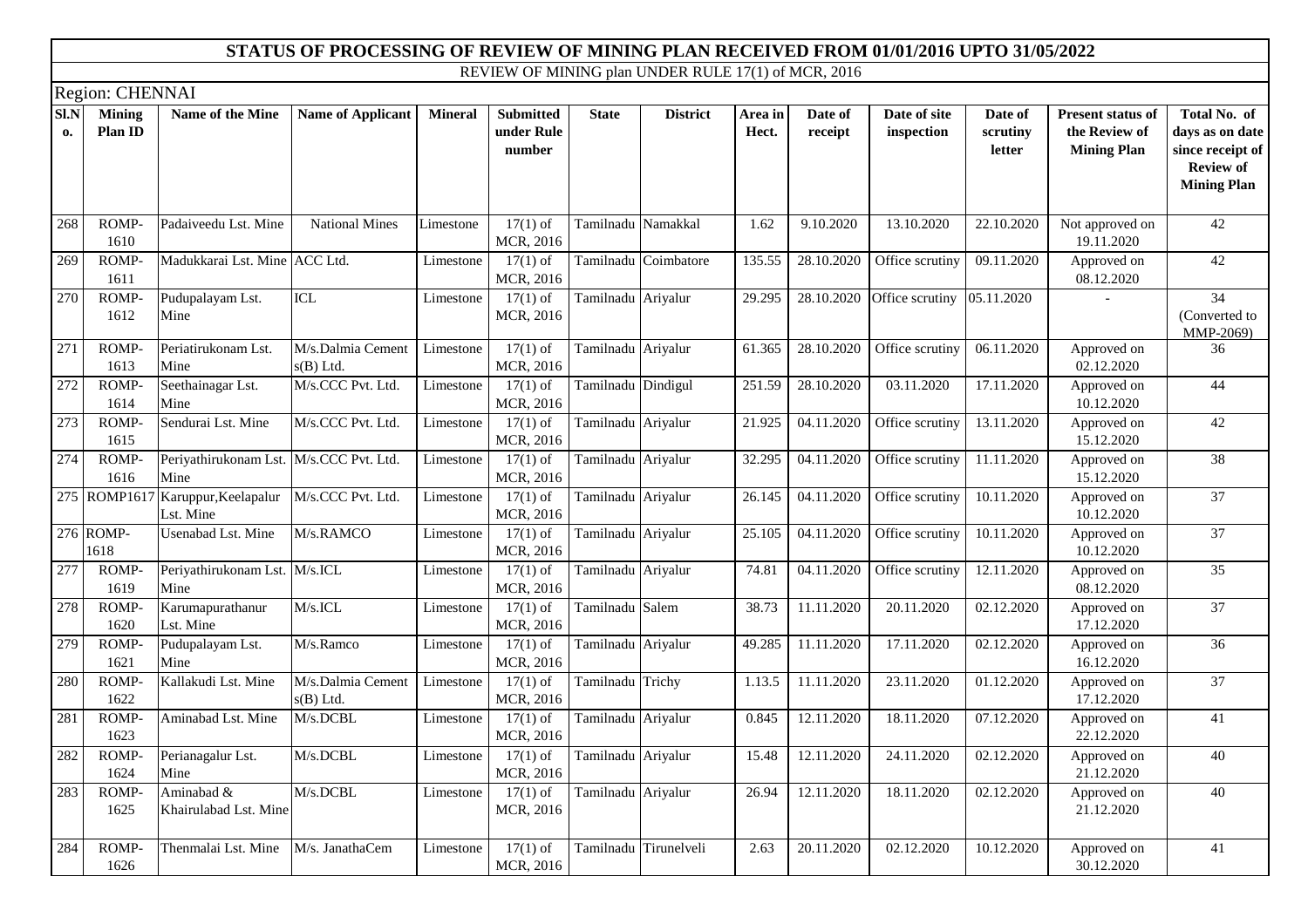|            | Region: CHENNAI                 |                                           |                          |                |                                          |                       |                                      |                  |                    |                            |                                                     |                                                                 |                                                                                               |
|------------|---------------------------------|-------------------------------------------|--------------------------|----------------|------------------------------------------|-----------------------|--------------------------------------|------------------|--------------------|----------------------------|-----------------------------------------------------|-----------------------------------------------------------------|-----------------------------------------------------------------------------------------------|
| SI.N<br>0. | <b>Mining</b><br><b>Plan ID</b> | <b>Name of the Mine</b>                   | Name of Applicant        | <b>Mineral</b> | <b>Submitted</b><br>under Rule<br>number | <b>State</b>          | <b>District</b>                      | Area in<br>Hect. | Date of<br>receipt | Date of site<br>inspection | Date of<br>scrutiny<br>letter                       | <b>Present status of</b><br>the Review of<br><b>Mining Plan</b> | Total No. of<br>days as on date<br>since receipt of<br><b>Review of</b><br><b>Mining Plan</b> |
| 285        | $ROMP-$<br>1627                 | Thenmalai Lst. Mine                       | M/s. JanathaCem          | Limestone      | $17(1)$ of<br>MCR, 2016                  |                       | Tamilnadu Tirunelveli                | 2.189            | 20.11.2020         | 02.12.2020                 | 10.12.2020                                          | Approved on<br>30.12.2020                                       | 41                                                                                            |
| 286        | ROMP-<br>1628                   | Thenmalai Lst. Mine                       | M/s. JanathaCem          | Limestone      | $\overline{17(1)}$ of<br>MCR, 2016       |                       | Tamilnadu Tirunelveli                | 1.926            | 20.11.2020         | 01.12.2020                 | 10.12.2020                                          | Approved on<br>29.12.2020                                       | $\overline{40}$                                                                               |
| 287        | ROMP-<br>1629                   | Thenmalai Lst. Mine                       | M/s. JanathaCem          | Limestone      | $17(1)$ of<br>MCR, 2016                  |                       | Tamilnadu Tirunelveli                | 2.52             | 20.11.2020         | 01.12.2020                 | 10.12.2020                                          | Approved on<br>29.12.2020                                       | 40                                                                                            |
| 288        | ROMP-<br>1630                   | Thenmalai Lst. Mine                       | M/s. JanathaCem          | Limestone      | $17(1)$ of<br>MCR, 2016                  | Tamilnadu Tirunelveli |                                      | 1.11             | 20.11.2020         | 02.12.2020                 | 10.12.2020                                          | Approved on<br>30.12.2020                                       | $\overline{41}$                                                                               |
| 289        | ROMP-<br>1631                   | Thenmalai Lst. Mine                       | M/s. Renuga<br>Chemicals | Limestone      | $17(1)$ of<br>MCR, 2016                  |                       | Tamilnadu Tirunelveli                | 0.585            | 20.11.2020         | 01.12.2020                 | 10.12.2020                                          | Approved on<br>29.12.2020                                       | 40                                                                                            |
|            |                                 | 290 ROMP1632 Perianagalur Lst.<br>Mine    | Ramco Cements Ltd.       | Limestone      | $17(1)$ of<br>MCR, 2016                  | Tamilnadu Ariyalur    |                                      | 17.36            | 07.12.2020         | Office scrutiny            | 09.12.2020                                          |                                                                 | 32<br>Converted to<br>MMP-2072                                                                |
| 291        | ROMP-<br>1633                   | Ottakovil Lst. Mine                       | Ultra Tech Ltd.          | Limestone      | $17(1)$ of<br>MCR, 2016                  | Tamilnadu Ariyalur    |                                      | 74.38            | 07.12.2020         | Office scrutiny            | 14.12.2020                                          | Approved on<br>6.1.2021                                         | $\overline{31}$                                                                               |
| 292        | ROMP-<br>1634                   | Reddipalayam Lst.<br>Mine                 | Ultra Tech Ltd.          | Limestone      | $17(1)$ of<br>MCR, 2016                  | Tamilnadu Ariyalur    |                                      | 43.4             | 07.12.2020         | Office scrutiny            | 14.12.2020                                          | Approved on<br>7.1.2021                                         | $\overline{32}$                                                                               |
| 293        | ROMP-<br>1635                   | Veerachipalayam<br>Limestone Mine         | ICL                      | Limestone      | $17(1)$ of<br>MCR, 2016                  | Tamilnadu Salem       |                                      | 61.885           | 07.12.2020         | Office scrutiny            | 17.12.2020                                          | $\overline{\phantom{0}}$                                        | 33<br>Converted to<br>MMP-2074                                                                |
| 294        | ROMP-<br>1636                   | Varagupadi Lst. Mine Ultra Tech Ltd.      |                          | Limestone      | $17(1)$ of<br>MCR, 2016                  |                       | Tamilnadu Perambalur                 | 54.68            | 09.12.2020         | Office scrutiny            | 15.12.2020                                          | Approved on<br>7.1.2021                                         | $\overline{30}$                                                                               |
| 295        | ROMP-<br>1637                   | Khairulabad Lst. Mine Ultra Tech Ltd.     |                          | Limestone      | $17(1)$ of<br>MCR, 2016                  | Tamilnadu Ariyalur    |                                      | 24.635           | 09.12.2020         | Office scrutiny            | 16.12.2020                                          | Approved on<br>8.1.2021                                         | $\overline{31}$                                                                               |
| 296        | ROMP-<br>1638                   | Pandapuli &<br>Thenmalai Lst. Mine        | <b>TANCEM</b>            | Limestone      | $17(1)$ of<br>MCR, 2016                  | Tamilnadu             | Tenkasi<br>(formerly<br>Tirunelveli) | 7.555            | 08.01.2021         | 12.01.2021                 | $\hspace{0.05cm} -\hspace{0.05cm} -\hspace{0.05cm}$ | Withdrawn by party<br>on 01.02.2021                             | 25                                                                                            |
| 297        | ROMP-<br>1639                   | Reddipalayam &<br>Pudupalayam Lst<br>Mine | Ultra Tech Ltd.          | Limestone      | $17(1)$ of<br>MCR, 2016                  | Tamilnadu Ariyalur    |                                      | 32.645           | 08.01.2021         | 11.01.2021                 | 18.01.2021                                          | Approved on<br>18.02.2021                                       | $\overline{42}$                                                                               |
| 298        | ROMP-<br>1640                   | Panniayamalai Mine                        | M. Deepa Alangar         | Limestone      | $17(1)$ of<br>MCR, 2016                  | Tamilnadu Dindigul    |                                      | 2.54             | 08.1.2021          | 13.1.2021                  | $\hspace{0.05cm} -\hspace{0.05cm} -\hspace{0.05cm}$ | Not approved on<br>27.1.2021                                    | 20                                                                                            |
| 299        | ROMP-<br>1641                   | Kondappanaickenpatti IMPL<br>Mine         |                          | Magnesite      | $17(1)$ of<br>MCR, 2016                  | Tamilnadu Salem       |                                      | 19.02            | 19.1.2021          | Office scrutiny            | 02.02.2021                                          | Approved on<br>25.02.2021                                       | 38                                                                                            |
| 300        | ROMP-<br>1642                   | Periyangalur Mine                         | Ramco Cements Ltd.       | Limestone      | $17(1)$ of<br>MCR, 2016                  | Tamilnadu Ariyalur    |                                      | 17.36            | 19.1.2021          | Office scrutiny            | 03.02.2021                                          | Approved on<br>23.02.2021                                       | $\overline{36}$                                                                               |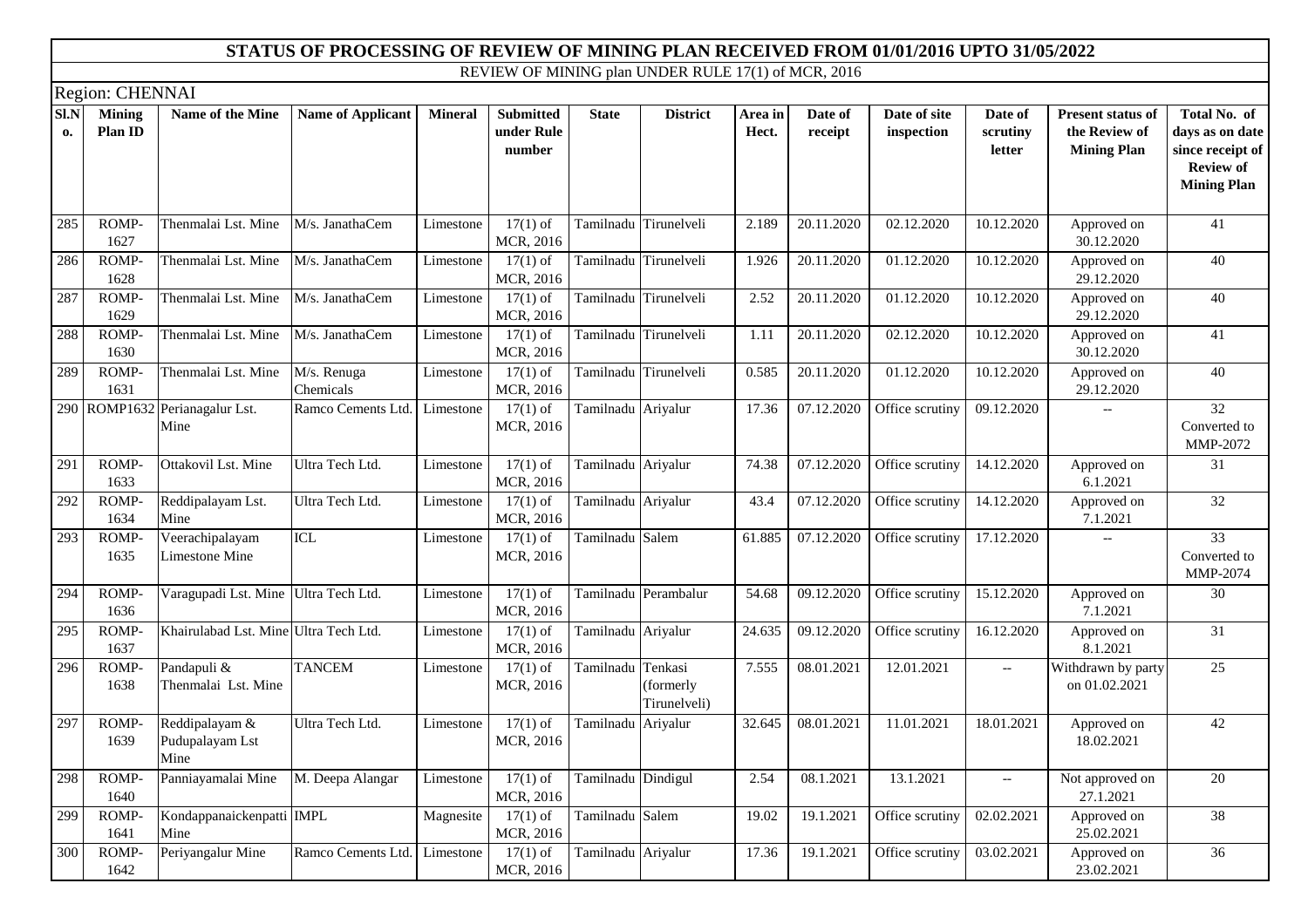|                  | Region: CHENNAI          |                                                     |                                          |                       |                                          |                    |                                     |                  |                    |                            |                               |                                                                 |                                                                                               |
|------------------|--------------------------|-----------------------------------------------------|------------------------------------------|-----------------------|------------------------------------------|--------------------|-------------------------------------|------------------|--------------------|----------------------------|-------------------------------|-----------------------------------------------------------------|-----------------------------------------------------------------------------------------------|
| SI.N<br>0.       | <b>Mining</b><br>Plan ID | Name of the Mine                                    | <b>Name of Applicant</b>                 | <b>Mineral</b>        | <b>Submitted</b><br>under Rule<br>number | <b>State</b>       | <b>District</b>                     | Area in<br>Hect. | Date of<br>receipt | Date of site<br>inspection | Date of<br>scrutiny<br>letter | <b>Present status of</b><br>the Review of<br><b>Mining Plan</b> | Total No. of<br>days as on date<br>since receipt of<br><b>Review of</b><br><b>Mining Plan</b> |
| 301              | ROMP-<br>1643            | Alangulam &<br>Lakshmipuram Mine                    | <b>TANCEM</b>                            | Limestone             | $17(1)$ of<br>MCR, 2016                  |                    | Tamilnadu Virudhunagar              | 180.83           | 22.1.2021          | 29.1.2021                  | 04.02.2021                    | Approved on<br>05.03.2021                                       | 43                                                                                            |
| $\overline{302}$ | ROMP-<br>1644            | Pandalgudi Lst. Mine                                | Ramco Cements Ltd. Limestone             |                       | $17(1)$ of<br>MCR, 2016                  |                    | Tamilnadu Virudhunagar              | 186.68           | 05.02.2021         | Office scrutiny            | 17.02.2021                    | Approved on<br>18.03.2021                                       | $\overline{42}$                                                                               |
| 303              | ROMP-<br>1645            | Veerachipalayam<br>Limestone Mine                   | ICL                                      | Limestone             | $17(1)$ of<br>MCR, 2016                  | Tamilnadu Salem    |                                     | 61.885           | 16.02.2021         | Office scrutiny            | 24.02.2021                    | Approved on<br>26.03.2021                                       | $\overline{39}$                                                                               |
| 304              | ROMP-<br>1646            | Chettichavadi &<br>JaghriMagnesite &<br>Dunite Mine | Dalmia Bharat Sugar<br>& Industries Ltd. | Magnesite<br>& Dunite | $17(1)$ of<br>MCR, 2016                  | Tamilnadu Salem    |                                     | 449.36           | 16.02.2021         | 23.02.2021                 | 04.03.2021                    | Approved on<br>30.03.2021                                       | 43                                                                                            |
| 305              | ROMP-<br>1647            | Olaipadi West Lst.<br>Mine                          | M/s.CCC Pvt. Ltd.                        | Limestone             | $17(1)$ of<br>MCR, 2016                  | Tamilnadu          | Perambalur                          | 4.98             | 17.03.2021         | 27.03.2021                 | 25.05.2021                    | Approved on<br>15.6.2021                                        | 91                                                                                            |
| 306              | ROMP-<br>1648            | Aminabad Lst. Mine                                  | M/s.CCC Pvt. Ltd.                        | Limestone             | $17(1)$ of<br>MCR, 2016                  | Tamilnadu          | Ariyalur                            | 2.255            | 17.03.2021         | 25.03.2021                 | 25.05.2021                    | Approved on<br>15.6.2021                                        | 91                                                                                            |
| 307              | ROMP-<br>1649            | Pudupalayam                                         | M/s.CCC Pvt. Ltd.                        | Limestone             | $17(1)$ of<br>MCR, 2016                  | Tamilnadu          | Ariualur                            | 4.325            | 17.03.2021         | 26.03.2021                 | 24.05.2021                    | Approved on<br>15.6.2021                                        | 91                                                                                            |
| 308              | ROMP-<br>1650            | Varavanai Limestone<br>Mine                         | N.Krishnamoorthy                         | Limestone             | $17(1)$ of<br>MCR, 2016                  | Tamilnadu          | Karur                               | 4.158            | 18.03.2021         | 24.03.2021                 | 24.05.2021                    | Approved on<br>15.6.2021                                        | $\overline{90}$                                                                               |
| 309              | ROMP-<br>1651            | Varavanai Limestone<br>Mine                         | S. Sekhar                                | Limestone             | $17(1)$ of<br>MCR, 2016                  | Tamilnadu          | Karur                               | 2.24             | 18.03.2021         | Office scrutiny            | 24.05.2021                    | Approved on<br>15.6.2021                                        | $\overline{90}$                                                                               |
| 310              | ROMP-<br>1652            | Sirugudi Lst. Mine                                  | M/s.Sivam Mines                          | Limestone             | $17(1)$ of<br>MCR, 2016                  | Tamilnadu Dindigul |                                     | 0.2429           | 18.03.2021         | 23.03.2021                 | 25.05.2021                    | Approved on<br>15.6.2021                                        | $\overline{90}$                                                                               |
| $\overline{311}$ | ROMP-<br>1653            | Sirugudi Lst. Mine                                  | M/s.Sivam Mines                          | Limestone             | $17(1)$ of<br>MCR, 2016                  | Tamilnadu Dindigul |                                     | 0.945            | 18.03.2021         | 22.03.2021                 | 24.05.2021                    | Approved on<br>15.6.2021                                        | $\overline{90}$                                                                               |
| 312              | ROMP-<br>1654            | Anandavadi Lst. Mine M/s. TANCEM                    |                                          | Limestone             | $17(1)$ of<br>MCR, 2016                  | Tamilnadu Ariyalur |                                     | 110.69           | 29.03.2021         | Office scrutiny            | 24.05.2021                    | Approved on<br>15.6.2021                                        | 79                                                                                            |
| 313              | ROMP-<br>1655            | Chettichavadi<br>Magnesite & Dunite                 | T. C.<br>Krishnanandham                  | Magnesite<br>& Dunite | $17(1)$ of<br>MCR, 2016                  | Tamilnadu Salem    |                                     | 1.44             | 15.04.2021         | 27.06.2021                 | 01.07.2021                    | Approved on<br>15.6.2021                                        | $\overline{62}$                                                                               |
| 314              | ROMP-<br>1656            | Kallankurichi Lst.<br>Mine                          | M/s. TANCEM                              | Limestone             | $17(1)$ of<br>MCR, 2016                  | Tamilnadu Ariyalur |                                     | 240.61           | 07.06.2021         | 26.06.2021                 | 01.07.2021                    | Not Approved on<br>20.07.2021                                   | 44                                                                                            |
| 315              | ROMP-<br>1657            | Kondappanaickenpatti G. Pasupathi<br>Mine           |                                          | Magnesite             | $17(1)$ of<br>MCR, 2016                  | Tamilnadu Salem    |                                     | 2.57             | 17.06.2021         | 27.06.2021                 | 01.07.2021                    | Approved on<br>16.07.2021                                       | 30                                                                                            |
| 316              | ROMP-<br>1658            | Periyanagalur Lst.<br>Mine                          | Ultra Tech Ltd.                          | Limestone             | $17(1)$ of<br>MCR, 2016                  | Tamilnadu Ariyalur |                                     | 4.985            | 23.06.2021         | 06.07.2021                 | 16.07.2021                    | Approved on<br>04.08.2021                                       | 43                                                                                            |
| $\overline{317}$ | ROMP-<br>1659            | Pandapuli Lst. Mine                                 | M/s. TANCEM                              | Limestone             | $17(1)$ of<br>MCR, 2016                  | Tamilnadu          | Tenkasi<br>formerly<br>Tirunelveli) | 7.555            | 23.06.2021         | 29.06.2021                 | 01.07.2021                    | Approved on<br>16.07.2021                                       | 24                                                                                            |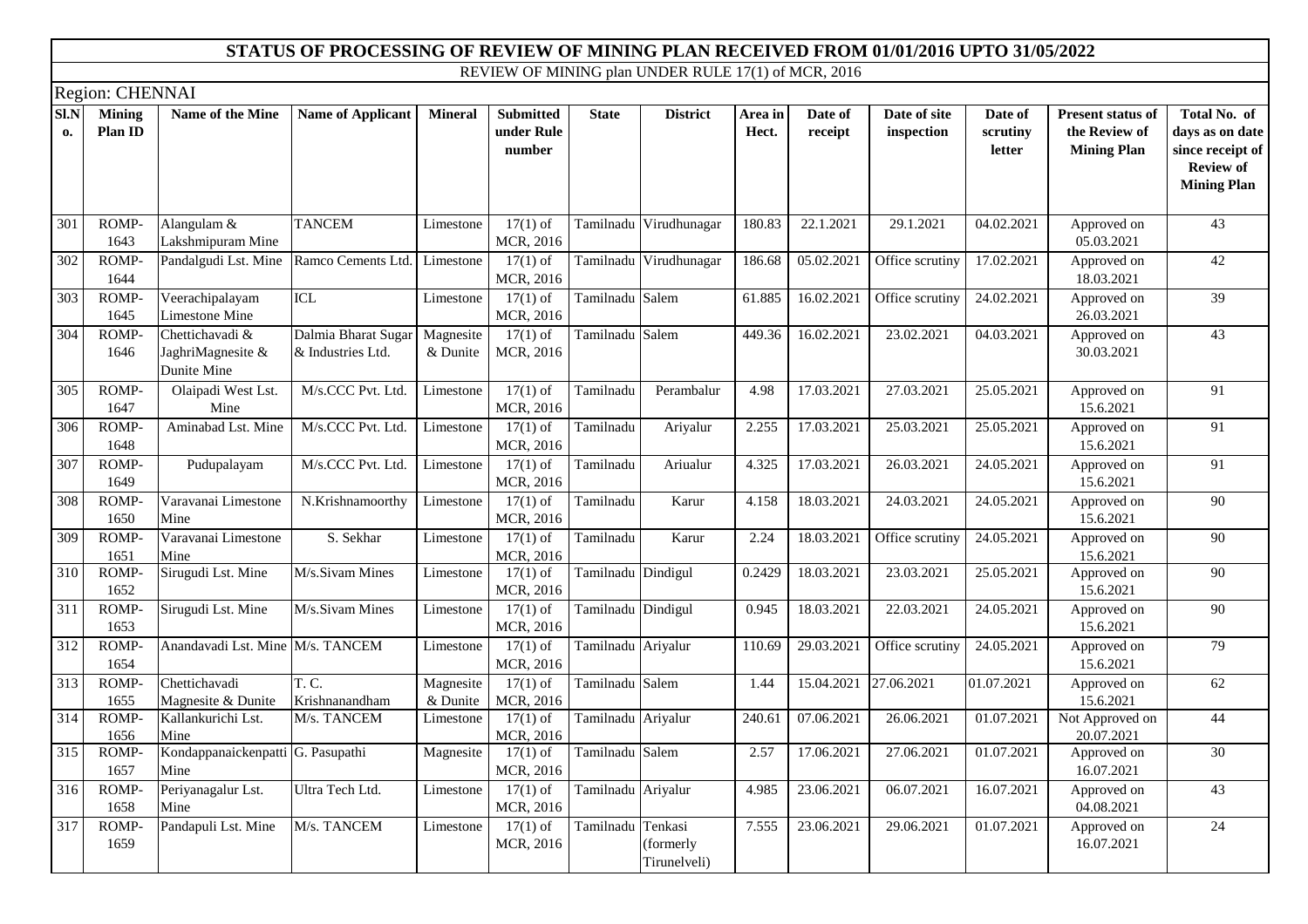|                  | Region: CHENNAI          |                                                              |                          |                |                                          |                     |                       |                  |                    |                            |                               |                                                                 |                                                                                               |
|------------------|--------------------------|--------------------------------------------------------------|--------------------------|----------------|------------------------------------------|---------------------|-----------------------|------------------|--------------------|----------------------------|-------------------------------|-----------------------------------------------------------------|-----------------------------------------------------------------------------------------------|
| SI.N<br>0.       | <b>Mining</b><br>Plan ID | Name of the Mine                                             | <b>Name of Applicant</b> | <b>Mineral</b> | <b>Submitted</b><br>under Rule<br>number | <b>State</b>        | <b>District</b>       | Area in<br>Hect. | Date of<br>receipt | Date of site<br>inspection | Date of<br>scrutiny<br>letter | <b>Present status of</b><br>the Review of<br><b>Mining Plan</b> | Total No. of<br>days as on date<br>since receipt of<br><b>Review of</b><br><b>Mining Plan</b> |
| 318              | ROMP-<br>1660            | Alangulam Lst. Mine                                          | M/s. TANCEM              | Limestone      | $17(1)$ of<br>MCR, 2016                  | Tamilnadu           | Virudhunagar          | 268.8            | 23.06.2021         | 28.06.2021                 | 01.07.2021                    | Approved on<br>02.08.2021                                       | 41                                                                                            |
| 319              | ROMP-<br>1661            | Kallankurich Lst.<br>Mine                                    | M/s.TANCEM               | Limestone      | $17(1)$ of<br>MCR, 2017                  | Tamilnadu Ariyalur  |                       | 240.61           | 06.09.2021         | Office scrutiny            | 07.09.2021                    | Approved on<br>05.10.2021                                       | $\overline{30}$                                                                               |
| $\overline{320}$ | ROMP-<br>1662            | Varavanai Limestone<br>Mine                                  | M.Thangaraj              | Limestone      | $17(1)$ of<br>MCR, 2018                  | Tamilnadu Karur     |                       | 3.935            | 27.10.2021         | 31.10.2021                 | 09.11.2021                    | Not approved on<br>07.12.2021                                   | 42                                                                                            |
| 321              | ROMP-<br>1663            | Varavanai Limestone<br>Mine                                  | P.Murugesan              | Limestone      | $17(1)$ of<br>MCR, 2019                  | Tamilnadu Karur     |                       | 3.86             | 27.10.2021         | 30.10.2021                 | 09.11.2021                    | Not approved on<br>07.12.2021                                   | 42                                                                                            |
| 322              | ROMP-<br>1664            | Arungal Lst. Mine                                            | M/s.CCC Pvt. Ltd.        | Limestone      | $17(1)$ of<br>MCR, 2020                  | Tamilnadu Ariyalur  |                       | 67.73            | 29.09.2021         | Office scrutiny            | 07.10.2021                    | Approved on<br>29.10.2021                                       | 31                                                                                            |
| 323              | ROMP-<br>1665            | Periyakurichi Lst.<br>Mine                                   | $M/s$ . ICL              | Limestone      | $17(1)$ of<br>MCR, 2021                  | Tamilnadu Ariyalur  |                       | 56.55            | 29.09.2021         | Office scrutiny            | 12.10.2021                    | Approved on<br>05.11.2021                                       | $\overline{38}$                                                                               |
| 324              | ROMP-<br>1666            | Adanakurichi Lst.<br>Mine(Adanakurichi&<br>Manakudayan Vill) | $M/s.$ ICL               | Limestone      | $17(1)$ of<br>MCR, 2022                  | Tamilnadu           | Ariyalur              | 80.26            | 01.10.2021         | Office scrutiny            | 08.10.2021                    | Approved on<br>03.11.2021                                       | 34                                                                                            |
|                  | 325 ROMP-<br>1667        | Sivalarpatti Lst. Mine                                       | M/s. Ramco<br>Cements    | Limestone      | $17(1)$ of<br>MCR, 2023                  | Tamilnadu Tuticorin |                       | 7.665            | 27.10.2021         | Office scrutiny            | 09.11.2021                    | Approved on<br>29.11.2021                                       | 34                                                                                            |
| 326              | ROMP-<br>1668            | Thenkulam Lst. Mine M/s.ICL                                  |                          | Limestone      | $17(1)$ of<br>MCR, 2024                  |                     | Tamilnadu Tirunelveli | 14.395           | 06.10.2021         | 09.10.2021                 | 12.10.2021                    | Approved on<br>02.11.2021                                       | 28                                                                                            |
| 327              | ROMP-<br>1670            | Sellianallur Lst. Mine M/s.ICL                               |                          | Limestone      | $17(1)$ of<br>MCR, 2025                  |                     | Tamilnadu Tirunelveli | 8.555            | 06.10.2021         | 08.10.2021                 | 12.10.2021                    | Approved on<br>17.11.2021                                       | 43                                                                                            |
| 328              | ROMP-<br>1671            | Thenkulam Lst. Mine                                          | $M/s$ . ICL              | Limestone      | $17(1)$ of<br>MCR, 2026                  |                     | Tamilnadu Tirunelveli | 24.965           | 06.10.2021         | 09.10.2021                 | 12.10.2021                    | Approved on<br>02.11.2021                                       | 28                                                                                            |
| 329              | ROMP-<br>1672            | Sellianallur Lst. Mine M/s.ICL                               |                          | Limestone      | $17(1)$ of<br>MCR, 2025                  |                     | Tamilnadu Tirunelveli | 4.74             | 06.10.2021         | 08.10.2021                 | 12.10.2021                    | Approved on<br>17.11.2021                                       | $\overline{43}$                                                                               |
| 330              | ROMP-<br>1673            | Nanjankulam<br>Regrouped Lst. Mine                           | $M/s$ . ICL              | Limestone      | $17(1)$ of<br>MCR, 2026                  |                     | Tamilnadu Tirunelveli | 28.43            | 06.10.2021         | 09.10.2021                 | 12.10.2021                    | Approved on<br>05.11.2021                                       | 31                                                                                            |
| 331              | ROMP-<br>1674            | Pallakapalayam<br>Lst.Mine                                   | M/s.ICL                  | Limestone      | $17(1)$ of<br>MCR, 2027                  | Tamilnadu Namakkal  |                       | 18.65            | 12.10.2021         | 18.10.2021                 | 25.10.2021                    | Approved on<br>17.11.2021                                       | 37                                                                                            |
| 332              | ROMP-<br>1675            | Padaiveedu Lst. Mine                                         | M/s, National Mines      | Limestone      | $17(1)$ of<br>MCR, 2028                  | Tamilnadu           | Namakkal              | 1.62             | 18.10.2021         | 01.11.2021                 | 09.11.2021                    | Approved on<br>30.11.2021                                       | 44                                                                                            |
| 333              | ROMP-<br>1676            | Venkatachalapuram<br>Lst. Mine                               | M/s.Vel Industries       | Limestone      | $17(1)$ of<br>MCR, 2029                  | Tamilnadu Trichy    |                       | 3.253            | 29.10.2021         | 07.11.2021                 | 15.11.2021                    | Approved on<br>10.12.2021                                       | $\overline{43}$                                                                               |
| 334              | ROMP-<br>1677            | Shannamangalam Lst.<br>Mine                                  | Sathammai                | Limestone      | $17(1)$ of<br>MCR, 2030                  | Tamilnadu           | Trichy                | 3.115            | 01.11.2021         | 08.11.2021                 | 15.11.2021                    | Not approved on<br>10.12.2021                                   | 40                                                                                            |